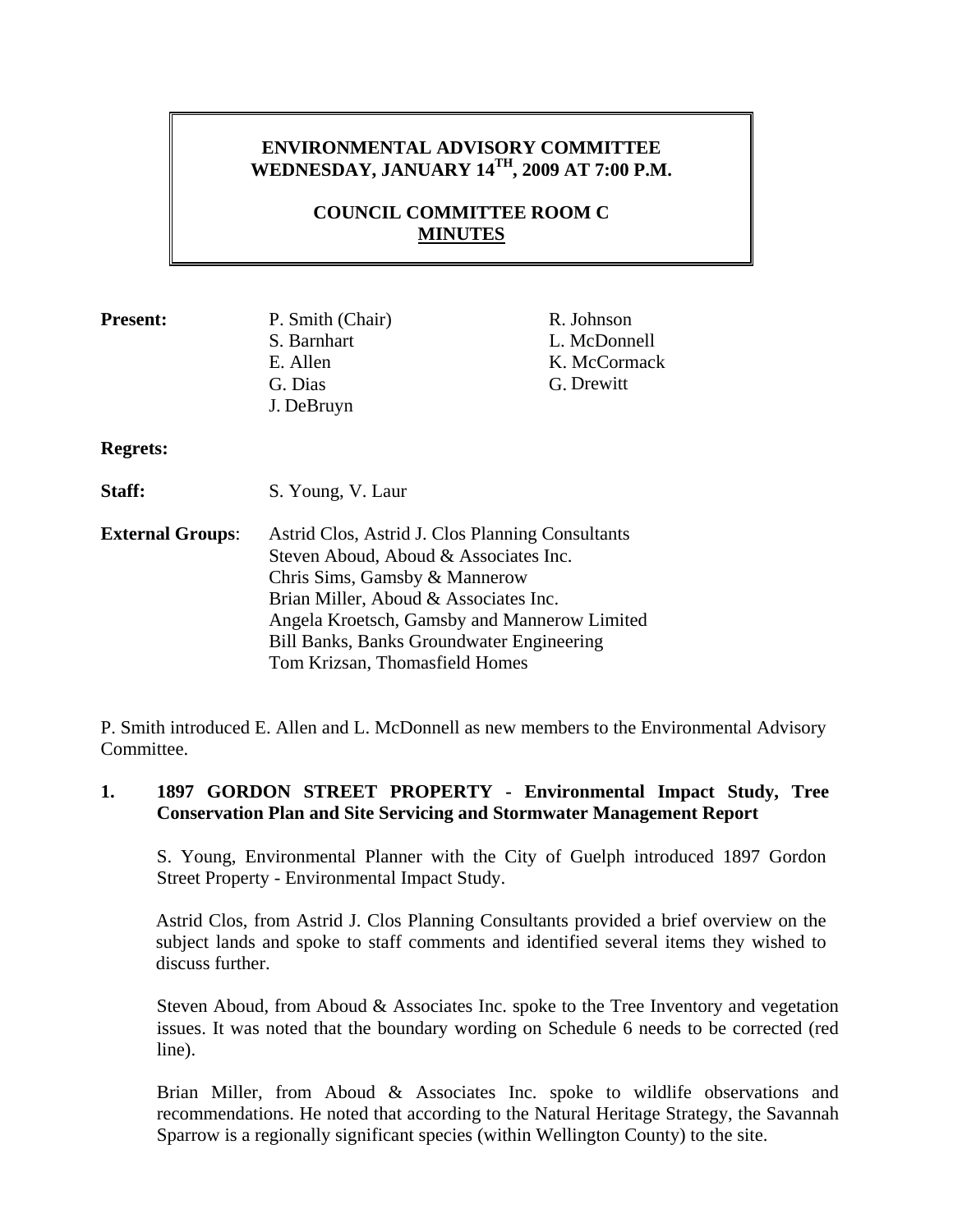Angela Kroetsch, from Gamsby and Mannerow Limited spoke to stormwater management and groundwater issues.

General discussion took place and the following items/concerns were noted:

- Provide a discussion around the LGL recommendation to provide/preserve a 5 metre buffer along the rear of lots 1 to 14.
- There needs to be a rationalization for the creation and/or loss of compensation of linkage areas removed with reference to recommendation of Hanlon Creek Watershed Plan Figure 3.4.2 and 4.1.1.
- Large loss of canopy on site will require a recommendation for compensation for loss.
- Concern regarding extension of Gosling Gardens to the south will impact linkage area south of property. Is this extension necessary?
- Need better grading/topography detail in text of document.
- Make specific reference to Paris Moraine feature in hydrogeological report.
- Provide a synopsis of previous land use and servicing studies, decisions and potential future plans up front within the EIS to provide context.
- Consideration of buffer on southern edge using native species.

Moved by J. DeBruyn and seconded by K. McCormack

"The Environmental Advisory Committee defers making a recommendation regarding the Environmental Impact Study and the Tree Preservation Plan prepared by Aboud and Associates Inc. (October, 2008) and the Site Servicing and Stormwater Management Report prepared by Gamsby and Mannerow for 1897 Gordon Street (Bird Property) until the EIS specifically addresses:

- **Topography (Paris Moraine terminology).**
- Analysis of linkage function, including Hanlon Creek Watershed Study (Figure 3.4.2).
- Buffer creation options on Southern edge using locally sourced native species.
- Vegetation, coverage loss and compensation option and strategic approach.
- **Previous land use and servicing studies, decisions and future plans.**
- Roadway extending south of property into linkage area."

**Motion Carried -Unanimous-**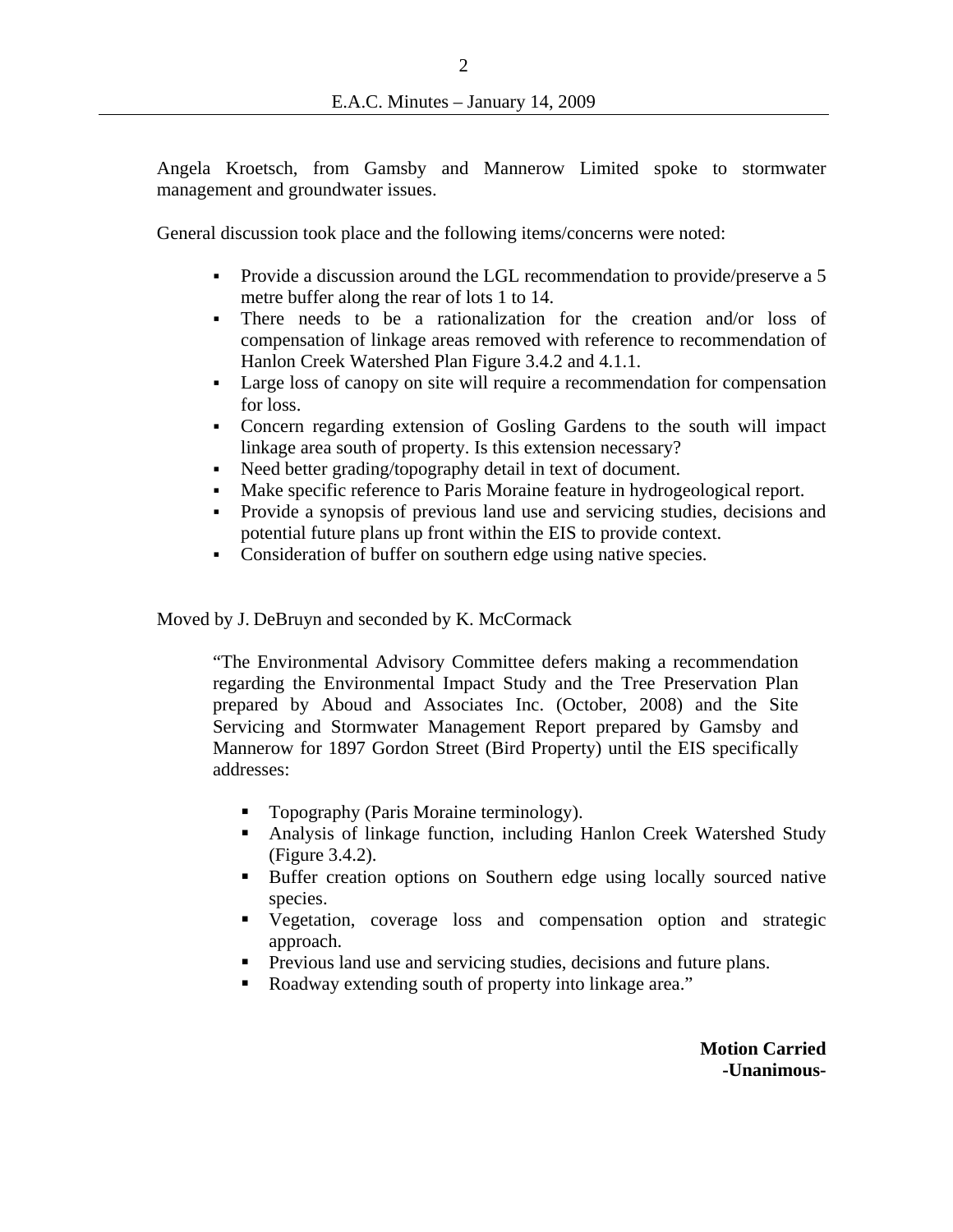#### *Delegation:*

Charles Cecile, Guelph Field Naturalists Environment Committee, submitted comments via email January 9, 2009.

### *Delegation:*

Judy Martin, Sierra Club of Canada, submitted comments via email January 14, 2009.

### **2. Approval of Minutes from December 10, 2008**

Moved by R. Johnson and seconded by S. Barnhart

"To accept the minutes as printed."

**Motion Carried -Unanimous-**

#### **3. Other Business, Information and Correspondence**

- Robert's Rules of Order
	- S. Young distributed some basic rules found on various websites.
- Request for Presentations from City Staff
	- Prepare a list of topics so the appropriate staff can be invited to speak. Item to be added to the next EAC agenda.
- Hanlon Creek Business Park file is forthcoming. The consultants are requested to provide a synopsis to EAC at the next meeting. Documents must be distributed prior to the meeting. EAC will make a decision on the file in March 2009.

### **4. Next meeting**

Next meeting will be February 11, 2009.

The meeting was adjourned at 10:20 p.m.

**CHAIRMAN**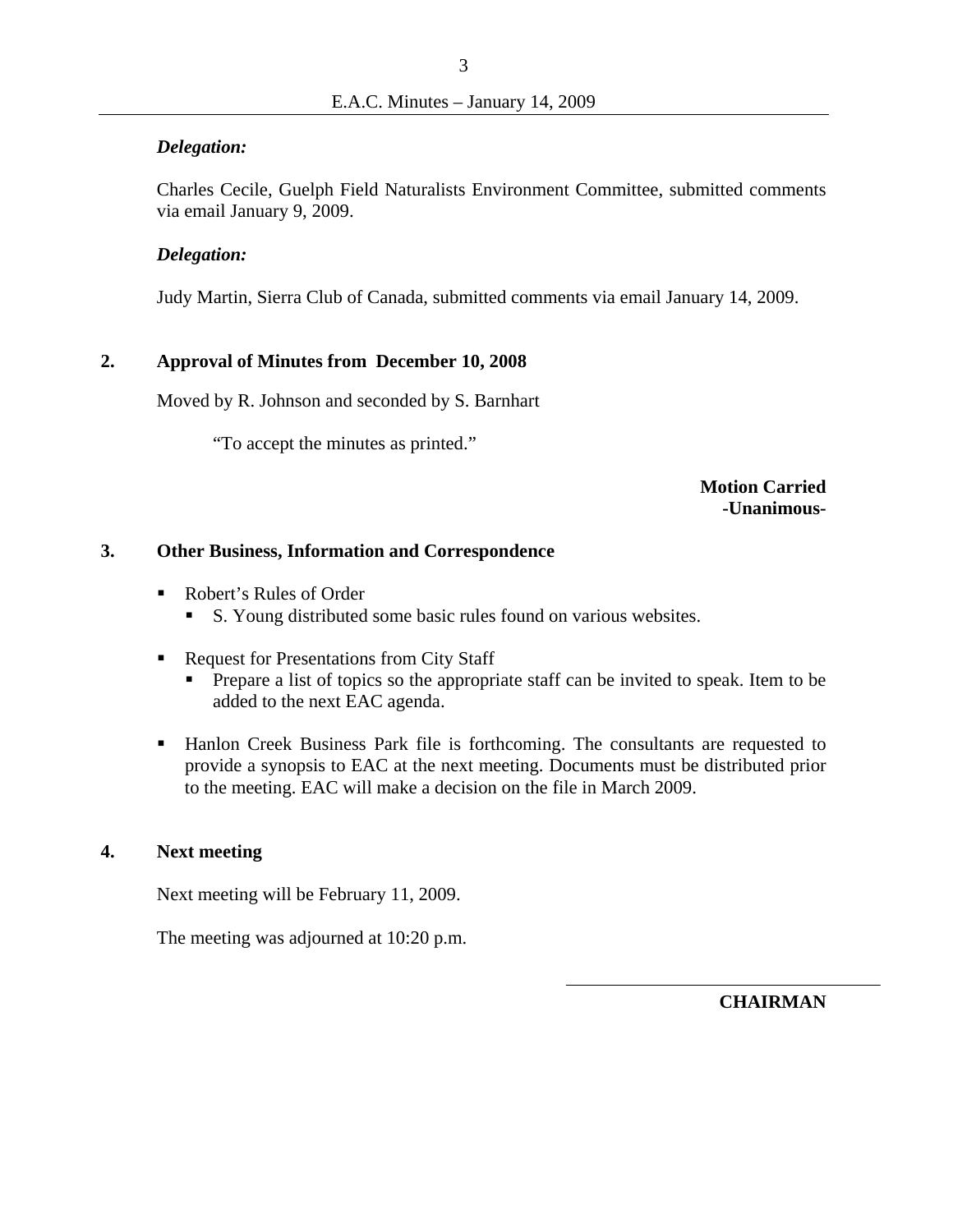# **ENVIRONMENTAL ADVISORY COMMITTEE MEETING**

### **FEBRUARY 11, 2009 7:00 P.M.**

## **COUNCIL COMMITTEE ROOM 'C' CITY OF GUELPH - CITY HALL 59 CARDEN STREET**

# **A G E N D A**

- 1) Call to Order
- 2) Roll Call and Certification of Quorum
- 3) Declarations of Pecuniary Interest or Conflict of Interest
- 4) Presentations
	- (1) Hanlon Creek Business Park 23T-03501
		- o Environmental Implementation Report (EIR)
		- o Overview from the City's Consultants
- 5) Hearing of Delegation(s)
- 6) Adoption of Minutes from Previous Meeting(s)
	- January 14, 2009
- 7) Correspondence & Information
	- (1) Class Environmental Assessment Stormwater Management Plan Notice of Commencement and Invitation to Participate
	- (2) Public Information Notice Waste Water Master Plan February 10, 2009
- 8) Other Business
- 9) Next Meeting
	- March 11, 2009
- 10) Adjourn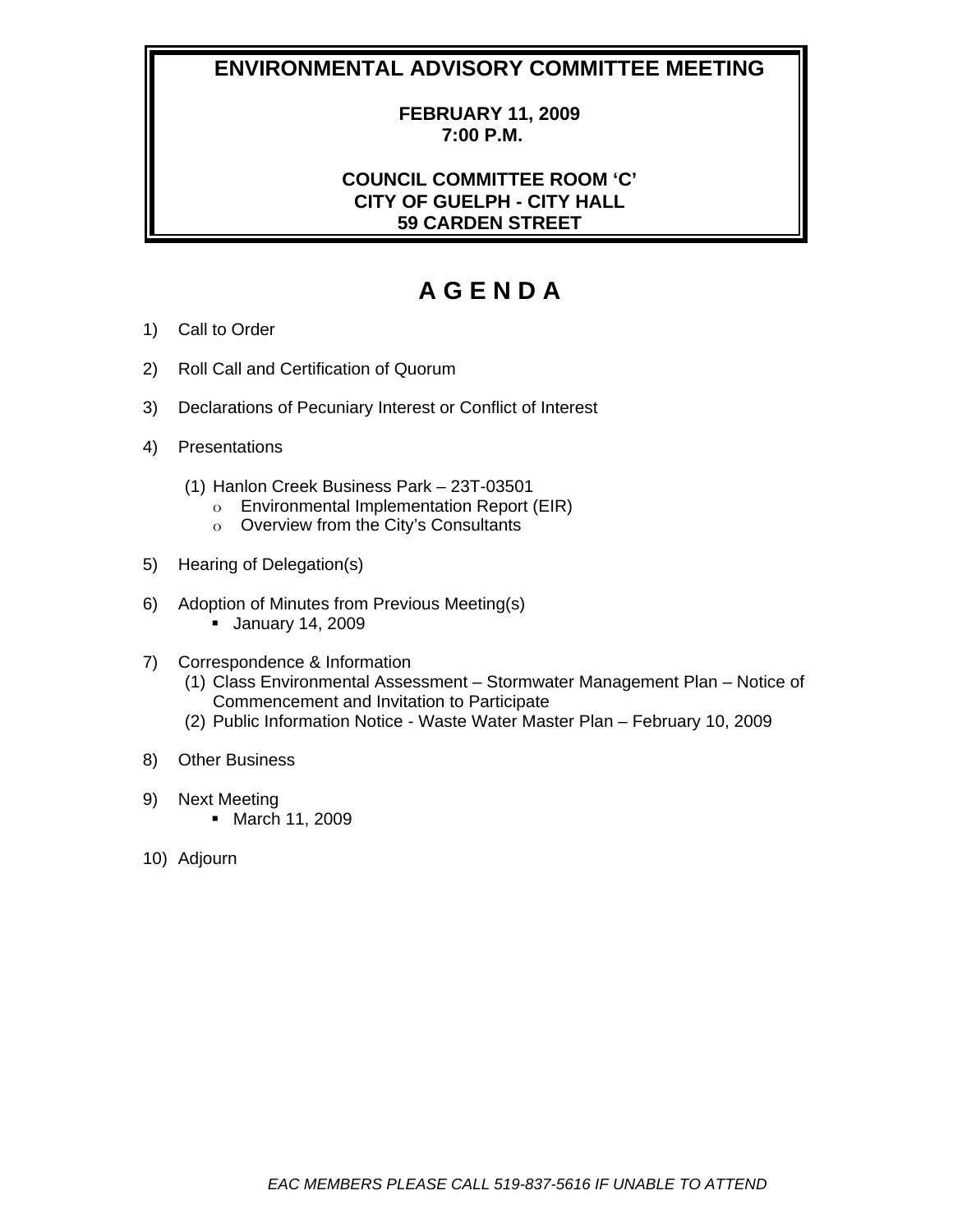## **ENVIRONMENTAL ADVISORY COMMITTEE WEDNESDAY, FEBRUARY 11TH, 2009 AT 7:00 P.M.**

## **COUNCIL COMMITTEE ROOM C MINUTES**

| <b>Present:</b>         | P. Smith (Chair)<br>S. Barnhart<br>E. Allen<br>G. Dias                                                                                                                                                                                                                                                 | R. Johnson<br>J. DeBruyn<br>K. McCormack<br>G. Drewitt |
|-------------------------|--------------------------------------------------------------------------------------------------------------------------------------------------------------------------------------------------------------------------------------------------------------------------------------------------------|--------------------------------------------------------|
| <b>Regrets:</b>         | L. McDonnell                                                                                                                                                                                                                                                                                           |                                                        |
| Staff:                  | S. Young, V. Laur, Peter Cartwright, Colin Baker                                                                                                                                                                                                                                                       |                                                        |
| <b>External Groups:</b> | Astrid Clos, Astrid J. Clos Planning Consultants<br>Nicole Weber, AECOM<br>Rick Clement, AECOM<br>Ray Tufga, AECOM<br>Glenn Anderson, Gamsby and Mannerow Limited<br><b>Bill Luffman, Cooper Construction</b><br>Bob Walker, EBNFLO Environmental<br>David Stephenson, Natural Resource Solutions Inc. |                                                        |

## **1. HANLON CREEK BUSINESS PARK – 23T-03501 Environmental Implementation Report (EIR)**

P. Smith advised that the purpose of the meeting was for the consultants to provide a briefing on the content of the report and convey highlights to EAC. EAC will identity and provide a list of EIR reports or plans they wish to receive a hard copy of, as well as a list of questions that they would like specifically addressed by the consulting team at the next EAC meeting.

S. Young, Environmental Planner with the City of Guelph provided a brief recap of the history of the Hanlon Creek Business Park.

Astrid Clos, from Astrid J. Clos Planning Consultants provided a brief update on the file as to where they are in the process and reviewed what has led up to it.

Nicole Weber, from AECOM provided detailed information on the thermal modeling and responded to questions from EAC.

David Stephenson, from Natural Resource Solutions Inc. walked the Committee through the document highlighting the changes made.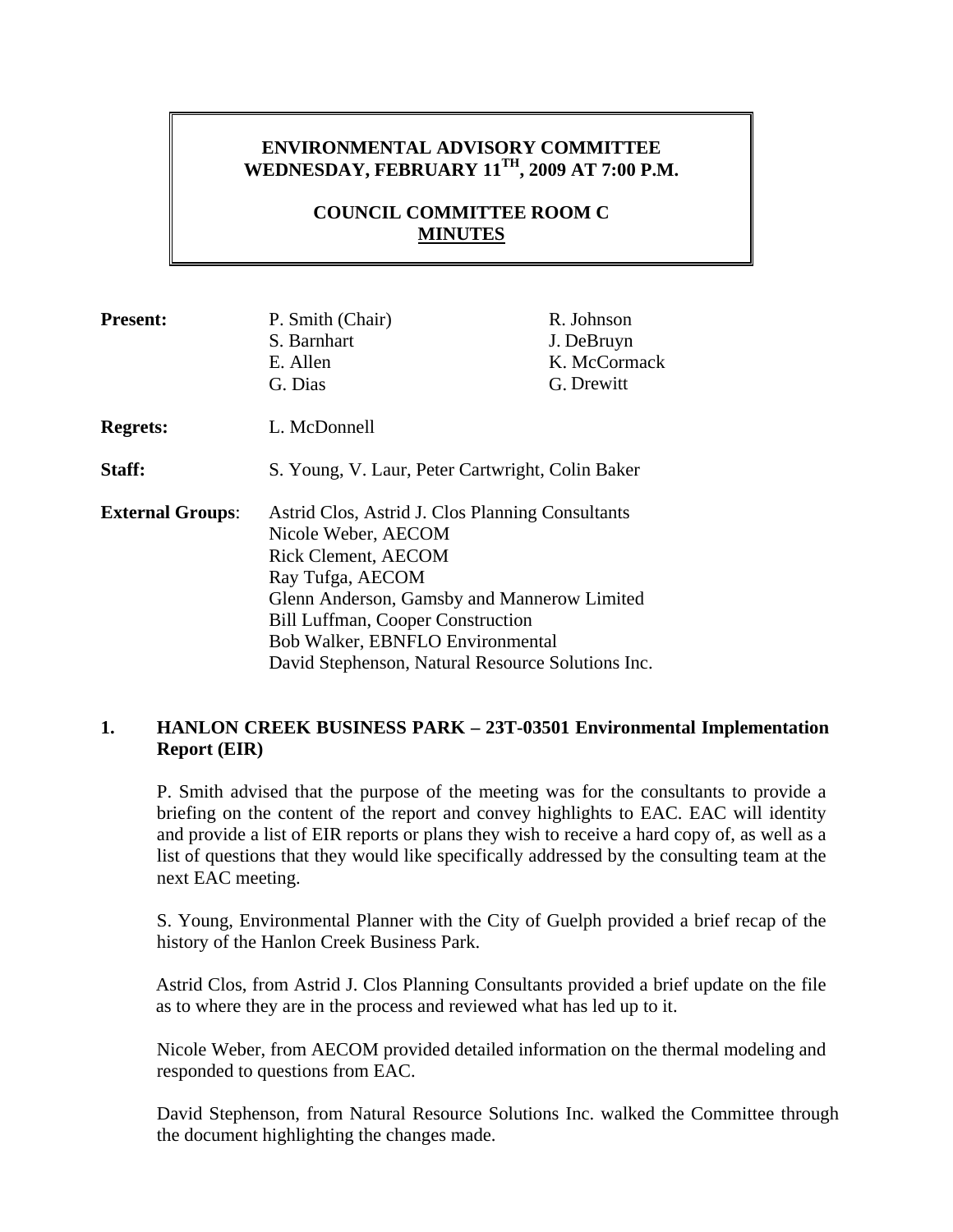General discussion took place regarding the following items:

- Discussion regarding the thermal model. It was noted that the model was developed in the 1950's by the USEPA and was not new.
- EAC had concerns regarding the City standards for Laird Road.
- The presence/absence of the Jefferson Salamander was highlighted.
- EAC agreed to focus on previous issues raised but to highlight any additional items.
- Concern was raised regarding the stormwater management facilities, outlets and bottom draw.
- Additional items identified by EAC to be addressed by the consultants, have to be submitted to S. Young at least one week in advance of the EAC meeting.
- EAC requested that Colin Baker speak to staff comments regarding stormwater management.

Additional items to be addressed by the consultants include:

- Satisfaction of the temperature modelling
- Design and functionality of bottom draw
- The location and function of the SWM outlet structures
- **Presence/Absence of the Jefferson salamander**
- City Standards for Laird Road (EMS standard, width, curb design, profile, canopy cover, and surfacing options)
- Monitoring of mitigation measures for the thermal regime (reserve fund available to retrofit and address potential changes in temperature)
- Laird Road Closure (timing and construction of the interchange)
- **Corridor connection to the south of Forestell Road**
- Lot level controls
- Implementation of recommendations/mitigation measures

### **2. Approval of Minutes from January 14, 2009**

Moved by G. Dias and seconded by E. Allen

"To accept the minutes as printed."

**Motion Carried -Unanimous-**

### **3. Other Business, Information and Correspondence**

- Public Information Notice Waste Water Master Plan February 10, 2009
	- E. Allen volunteered to sit on the Steering Committee.
- Concerns were raised regarding the lack of stormwater management expertise.
	- S. Young to follow up with the Clerks Department.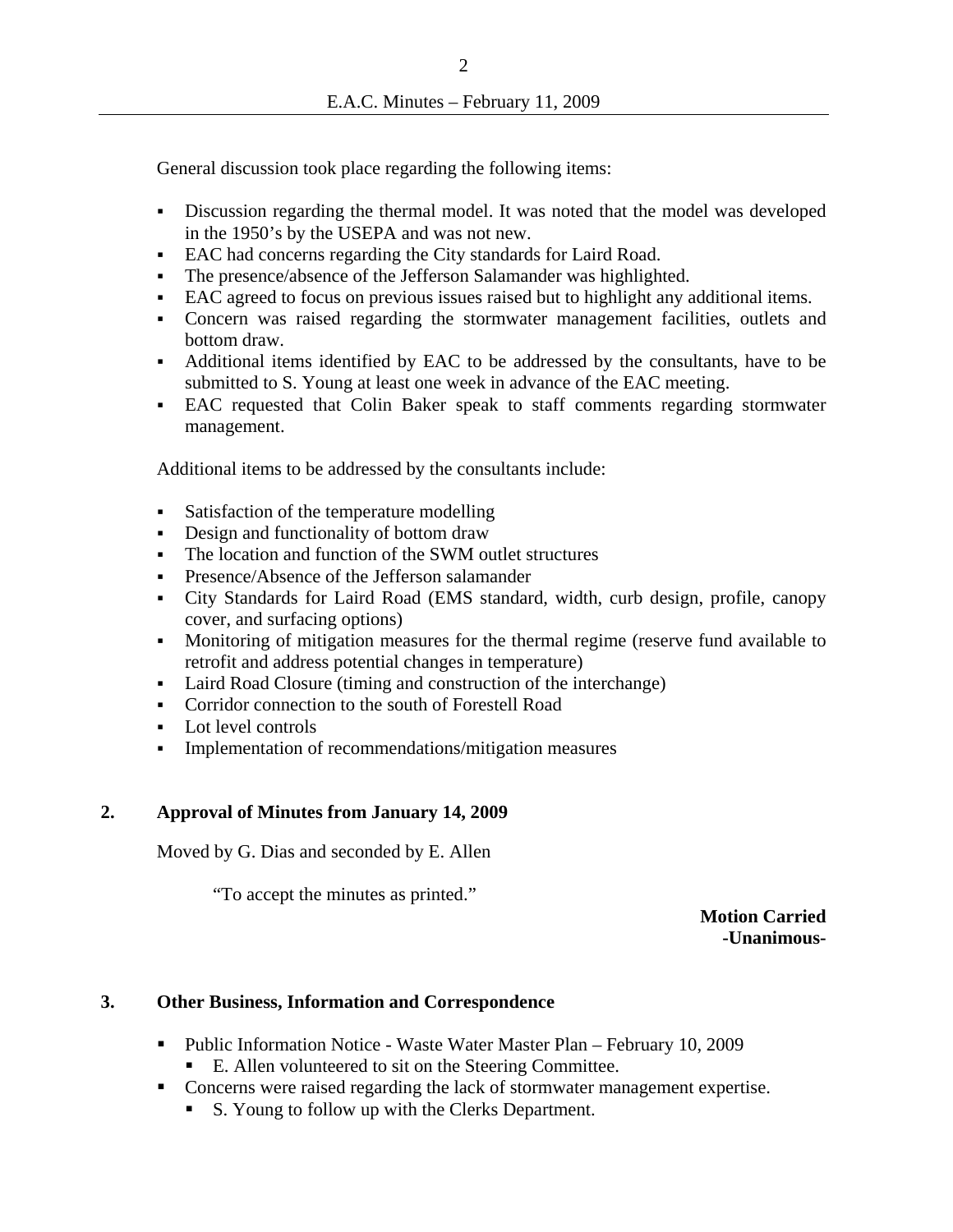# **4. Next meeting**

Next meeting will be March 11, 2009.

The meeting was adjourned at 9:30 p.m.

**CHAIRMAN**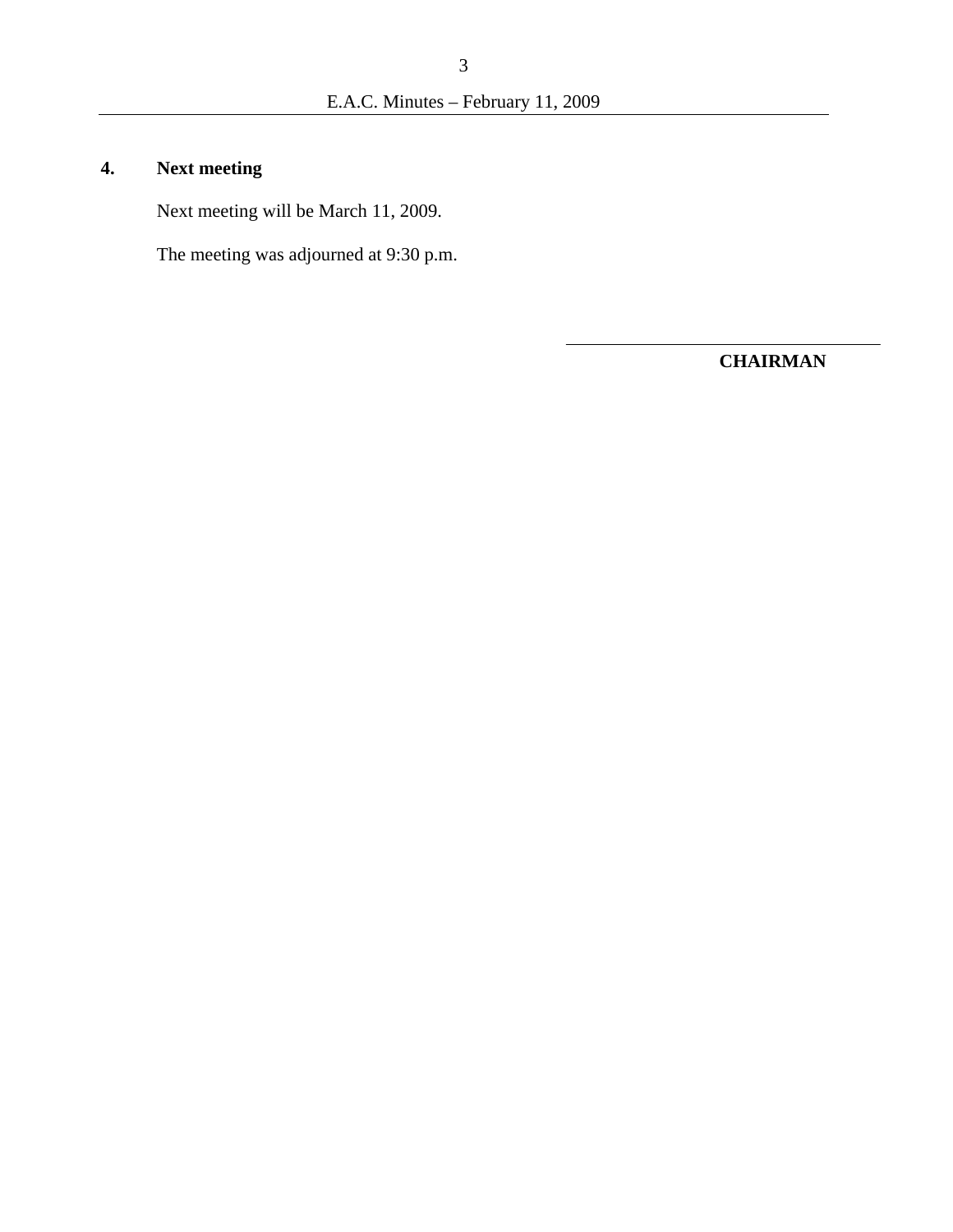## **ENVIRONMENTAL ADVISORY COMMITTEE MEETING**

## **MARCH 11, 2009 7:00 P.M.**

## **COUNCIL COMMITTEE ROOM 'C' CITY OF GUELPH - CITY HALL 59 CARDEN STREET**

# **A G E N D A**

- 1) Call to Order
- 2) Roll Call and Certification of Quorum
- 3) Declarations of Pecuniary Interest or Conflict of Interest
- 4) Presentations
	- a) Guelph Stormwater Management Master Plan Colin Baker (Environmental Engineer)
	- b) Guelph Natural Heritage Strategy Update Marion Plaunt (Manager of Policy Planning and Urban Design)
- 5) Hearing of Delegation(s)
- 6) Adoption of Minutes from Previous Meeting  $\blacksquare$  February 11, 2009
- 7) Correspondence & Information a) Strategic Urban Forest Management Plan – Upcoming Stakeholder Meeting

#### 8) Other Business

- a) Hanlon Business Park (April  $8<sup>th</sup>$  meeting)
	- o Items to be addressed Comprehensive List
	- o Provision for an additional meeting in April
- 9) Next Meeting
	- April 8, 2009
- 10) Adjourn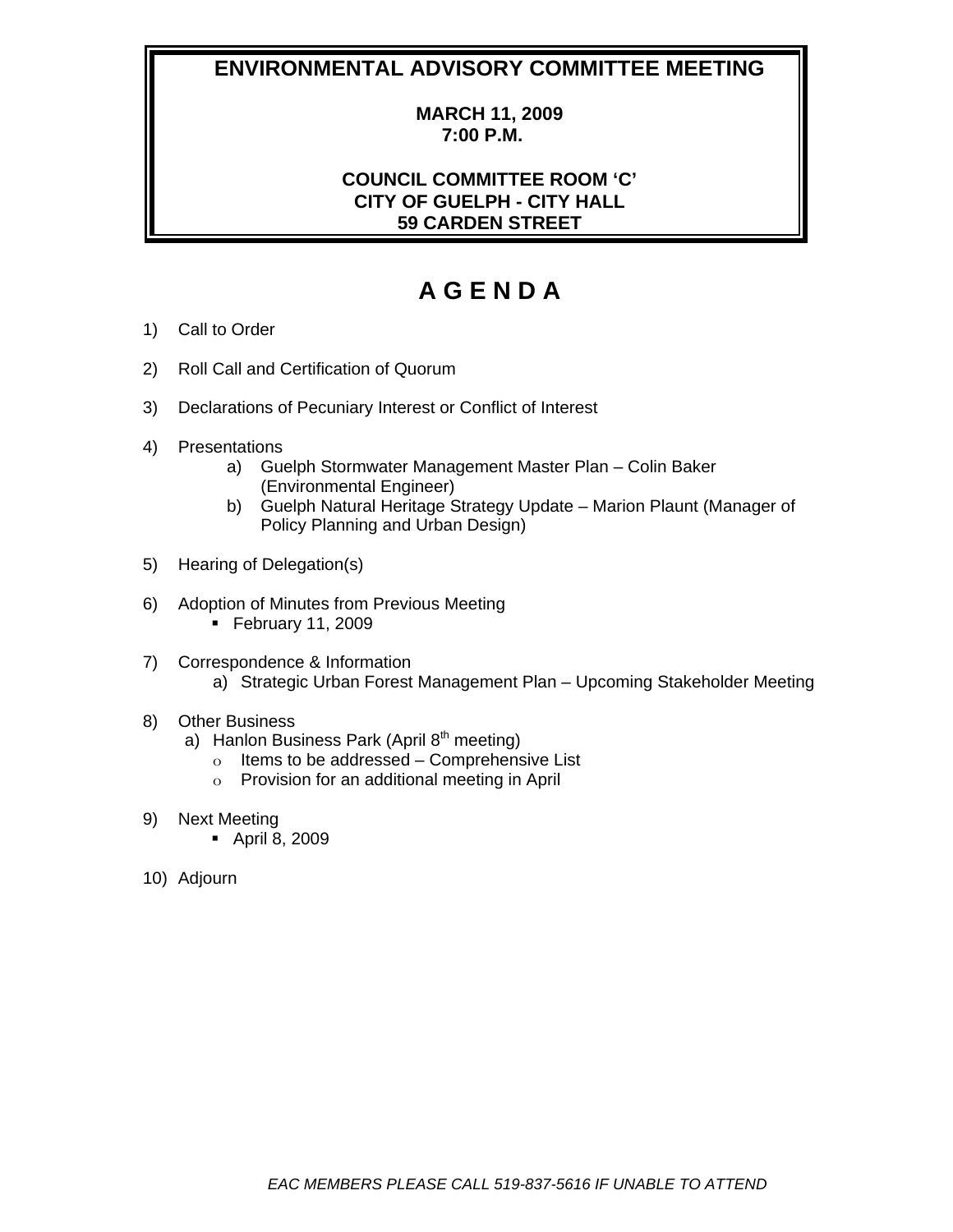## **ENVIRONMENTAL ADVISORY COMMITTEE WEDNESDAY, MARCH 11TH, 2009 AT 7:00 P.M.**

**…. COUNCIL COMMITTEE ROOM C MINUTES**

| <b>Present:</b> | P. Smith (Chair)<br>S. Barnhart<br>L. McDonnell<br>G. Dias | R. Johnson<br>G. Drewitt<br>K. McCormack |
|-----------------|------------------------------------------------------------|------------------------------------------|
| <b>Regrets:</b> | E. Allen, J. DeBruyn                                       |                                          |
| Staff:          | S. Young, V. Laur, Marion Plaunt, Colin Baker              |                                          |

**External Groups**:

### **1. PRESENTATION: Guelph Stormwater Management Master Plan**

C. Baker, Environmental Engineer with the City of Guelph, gave a presentation on the Guelph Stormwater Management Master Plan.

The purpose of the plan is to develop a long term strategy for the safe and effective management of storwmwater runoff from existing urban areas, while improving the ecosystem health and ecological sustainability of the Eramosa and Speed Rivers and their tributaries.

C. Baker provided a brief overview on "Urban Hydrology 101" as well as the goals and objectives of the Stormwater Management Master Plan. He discussed how Low Impact Development will be integrated into the Master Plan and outlined some of the key deliverables. The proposed workplan and public consultation approach was also summarized. It was noted that the first public Information Centre and Residential Focus Groups is tentatively scheduled for June of 2009.

### **2. PRESENTATION: Guelph Natural Heritage Strategy Update**

M. Plaunt, Manager of Policy Planning and Urban Design with the City of Guelph, gave a presentation on the Guelph Natural Heritage Strategy Phase 2 Update. Through the presentation, the changes to the criteria and the revised mapping were presented. Draft Policy direction to be implemented through Phase 3 was outlined and discussed.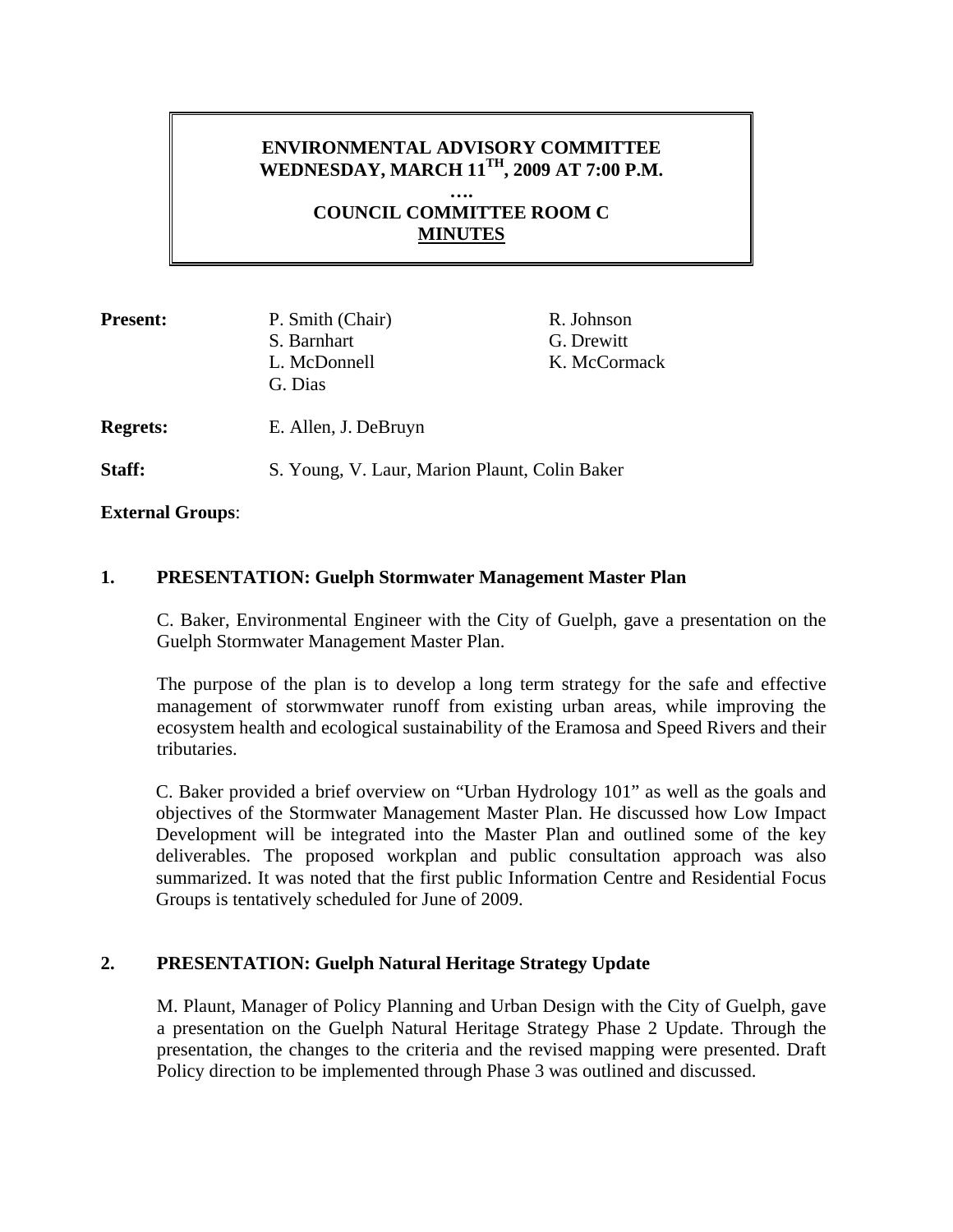The Natural Heritage Strategy aims to identify Guelph's' significant natural areas and to ensure their long term protection and enhancement.

M. Plaunt advised that the City of Guelph is offering two opportunities for members of the community and stakeholders, to provide input into the City's Natural Heritage Strategy. The Community Forums are scheduled for March 24 and March 25, 2009. The agenda involves a roundtable workshop component. These community forums will provide an opportunity to review Phase 2 changes and provide input into the policy direction for Phase 3.

M. Plaunt also informed Committee members that Phase 2 of the Natural Heritage Strategy is due for completion in the spring of 2009 and that the final report will be circulated to the Committee. Phase 3 was initiated in November of 2008 and will be completed in 2009. It will involve the development of natural heritage mapping and the integration of these policies and the mapping into the current Official Plan Update.

General discussion took place and the following items were noted:

- EAC was pleased to see the minimum buffers have been established from Natural Heritage features.
- Members wanted to ensure there are no conflicts with respect to trails
- Members recommended an alternative replanting policy should be considered other than the 3:1 ratio approach
- Concern regarding the removal of the linkage north of Clair across Gordon appears to have been missed.

## **3. Approval of Minutes from February 11, 2009**

Moved by S. Barnhart and seconded by G. Drewitt

"To accept the minutes as printed."

**Motion Carried -Unanimous-**

### **3. Other Business, Information and Correspondence**

- Hanlon Creek Business Park (April 8 2009 meeting)
	- S. Young distributed a comprehensive list of items to be addressed by the consultants at the April 8, 2009 meeting. Please review and send any additional items to Suzanne by March 27, 2009.
- Concerns were raised regarding the lack of stormwater management expertise.
	- S. Young reported that in order to add another member to the Committee, an amendment to the Terms of Reference would be required as well as Council approval.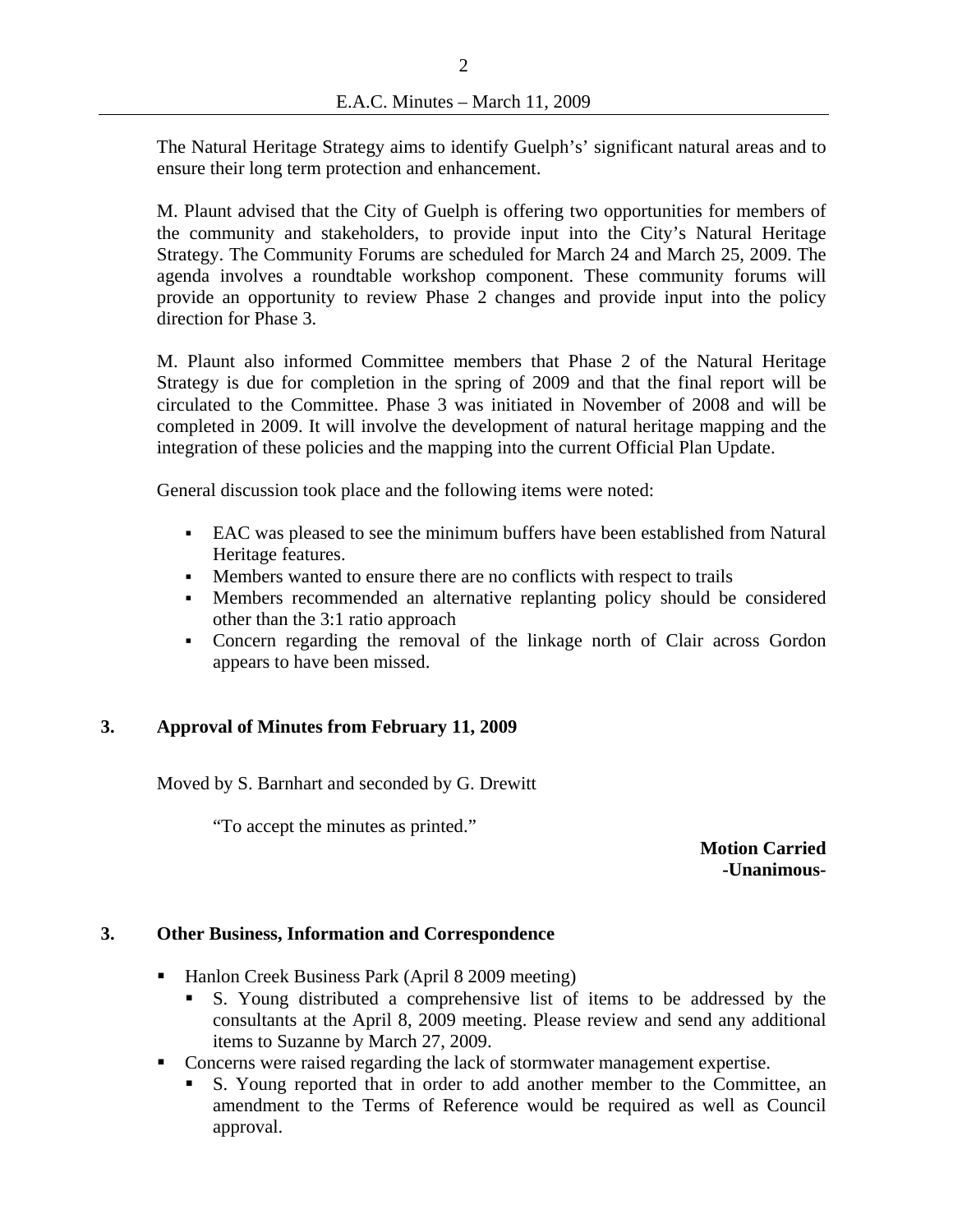# **4. Next meeting**

Next meeting will be April 08, 2009.

The meeting was adjourned at 10:05 p.m.

**CHAIRMAN**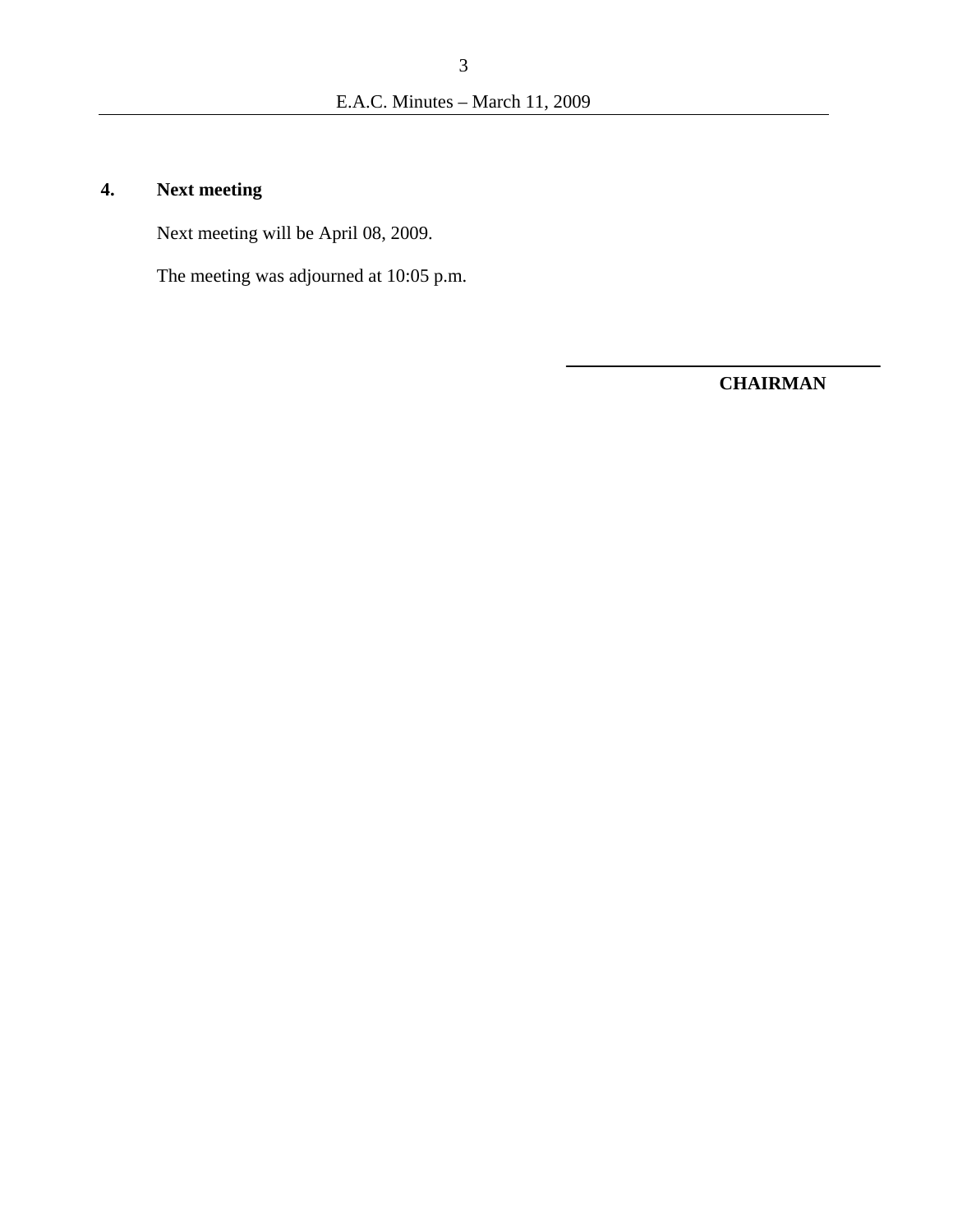## **ENVIRONMENTAL ADVISORY COMMITTEE MEETING**

## **APRIL 8, 2009 7:00 P.M.**

## **COUNCIL COMMITTEE ROOM 'C' CITY OF GUELPH - NEW CITY HALL 59 CARDEN STREET**

# **A G E N D A**

- 1) Call to Order
- 2) Roll Call and Certification of Quorum
- 3) Declarations of Pecuniary Interest or Conflict of Interest
- 4) Correspondence & Information
	- o Strategic Urban Forest Management Plan Stakeholder Round Table and Public Workshop
- 5) Presentations
	- (1) Hanlon Creek Business Park 23T-03501
		- o Environmental Implementation Report (EIR)
		- o Response from City's Consultants regarding the Outstanding Items provided by EAC April 1, 2009
- 6) Hearing of Delegation(s)
- 7) Adoption of Minutes from Previous Meeting(s) March 11, 2009
- 8) Other Business
- 9) Next Meeting May 13, 2009
- 10) Adjourn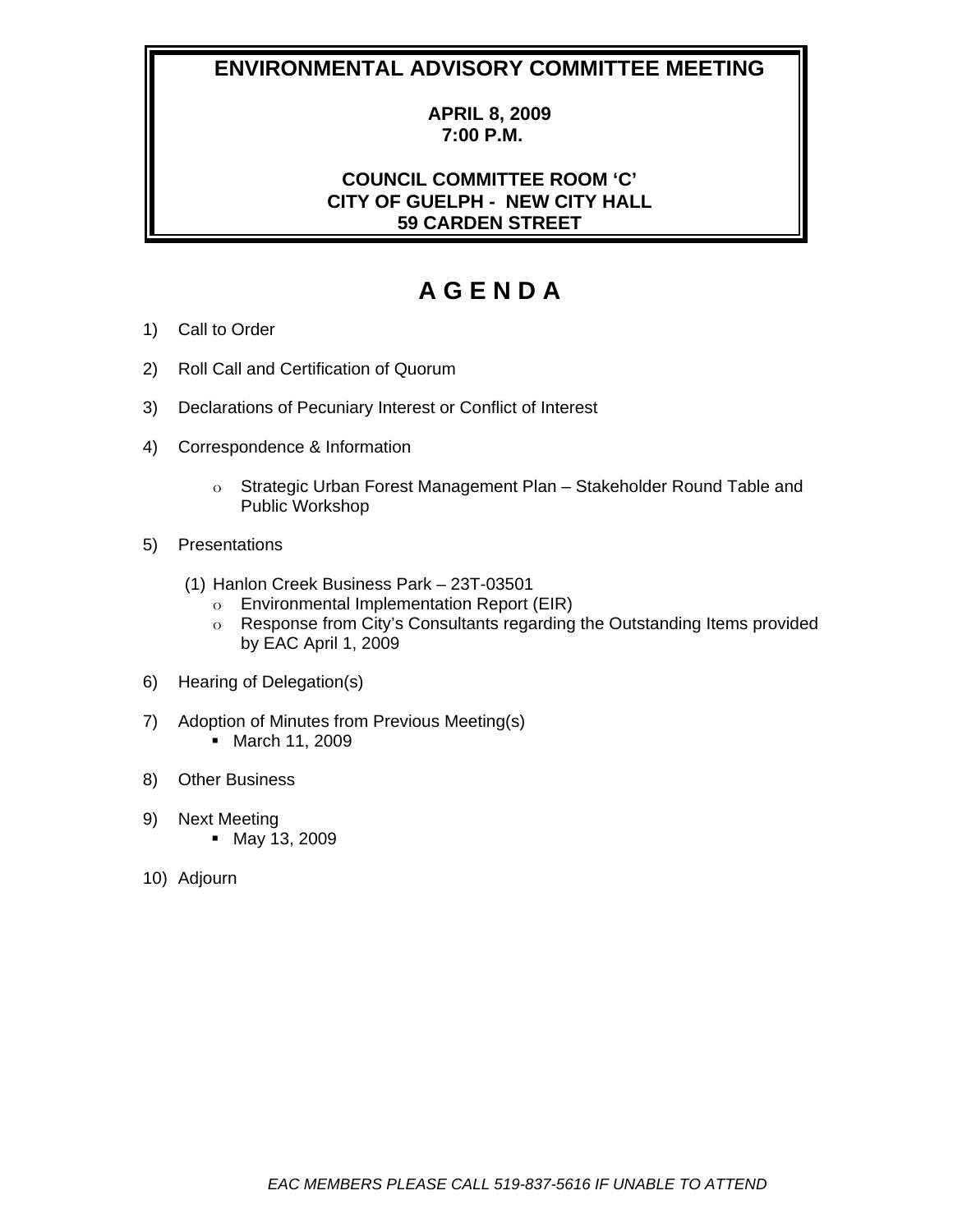## **ENVIRONMENTAL ADVISORY COMMITTEE WEDNESDAY, APRIL 08TH, 2009 AT 7:00 P.M.**

## **COUNCIL CHAMBERS – OLD CITY HALL MINUTES**

| <b>Present:</b>         | P. Smith (Chair)<br>J. DeBruyn<br>L. McDonnell<br>G. Dias                                                                                                                                                                                                                                       | R. Johnson<br>G. Drewitt<br>K. McCormack<br>E. Allen |
|-------------------------|-------------------------------------------------------------------------------------------------------------------------------------------------------------------------------------------------------------------------------------------------------------------------------------------------|------------------------------------------------------|
| <b>Regrets:</b>         | S. Barnhart                                                                                                                                                                                                                                                                                     |                                                      |
| Staff:                  | S. Young, V. Laur, P. Cartwright, C. Baker, R. Philips, A. Hearne,<br>S. Hannah                                                                                                                                                                                                                 |                                                      |
| <b>External Groups:</b> | Astrid Clos, Astrid J. Clos Planning Consultants<br>Nicole Weber, AECOM<br>Ray Tufgar, AECOM<br><b>Rick Clement, AECOM</b><br>Andrew Schiedel, NRSI<br>Tara Brenton, NRSI<br>Paul Husson, PHL<br>Bill Banks, Banks Groundwater Engineering<br>David Stephenson, Natural Resource Solutions Inc. |                                                      |

P. Smith provided a brief outline of the role of the Environmental Advisory Committee with respect to the Hanlon Creek Business Park and procedures for the meeting.

### **1. HANLON CREEK BUSINESS PARK (23T-03501) - Environmental Implementation Report (EIR)**

S. Young, Environmental Planner with the City of Guelph, provided a brief history on the Hanlon Creek Business Park, and outlined EAC's list of outstanding issues and concerns on the application and reviewed the recommended Motion.

C. Baker, Environmental Engineer with the City of Guelph discussed the feasibility of closing Laird Road – provided an overview of the current design. He spoke to the engineering review and the associated issues (realignment, emergency access, removal of existing pavement, Tributary 'A' culvert removal in Phase III). Also discussed were the interim measures for Laird Road and ultimate closing. Colin spoke to the grading concerns, stormwater management, low impact development, the functionality of the bottom draw, cooling trenches and monitoring and reporting and contingencies.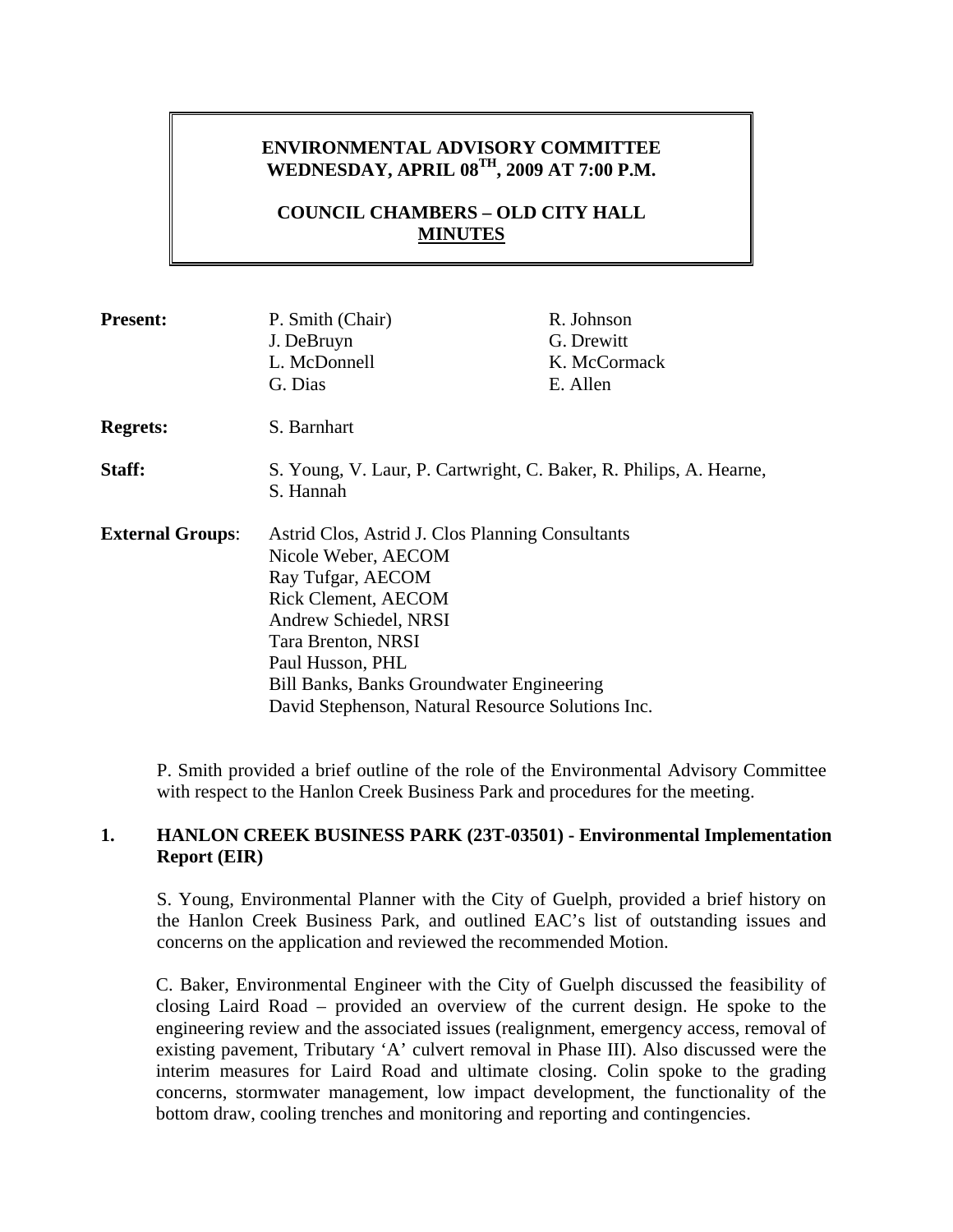Astrid Clos, from Astrid J. Clos Planning Consultants reviewed a brief listing of various approvals from other agencies i.e. MOE, GRCA.

David Stephenson, from Natural Resource Solutions Inc. addressed the recommended Motion item by item and responded to questions from EAC. (See below recommended motion and Consultant responses in red and EAC's changes in Blue)

- 1. That no sanitary sewer is routed along the old Laird Road right-of-way. Agreed with this item as there is no sanitary sewer proposed.
- 2. That any water main routing along old Laird Road be undertaken by tunnelling to limit impact on the wetland and watercourse and that the depth of the watermain should allow for the eventual removal of the road bed. Consultant will specify the depth of the watermain to reflect the necessary depth to allow potential restoration.
- 3. That as part of Phase 3, remove the road bed of the closed portion of the old Laird Road and restore habitat in that portion. If complete removal is not feasible, the road height and width should be reduced, road surfacing should be converted to a nonpaved surface and road verges naturalized, and wildlife/amphibian crossings be considered.

Consultant agreed that this was reasonable but ultimately the City's decision.

- 4. That interim mitigation measures be employed to limit amphibian crossing until the closure of the old Laird Road. Consultant proposed a drift fence feature to encourage amphibians to the culverts. This will be monitored to ensure this happens.
- 5. That wildlife/amphibian crossings are considered as part of the design for the new Laird Road in Phase 3. Will be considered.
- 6. That confirmation of the presence or absence of the Jefferson Salamander is provided and if confirmed, appropriate conservation measures consistent with the Endangered Species Act 2007 and the Recovery Strategy with MNR. Agreed, no Jefferson Salamanders found as of April 8, 2009.
- 7. That strategies to inventory and conserve the Western Chorus Frog occurrences on site be developed consistent with the federal Species at Risk Act and provincial Endangered Species Act with MNR. Agreed.

### **BREAK (10 mins.)**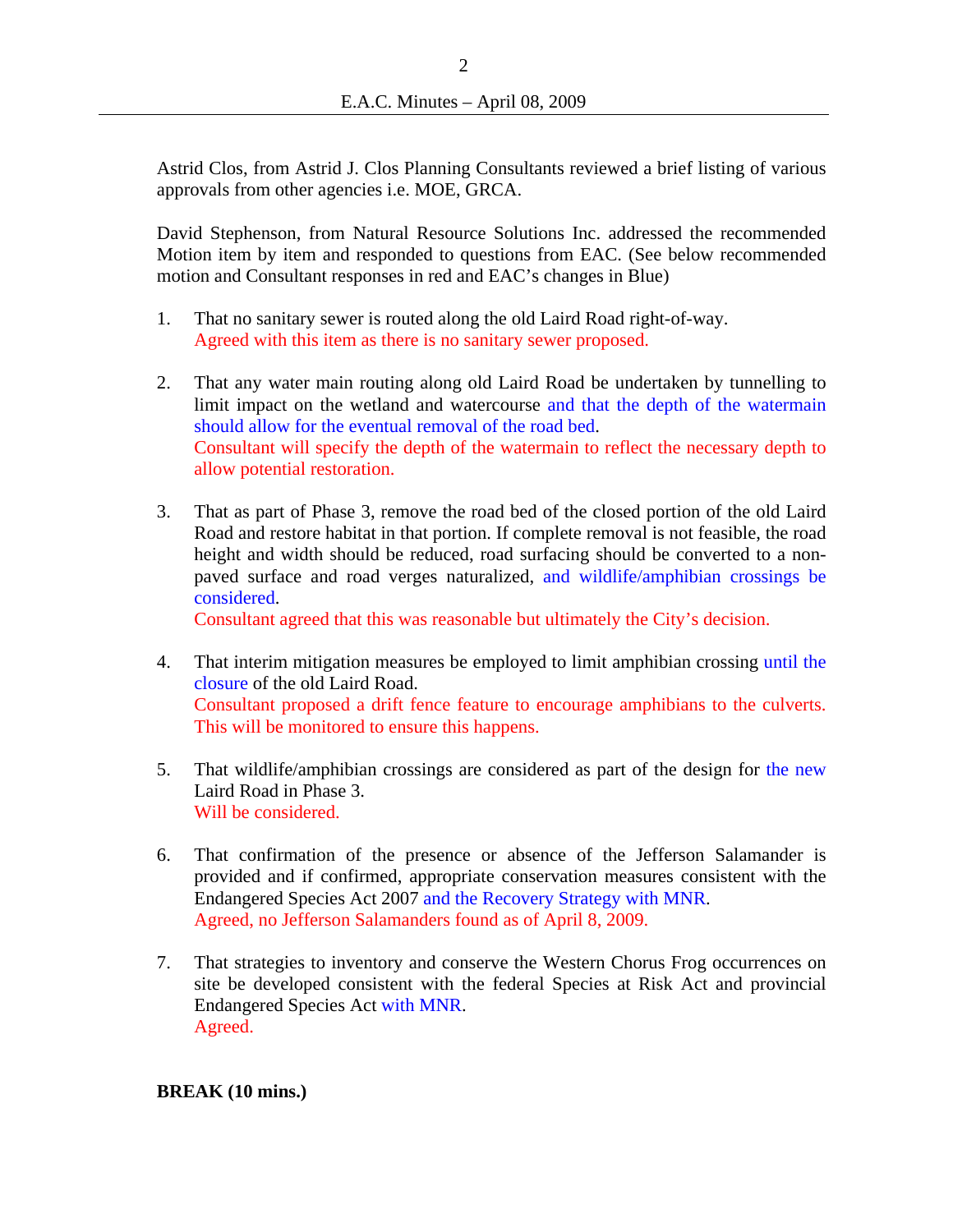The floor was opened to delegations. Hardcopies of letters to EAC from delegations are attached to the minutes.

## *Delegation:*

Melanie Allard, University of Guelph student, distributed her report re: "Impact of the Proposed Hanlon Creek Business Park on Local Amphibian Species" for EAC's review. Concerns included:

- By removing the connectivity of isolated wetlands, the survival of all pond breeding amphibians such as the Spotted Salamander, Spring Peeper, Western Chorus frog, Northern Leopard frog and Wood frog will have a strong likelihood of becoming locally extinct.
- Inadequate buffers and the importance of these features for water quality and habitat protection.

## *Delegation:*

Norah Chaloner, on behalf of Guelph Urban Forest Friends, expressed concern in regards to the mass grading, removal of trees, biodiverse hedgerows and soil integrity. Norah stressed that this is important for air and water quality, pollinator support and species of birds and insects that are in decline.

### *Delegation:*

Judy Martin, on behalf of Sierra Club of Canada, expressed concerns on the loss of mature trees, canopy and hedgerow corridors, loss of isolated wetlands, inadequate buffers and mass grading of the site on the Paris Moraine.

### *Delegation:*

Mike Nagy, on behalf of the Wellington Water Watchers, expressed concern that the isolated wetlands are not protected and the recharge capacity of the aquifer will be lost.

### *Delegation:*

Angie Schempp, an interested citizen questioned why hasn't pervious paving been looked into? It was suggested that C. Baker discuss this issue with her after the meeting.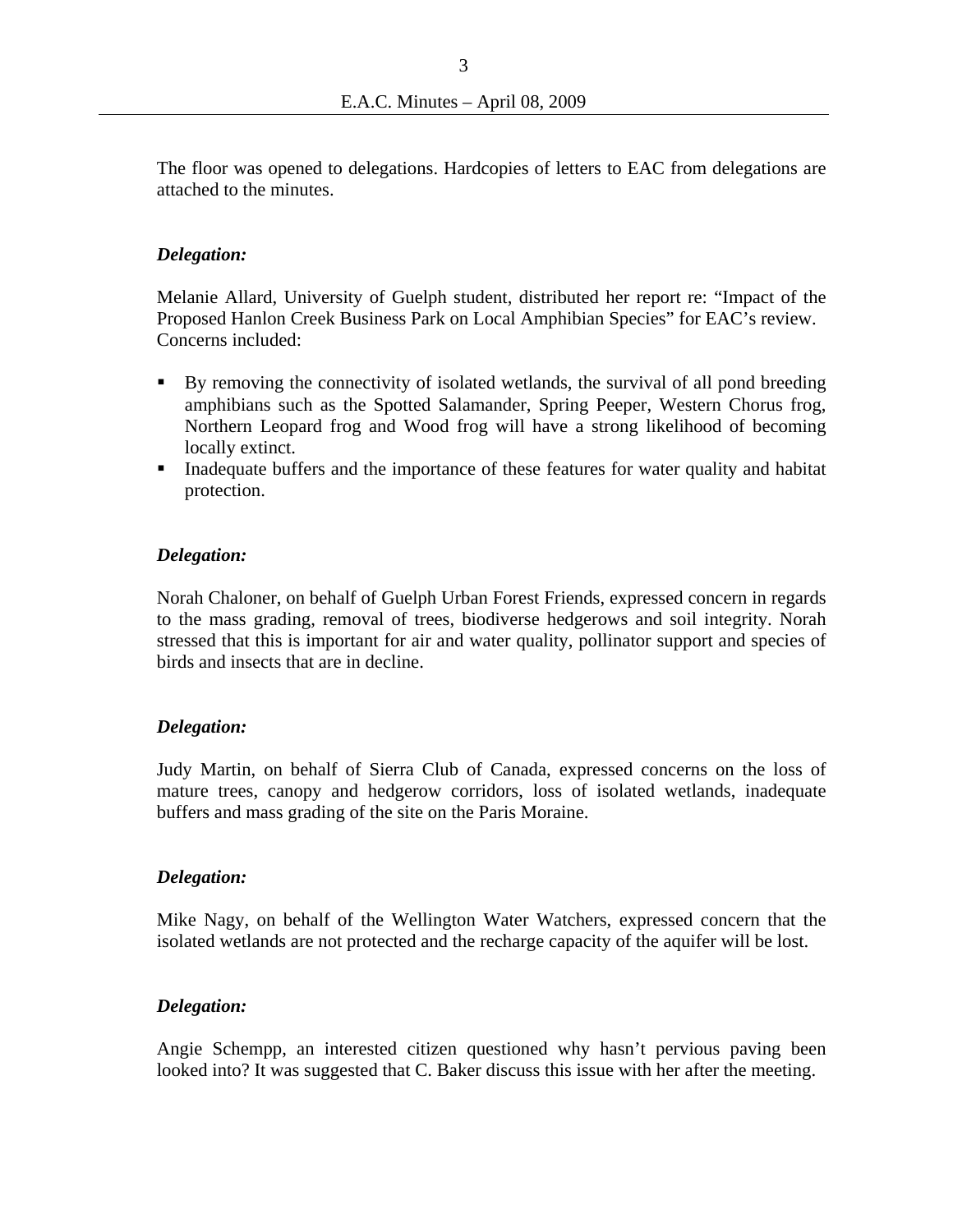#### *Delegation:*

Mike Darmon, an interested citizen expressed concern on water, air and environmental land protection and noted that the plan needs improvement.

#### *Delegation:*

Steve O'Brien, an interested citizen advised that he surveyed 150 residents on the proposed development and no one supported it. He expressed concern in regards to the natural habitat and the inadequate buffers and stressed the importance of these features for habitat protection.

#### *Delegation:*

Francis Papillon, an interested citizen, expressed concern for the loss of mature trees and the need for habitat protection and increased buffers. He asked that fertilizers be restricted on private sites.

#### *Delegation:*

Alison Morrison, an interested citizen, expressed concern for the loss of amphibians, the loss of mature trees and soil integrity.

#### *Delegation:*

Cynthia Bragg, an interested citizen, expressed concern for the bird habitat and the loss of wildlife. She noted there is inadequate protection of the ecosystem.

#### *Final Delegation:*

Steve Purves, an interested citizen, expressed concern for the natural vegetation that is undisturbed. He asked that development be limited to sites already "disturbed".

The applicant and the consultants continued discussion on addressing the recommended Motion item by item and responded to questions from EAC. (See below recommended motion and Consultant responses in red and EAC's changes in Blue)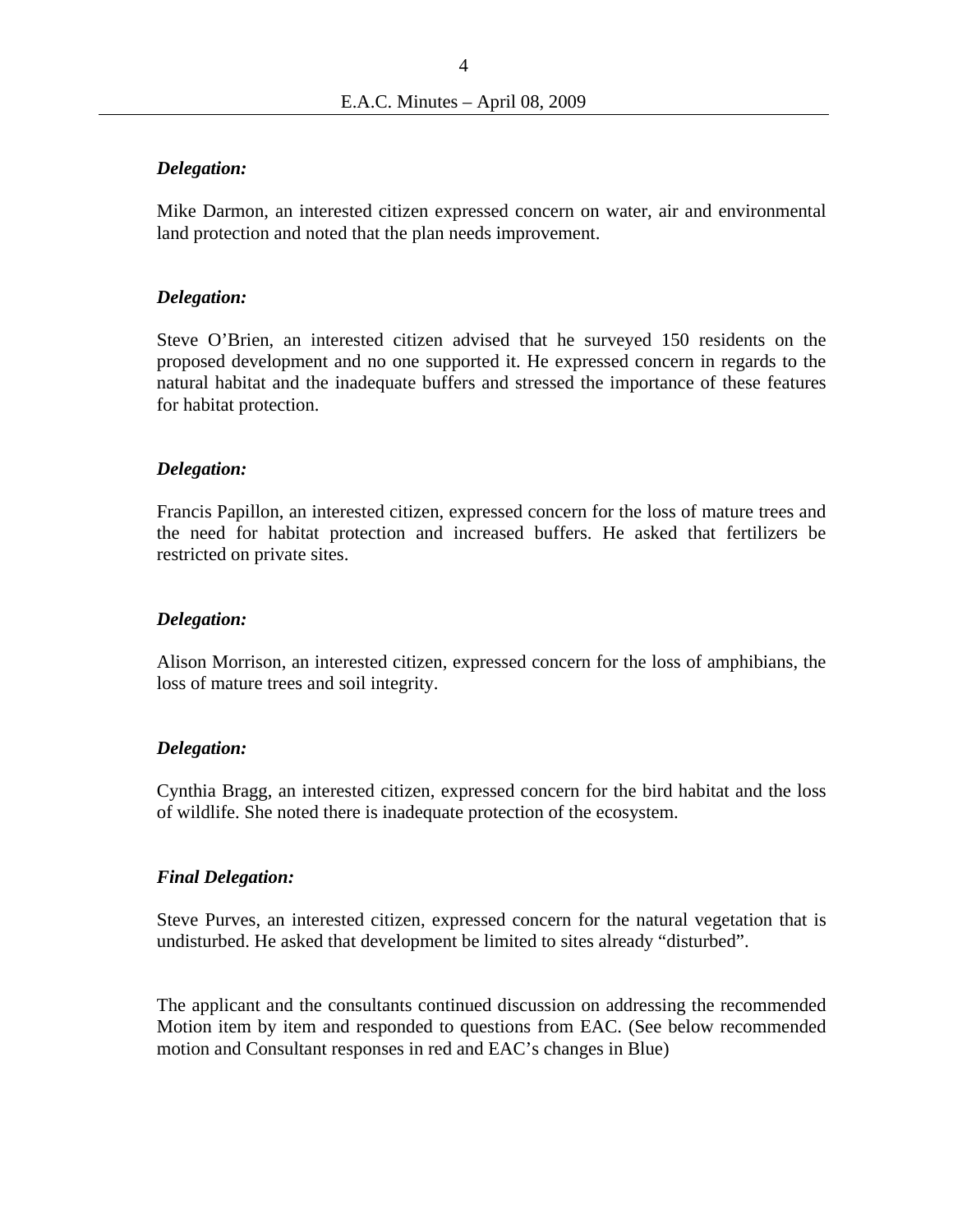- 8. That a comprehensive and consolidated monitoring program which specifies frequency, location, protocols, timing, thresholds, and specific contingency measures be submitted and approved by the City of Guelph and the GRCA. Agreed. To be completed.
- 9. That EAC's concerns with the thermal modeling report be addressed, more details be provided on the proposed potential contingency measures and the potential effect of the contingency measures be assessed. Agreed, they would put together a memo which is to be added to the EIR. However, the contingency measures require some flexibility. The development and implementation of contingency measures cannot be prescriptive.
- 10. That the developer's environmental monitoring period continue 2 years after 75 percent build-out of the business park. Agree, monitoring will be the responsibility of the developer 2 years post 75% build out for the entire subdivison. After that, the City will take over.
- 11. That plantings of local genetic stock be specified in the EIR. Agreed.
- 12. That additional plantings of local genetic stock including tree species are provided along the Downey channel to maximize cooling with input from Union Gas. Will investigate whether plantings will be permitted and if feasible.
- 12. That modifications to the trail and planting plans are completed. Delete item from list.
- 13. That special consideration is given to those bird species identified to be in decline. Dave indicated that in his professional opinion- they have done that.
- 14. That retention or creation of habitat connectivity, corridor/linkage from the central wetland/woodland area to the heritage maple grove, and to habitats south of Forestell Road be implemented as part of Phase 3. Peter Cartwright agreed that this may be feasible as the City own the lands in Phase 3.
- 15. That funding mechanisms for the implementation of recommended contingency measures be considered as part of the subdivision agreement. This has been agreed to and will be incorporated into the agreement.
- 16. That a certified environmental inspector/expert be on site during grading/ construction activities. Delete item from list. Standard condition of subdivision approval.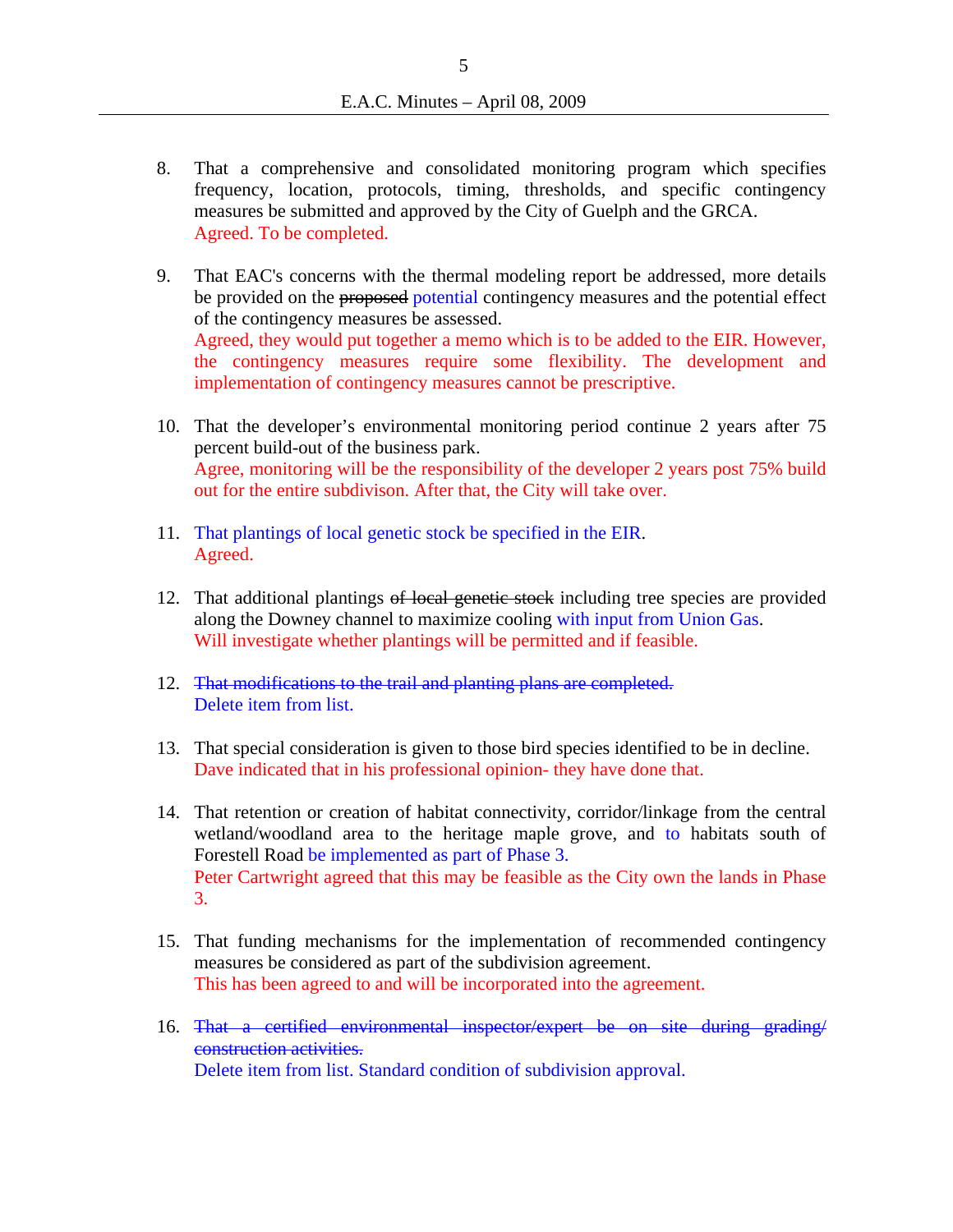16. That all pertinent correspondence – related to the February 9, 2009 - EIR (i.e. memos from City staff to consultants, staff summary reports to EAC, GRCA correspondence, emails, etc.) be included in the Appendices of the final, approved EIR.

Consultants agreed to work with City staff to ensure the correspondence is included.

17. That LID measures be considered at the site plan approval stage. Agreed, that at site plan approval stage, LID measures should be employed by the future developers to meet the infiltration targets and address the EIR recommendations.

### **2. COMMITTEE DELIBERATION – EAC to provide a motion on Hanlon Creek Business Park EIR (In Committee)**

General discussion took place and the following item was noted:

Concerns on the thermal modelling and potential contingency measures if it fails.

Moved by K. McCormack and seconded by L. McDonnell

"The Environmental Advisory Committee supports the Environmental Implementation Report prepared by Natural Resource Solutions Inc. (NRSI) for the Hanlon Creek Business Park subject to the following:

- 1. That no sanitary sewer is routed along the old Laird Road right-of-way;
- 2. That any watermain routing along old Laird Road be undertaken by tunnelling to limit impacts on the wetland and watercourse and that the depth of the watermain should allow for the eventual removal of the road bed;
- 3. That as part of Phase 3 the road bed in the closed portion of the old Laird Road be removed and restored. If complete removal is not feasible, the road height and width should be reduced, road surfacing should be converted to a non-paved surface, road verges naturalized and wildlife/amphibian crossings be considered;
- 4. That interim mitigation measures be employed to limit amphibian crossing until the closure of the old Laird Road;
- 5. That wildlife/amphibian crossings be considered as part of the design for the new Laird Road in Phase 3;
- 6. That confirmation of the presence or absence of the Jefferson Salamander is provided and if confirmed, appropriate conservation measures consistent with the Endangered Species Act 2007 and the Recovery Strategy must be provided in consultation with MNR;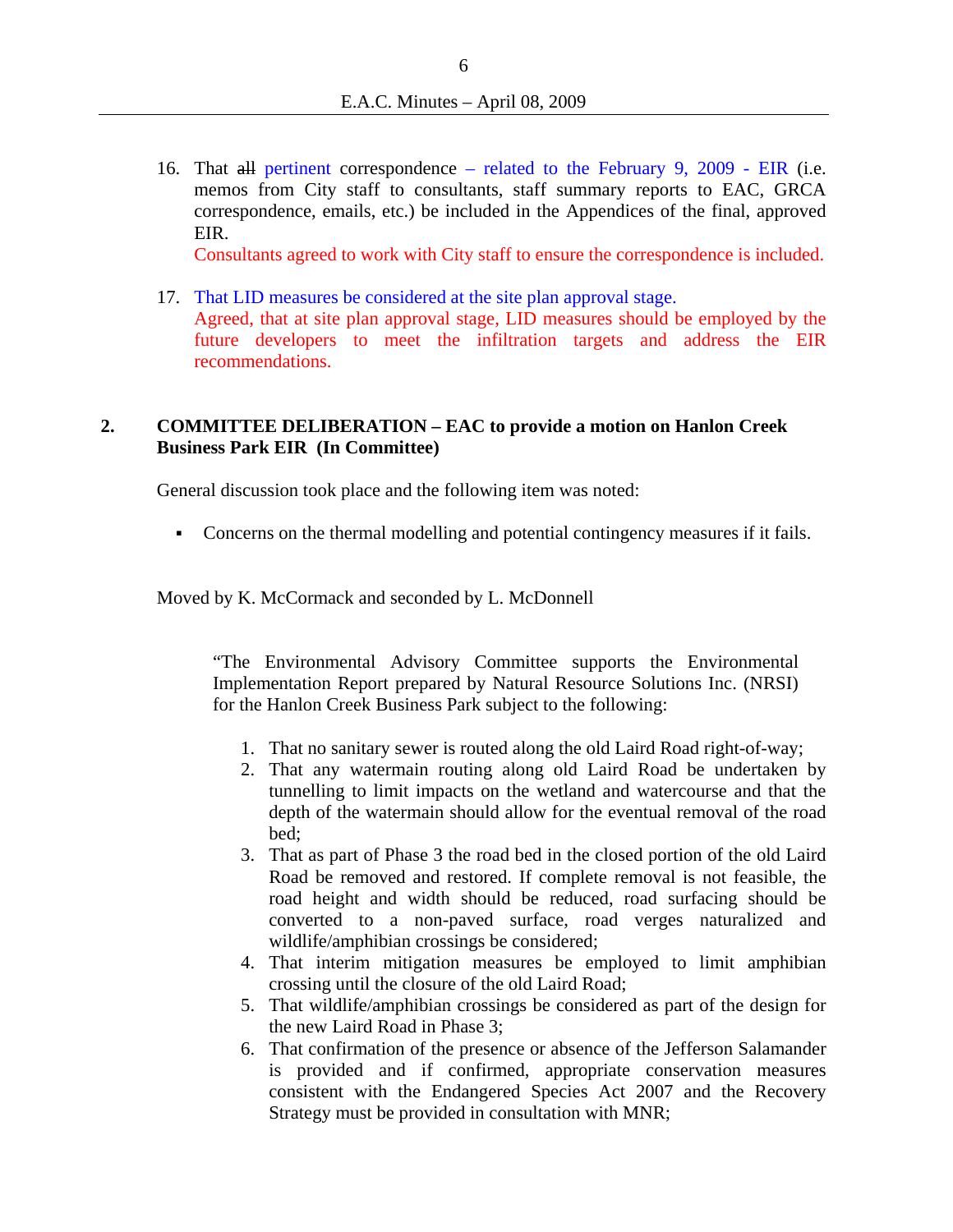- 7. That strategies to inventory and conserve the Western Chorus Frog occurrences on site be developed consistent with the federal Species at Risk Act and the provincial Endangered Species Act in consultation with MNR:
- 8. That a comprehensive and consolidated monitoring program which specifies frequency, location, protocols, timing, thresholds, and specific contingency measures be submitted and approved by the City of Guelph and the GRCA;
- 9. That EAC's concerns with the thermal modeling report be addressed, more details be provided on the potential contingency measures and the potential effect of the contingency measures be assessed;
- 10. That the developer's environmental monitoring period continue 2 years after 75 percent build-out of Phase 1, 2 and 3 of the business park;
- 11. That plantings of local genetic stock be specified in the EIR;
- 12. That additional plantings including tree species be provided along the Downey channel to maximize cooling - with input from Union Gas;
- 13. That special consideration is given to those bird species identified to be in decline;
- 14. That retention or creation of habitat connectivity, corridor/linkage from the central wetland/woodland area to the heritage maple grove, and to habitats south of Forestell Road be implemented as part of Phase 3;
- 15. That funding mechanisms for the implementation of the recommended contingency measures be considered as part of the subdivision agreement;
- 16. That pertinent correspondence related to the February 9, 2009 EIR (i.e. memos from City staff to consultants, staff summary reports to EAC, GRCA correspondence, emails, etc.) be included in the Appendices of the final, approved EIR; and
- 17. That LID measures be considered at site plan approval stage."

**Motion Carried -Unanimous-**

## **3. Approval of Minutes from March 11, 2009**

Deferred to the next EAC Meeting.

#### **4. Other Business, Information and Correspondence**

- Strategic Urban Forest Management Plan Stakeholder Round Table and Public Workshop
	- Deferred to the next EAC Meeting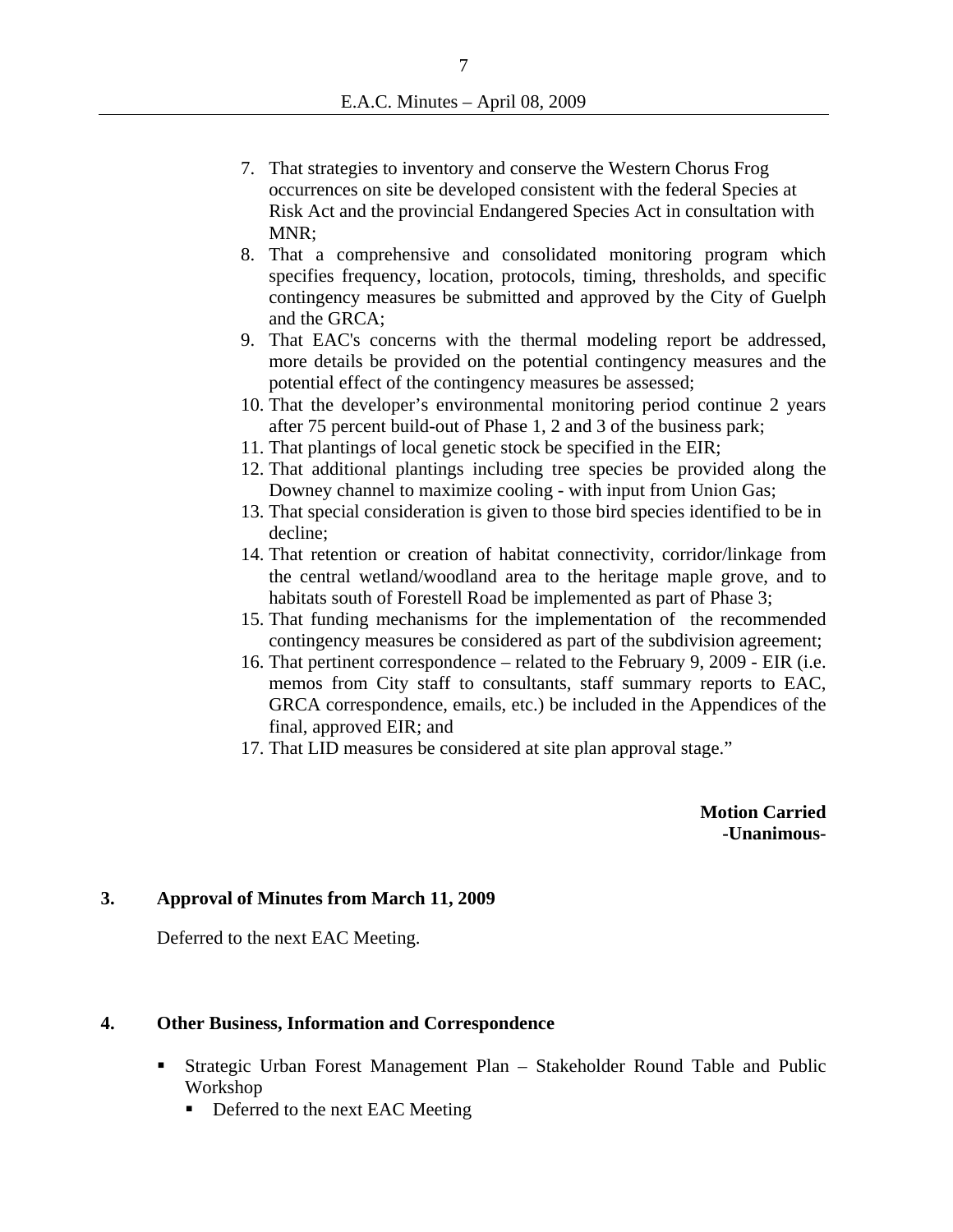# **5. Next meeting**

Next meeting will be June 10, 2009.

The meeting was adjourned at 12:20 a.m.

**CHAIRMAN**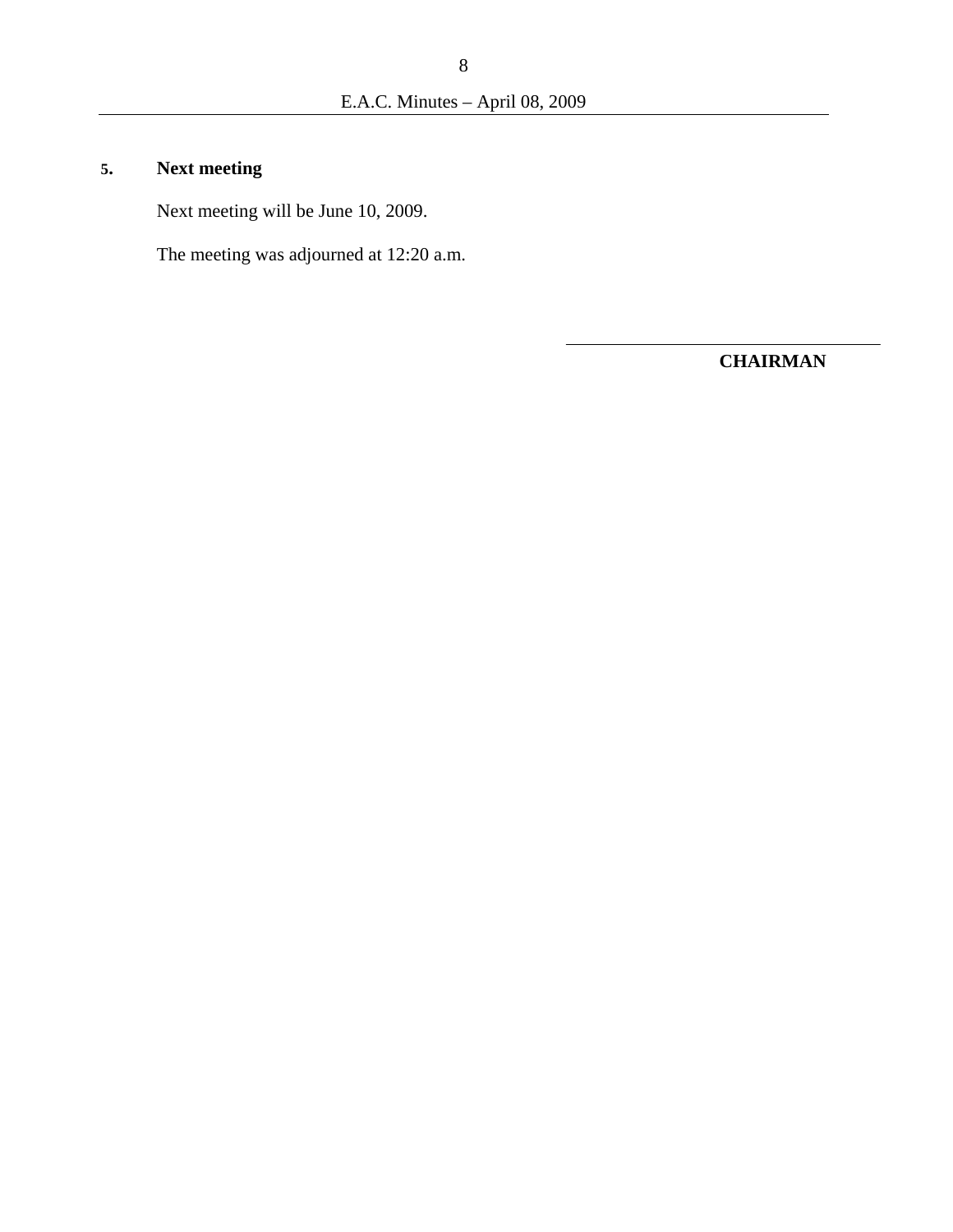## **ENVIRONMENTAL ADVISORY COMMITTEE MEETING**

## **JUNE 10, 2009 7:00 P.M. MEETING ROOM 'C' CITY OF GUELPH –CITY HALL 1 CARDEN STREET**

# **A G E N D A**

- 1) Call to Order
- 2) Roll Call and Certification of Quorum
- 3) Declarations of Pecuniary Interest or Conflict of Interest
- 4) Presentations
	- (1) 246 Arkell Road EIS Terms of Reference o Presentation from Stantec
	- (2) 55 Cityview Drive EIS Terms of Reference
		- o Presentation from Natural Resource Solutions Inc.
- 5) Hearing of Delegation(s)
- 6) Presentation Strategic Urban Forest Management Plan
	- (1) Workbook and Feedback
- 7) Correspondence & Information
	- (1) Notice of Completion Wastewater Treatment Master Plan May, 2009
	- (2) Alternate Development Standards Review Request for Volunteers
	- (3) November 11, 2009 EAC Meeting
	- (4) GoGreen Promotion
	- (5) Environmental Policy Planner Update
- 8) Adoption of Minutes from Previous Meeting(s)
	- March 11, 2009
	- April 8, 2009
- 9) Other Business
- 10) Next Meeting
	- July 8, 2009
- 11) Adjourn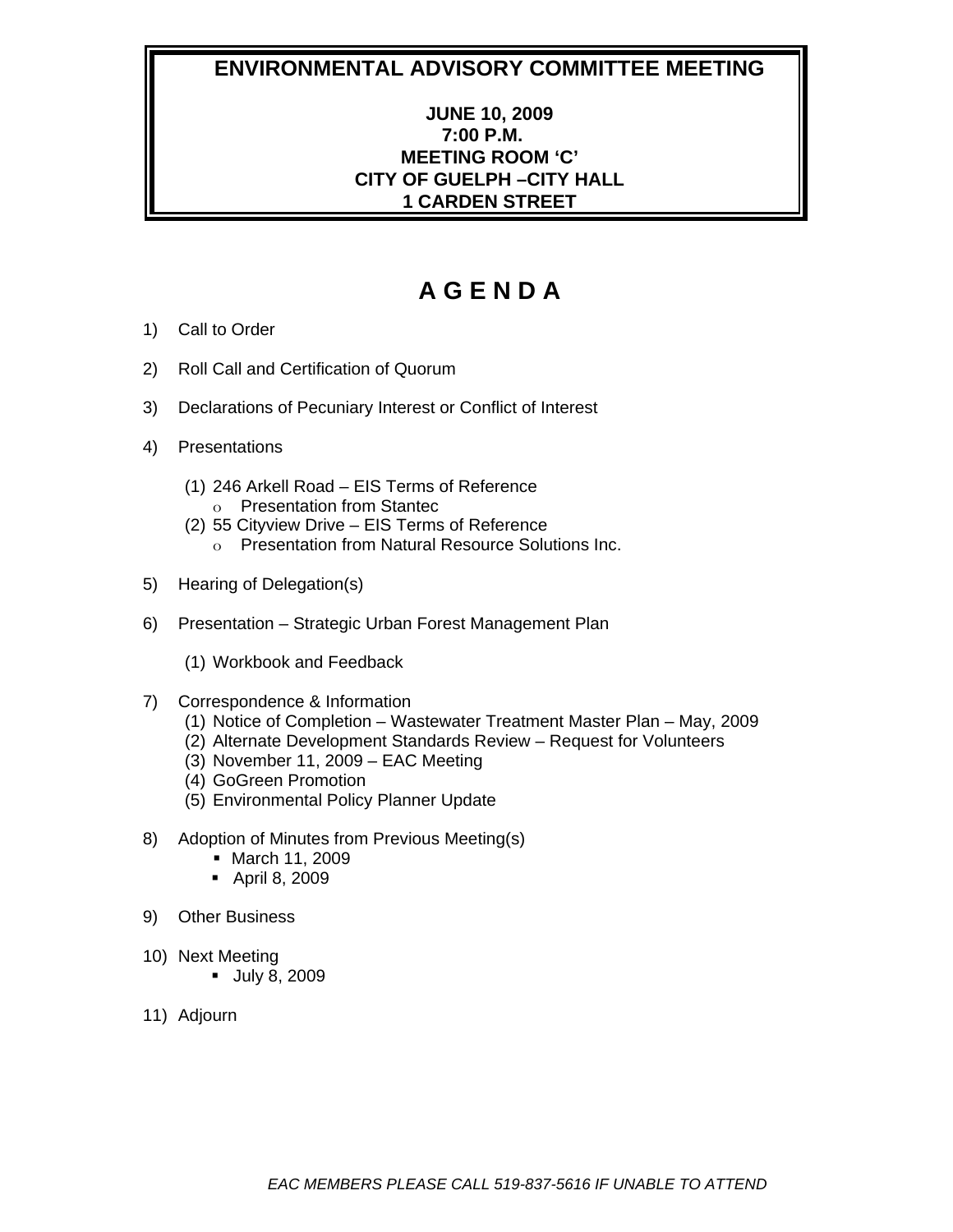## **ENVIRONMENTAL ADVISORY COMMITTEE WEDNESDAY, JUNE 10TH, 2009 AT 7:00 P.M.**

## **COUNCIL COMMITTEE ROOM C MINUTES**

| <b>Present:</b>         | P. Smith (Chair)<br>S. Barnhart<br>L. McDonnell<br>E. Allen                                                                                                                             | J. DeBruyn<br>G. Drewitt<br>K. McCormack |
|-------------------------|-----------------------------------------------------------------------------------------------------------------------------------------------------------------------------------------|------------------------------------------|
| <b>Regrets:</b>         | G. Dias, R. Johnson                                                                                                                                                                     |                                          |
| Staff:                  | S. Young, V. Laur,                                                                                                                                                                      |                                          |
| <b>External Groups:</b> | Nancy Shoemaker, Black, Shoemaker, Robinson and Donaldson<br>Gwendolyn Weeks, Stantec Consulting Ltd.<br>Jessica Grealey, Natural Resource Solutions Inc.<br>Scott MacDonald, IBI Group |                                          |

## **1. 246 ARKELL ROAD – Environmental Impact Study Terms of Reference**

S. Young, Environmental Planner with the City of Guelph introduced 246 Arkell Road - Environmental Impact Study Terms of Reference.

Nancy Shoemaker, from Black, Shoemaker, Robinson and Donaldson was available to respond to questions from the Environmental Advisory Committee.

General discussion took place and the following items/concerns were noted:

- Identify enhancement opportunities.
- Field studies will occur at the appropriate time.
- Wetland buffers be recommended in keeping with the subwatershed study.
- Include a herpetofauna survey.

Moved by J. DeBruyn R. and seconded by S. Barnhart

"The Environmental Advisory Committee support the Terms of Reference prepared by Stantec Consulting Ltd. for 246 Arkell Road with the following:

• That the EIS provide context for the development and demonstrate how the proposal conforms to the South Guelph Secondary Plan;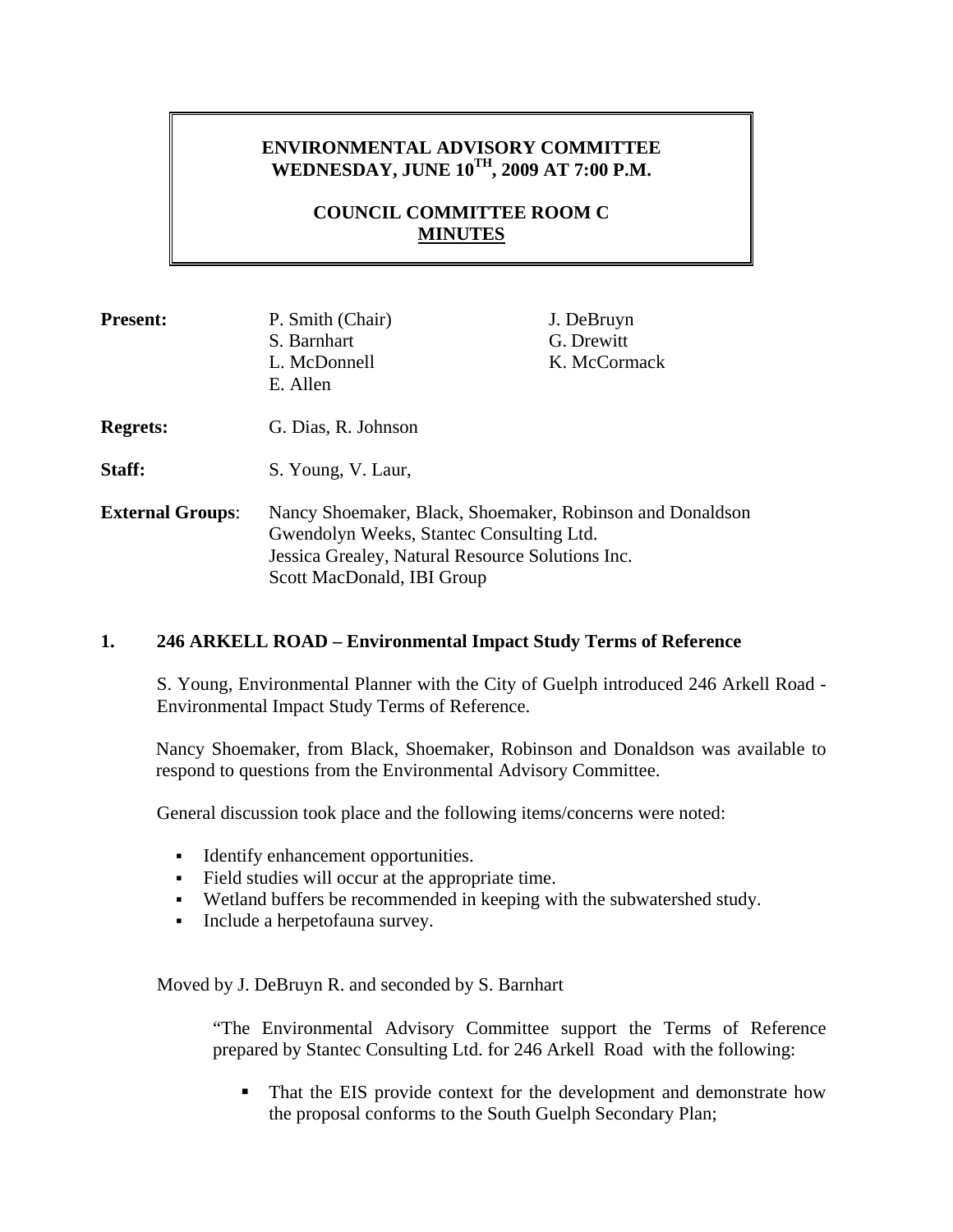- That special consideration be given to the Western Chorus Frog and document potential impacts and recommend mitigation measures and the recommended setbacks for development;
- That the Tree Conservation Plan be prepared in conjunction with the EIS. Findings and mitigations measures pertaining to the Tree Conservation Plan must be incorporated in the EIS;
- That findings from the hydrogeological investigations and the stormwater management reports be incorporated into the EIS;
- That deer movement across the site be well documented;
- That the use of local genetic stock for compensation plantings should be specified;
- That enhancement opportunities will be indentified;
- That field studies will happen at the appropriate time;
- That wetland buffers be recommended in keeping with the subwatershed study; and
- That a herpetofauna survey be included."

**Motion Carried -Unanimous-**

## **2. 55 CITYVIEW DRIVE – Environmental Impact Study Terms of Reference**

S. Young, Environmental Planner with the City of Guelph introduced 55 Cityview Drive - Environmental Impact Study Terms of Reference.

Jessica Grealey, from Natural Resource Solutions Inc. was available to respond to questions from the Environmental Advisory Committee.

General discussion took place and the following items/concerns were noted:

- Enhancement opportunities to be identified.
- Trail corridor width should be discussed.
- Include a synopsis of the Secondary Plan.
- Cumulative impacts that this development contributes to the larger subwatershed be discussed.

Moved by J. DeBruyn R. and seconded by E. Allen

"The Environmental Advisory Committee support the Terms of Reference prepared by Natural Resource Solutions Inc. for 55 Cityview Drive with the following: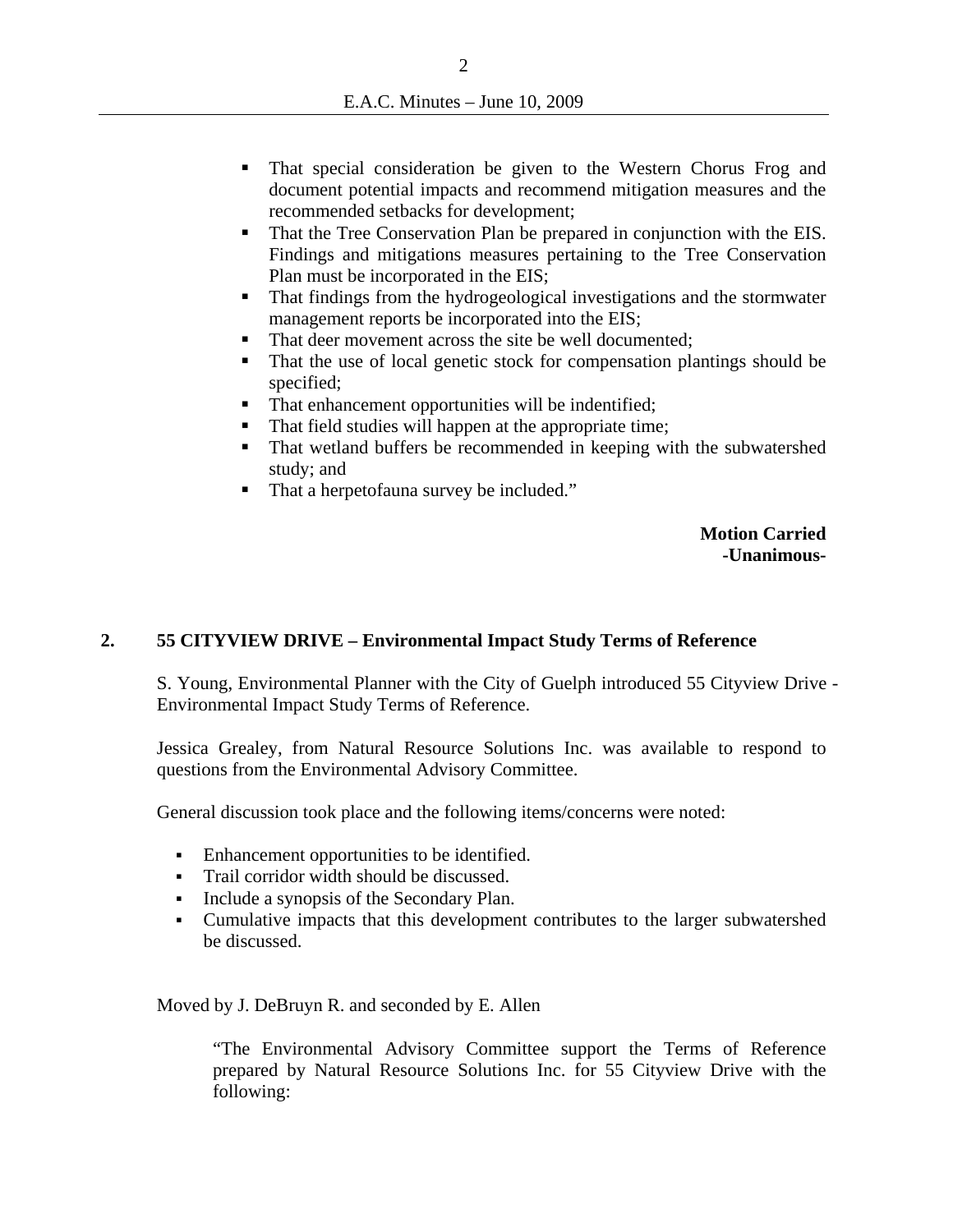- That the EIS provide an overall context and demonstrate how the proposal conforms to the Eastview Secondary Plan;
- That the EIS specify how the Natural Heritage Strategy findings and the current policy recommendations have been incorporated into the EIS;
- That a Tree Conservation Plan be prepared in conjunction with the EIS. Findings and mitigations measures identified within the Tree Conservation Plan must be incorporated into the EIS;
- That findings from the hydrogeological investigations, the stormwater management report and geotechnical studies be incorporated into the EIS;
- That additional consideration be given to open country, grassland and those species identified on the List of Significant Breeding Bird Species in Wellington County provided in Volume 2 of the Guelph Natural Heritage Strategy (Phase 2);
- That the use of local genetic stock for compensation plantings should be specified;
- That the potential off road trail connections and associated impacts be explored through the EIS;
- That enhancement opportunities will be identified;
- That trail corridor width should be discussed;
- That cumulative impacts this development contributes to the larger subwatershed be discussed."

## **Motion Carried -Unanimous-**

### **3. Presentation – Strategic Urban Forest Management Plan**

Workbook and Feedback –

S. Young distributed copies of the Participant Workbook to EAC Members.

It was advised that the workbook summarizes the framework's recommendations and the original ranking of these recommendations, as provided by the consulting team based on preliminary input from City Staff and a few stakeholders/reviewers. S. Young asked that EAC review the chart and provide feedback on the ranking to assist in moving forward with the Urban Forest Management Plan (SUFMP).

EAC reviewed the workbook and the following recommendations were noted as priorities- # 2, 4, 6, 10, 11, 13, 15, 16, 17, and 25.

The Committee felt an asset management was key. There was discussion regarding the tree by-law and carrot vs. stick approach (had some concerns with enforcement). There is a need to balance education, incentives, stewardship and regulation.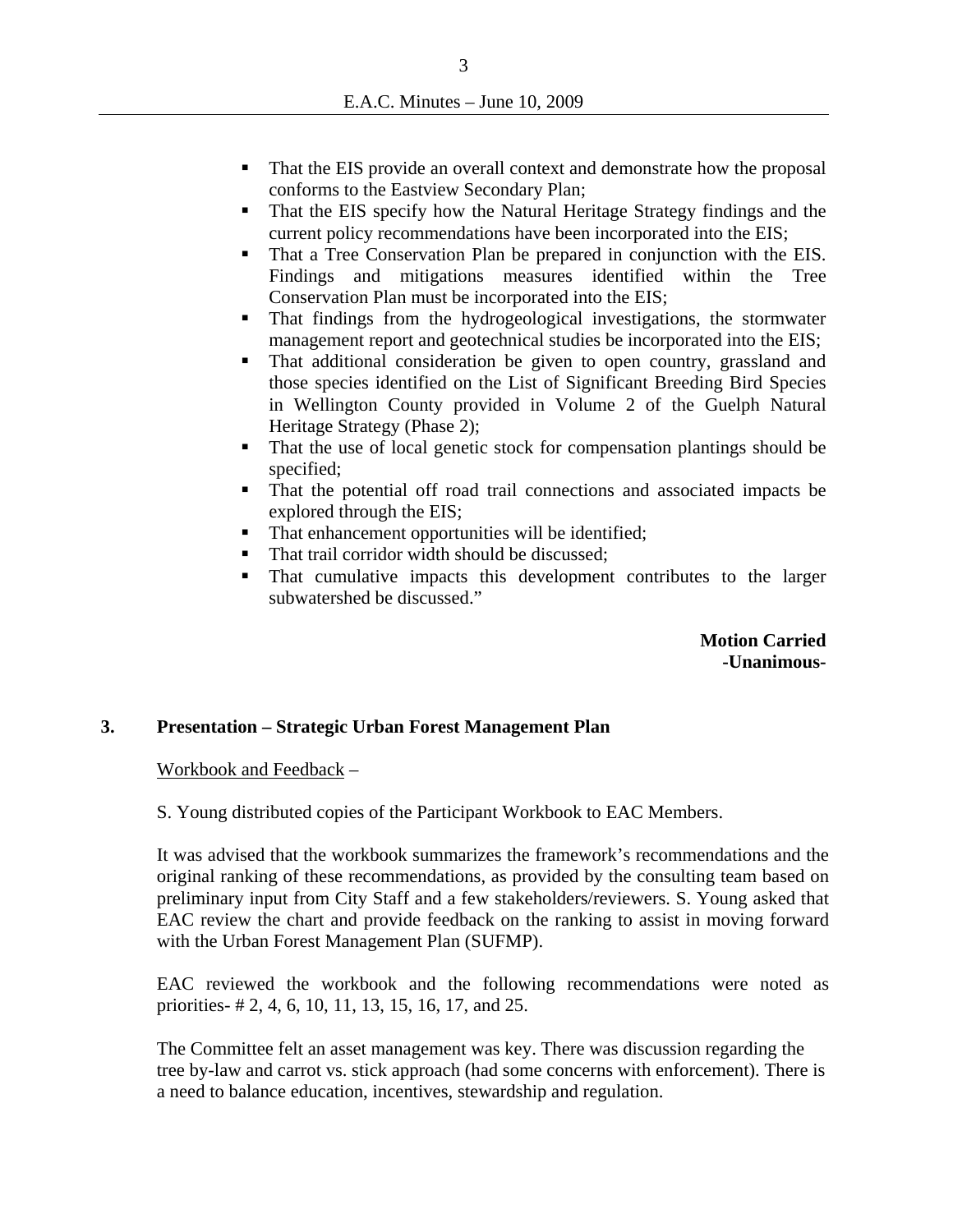Moved by J. DeBruyn R. and seconded by S. Barnhart

"The Environmental Advisory Committee supports the framework for the Strategic Urban Forest Management Plan and particularly supports recommendations 2, 4, 6, 10, 11, 13, 15, 16, 17, and 25."

> **Motion Carried -Unanimous-**

#### Natural Heritage Strategy Report –

S. Young distributed copies of the Natural Heritage Strategy Phase 2 Terrestrial Inventory and Natural Heritage System Report for information purposes. Please review the Executive Summary on Page 5.

#### **4. Correspondence and Information**

- Notice of Completion Wastewater Treatment Master Plan May, 2009
	- o Notice is posted on the City web site
	- o Comments will be accepted until June 22, 2009
- Alternate Development Standards Review Request for Volunteers o E. Allen will sit on the Committee
- November 11, 2009 EAC Meeting
	- $\circ$  The November 11<sup>th</sup> (Remembrance Day) EAC meeting has been rescheduled to November 4, 2009
- **Environmental Policy Planner Update** 
	- o S. Young advised that she has accepted a position in Policy Planning as Environmental Planner and will continue working with the Committee until a new staff person is hired.

### **5. Approval of Minutes from March 11, 2009**

Moved by G. Drewitt and seconded by L. McDonnell

"To accept the minutes as printed."

**Motion Carried -Unanimous-**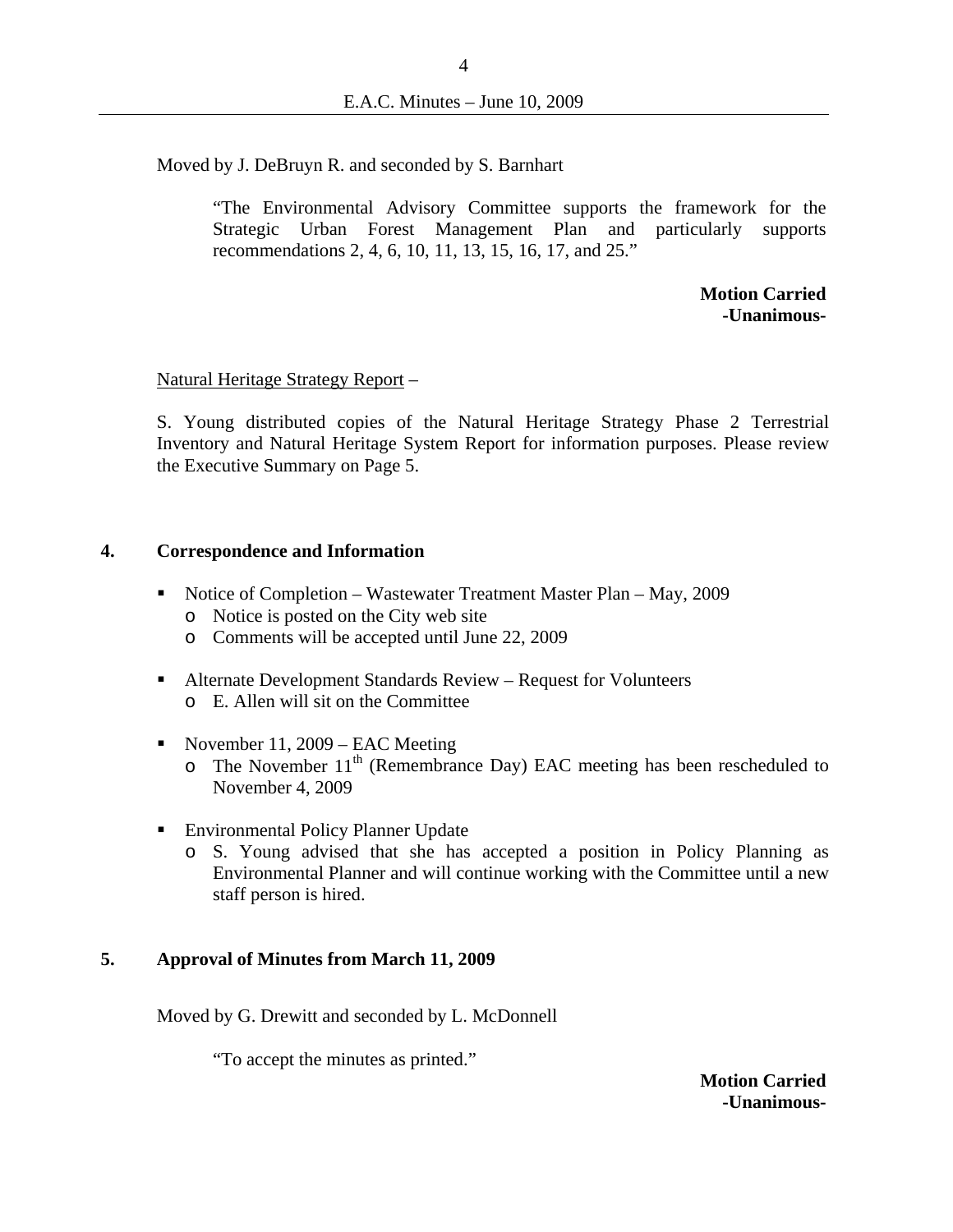## **Approval of Minutes from April 08, 2009**

Moved by J. DeBruyn and seconded by K. McCormack

"To accept the minutes as printed."

**Motion Carried -Unanimous-**

## **6. Next meeting**

Next meeting will be July 08, 2009.

The meeting was adjourned at 9:15 p.m.

**CHAIRMAN**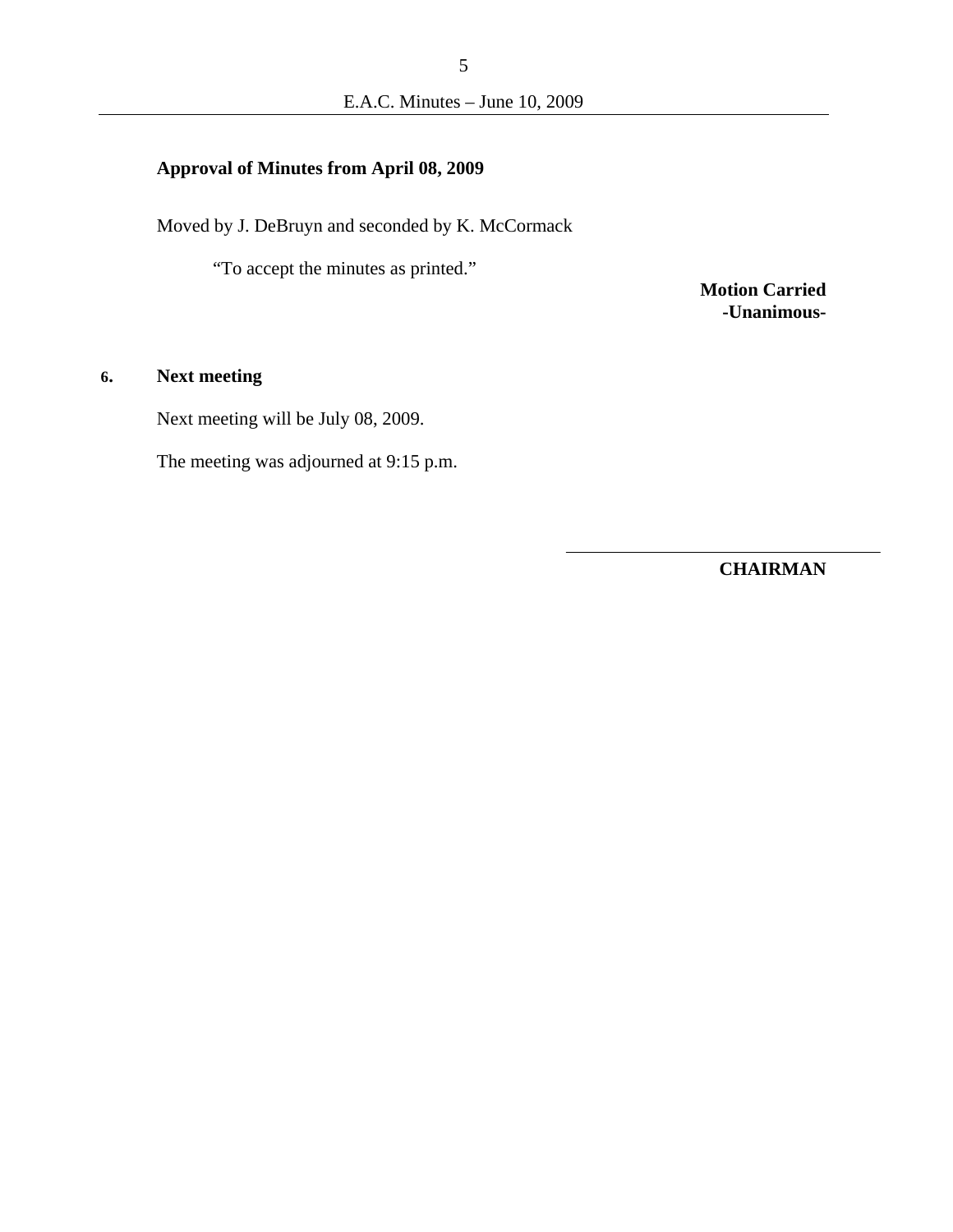## **ENVIRONMENTAL ADVISORY COMMITTEE MEETING**

## **JULY 8, 2009 7:00 P.M. MEETING ROOM 'C' CITY OF GUELPH –CITY HALL 1 CARDEN STREET**

# **A G E N D A**

- 1) Call to Order
- 2) Roll Call and Certification of Quorum
- 3) Declarations of Pecuniary Interest or Conflict of Interest
- 4) Presentations
	- (1) Southgate Business Park EIR Terms of Reference o Presentation from Natural Resource Solutions Inc.
- 5) Hearing of Delegation(s)
- 6) Correspondence & Information
- 7) Adoption of Minutes from Previous Meeting(s) June 10, 2009
- 8) Other Business
- 9) Next Meeting August 12, 2009
- 10) Adjourn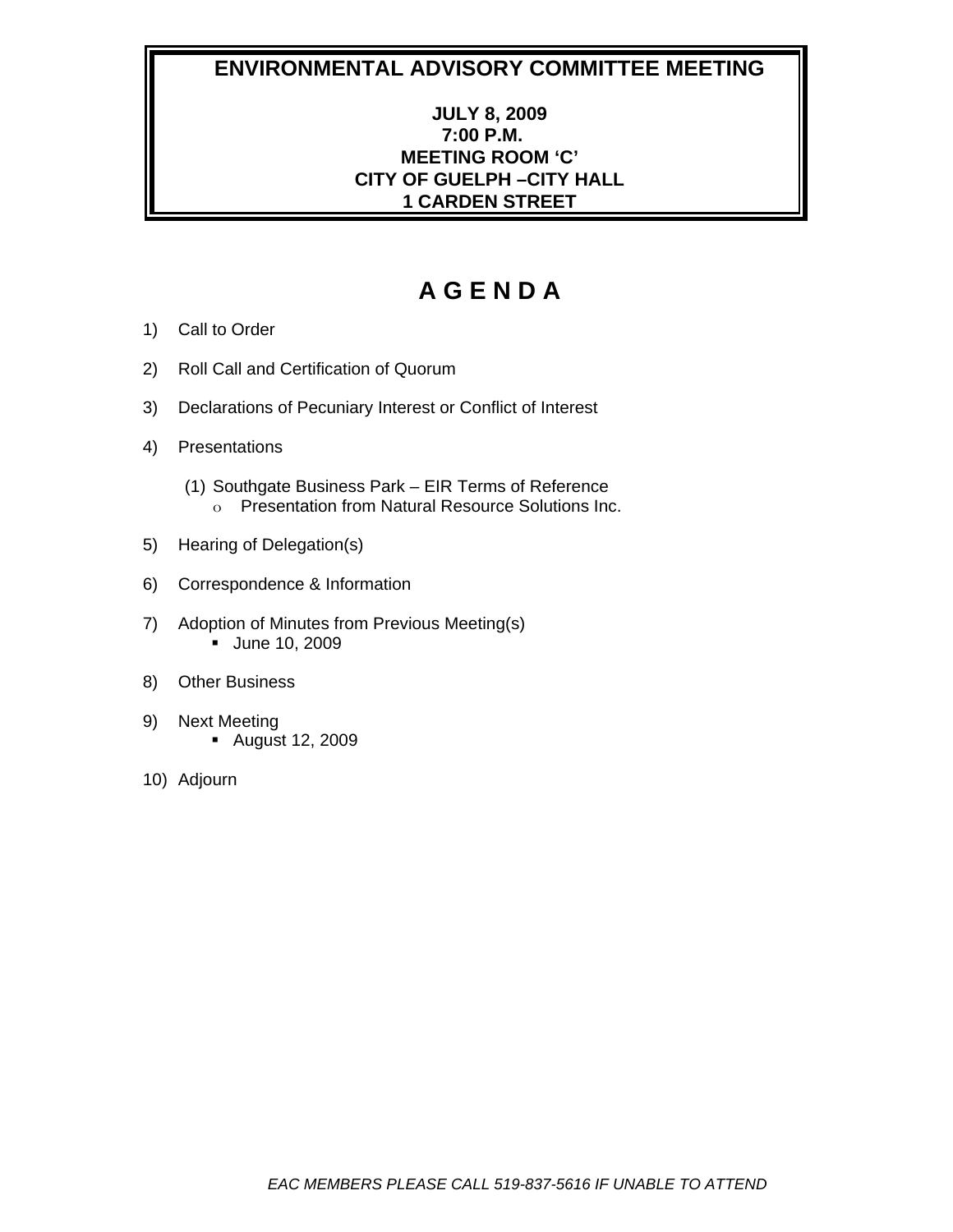## **ENVIRONMENTAL ADVISORY COMMITTEE WEDNESDAY, JULY 08TH, 2009 AT 7:00 P.M.**

## **COUNCIL COMMITTEE ROOM C MINUTES**

| <b>Present:</b>         | P. Smith (Chair)<br>S. Barnhart<br>L. McDonnell                                                                                                                                                  | K. McCormack<br>G. Drewitt |
|-------------------------|--------------------------------------------------------------------------------------------------------------------------------------------------------------------------------------------------|----------------------------|
| <b>Regrets:</b>         | E. Allen, R. Johnson                                                                                                                                                                             |                            |
| Staff:                  | S. Young, V. Laur,                                                                                                                                                                               |                            |
| <b>External Groups:</b> | Astrid Clos, Astrid J. Clos Planning Consultants<br>Tara Brenton, NRSI<br>Leslie Marlowe, Industrial Equities Guelph<br><b>Bill Banks, Banks Groundwater Engineering</b><br>John Perks IBI Group |                            |

### **1. SOUTHGATE BUSINESS PARK – Environmental Implementation Report Terms of Reference**

S. Young, Environmental Planner with the City of Guelph introduced the Southgate Business Park – Environmental Implementation Report Terms of Reference.

Astrid Clos, from Astrid J. Clos Planning Consultants addressed the staff report and advised that she had concerns with issues "B" and "E" of the suggested motion. A. Clos provided a revised suggested motion with comments from Southgate Business Park.

General discussion took place and EAC reviewed and made modifications to the suggested Motion provided by A. Clos.

The floor was opened to delegations.

### *Delegation:*

Charles Cecile, on behalf of Guelph Field Naturalists, had concerns with point B of the motion and advised that salamanders are being recorded to the east of the property. He also expressed concern with point D of the motion and advised that there should be strong knowledge on where the linkage is going as well as the width.

Charles Cecile also advised that the Guelph Field Naturalists wish to be involved in the EIR, specifically in regards to the woodlot management.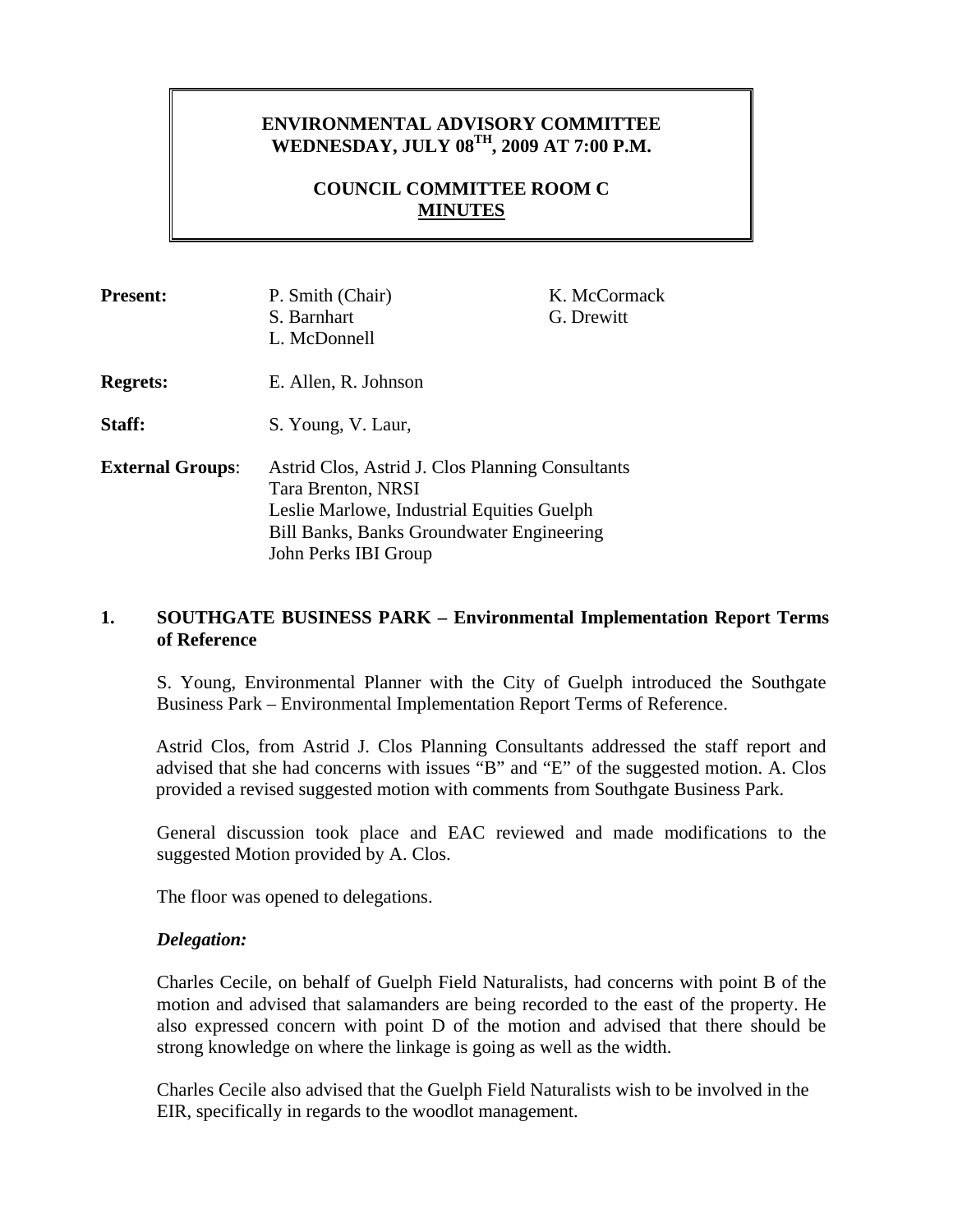### *Delegation:*

Melanie Allard, University of Guelph student, had concerns with point B of the motion and noted the following:

- It was advised that the Western Chorus Frog has been found in the area.
- Concerns about the linkage and the need to ensure they are provided.
- Concerned about the threatened species and the lack of linkages.
- Concerned about the buffer widths/set backs and the need for them to be increased.

## *Final Delegation:*

 Paul Rice, on behalf of Maltby Rd. residents had concerns with point B of the motion and noted the following:

- Many salamanders live in the woodlots
- Wants to see some accommodation for the integration of salamanders and endangered species.

Paul Rice, also expressed concerns with point E of the motion and noted the following:

The proponent should prepare a planting and/or restoration plan for the woodlot.

Paul Rice to submit comments to Al Hearne on the EIR with the understanding that his comments will be considered when preparing the EIR.

The applicant and the consultants continued the discussion regarding the recommended motion and responded to questions from EAC.

Moved by S. Barnhart and seconded by K. McCormack

"The Environmental Advisory Committee support the Terms of Reference prepared by Natural Resource Solutions for Southgate Business Park with the following:

- a) That a detailed monitoring table be provided.
- b) If possible additional future salamander monitoring stations be established south of Maltby Road on the adjacent private properties to capture all potential breeding ponds within reasonable proximity to the study area. This work should commence, however, if in the meantime monitoring commences as part of the Maltby Road improvements, the City should assume responsibility.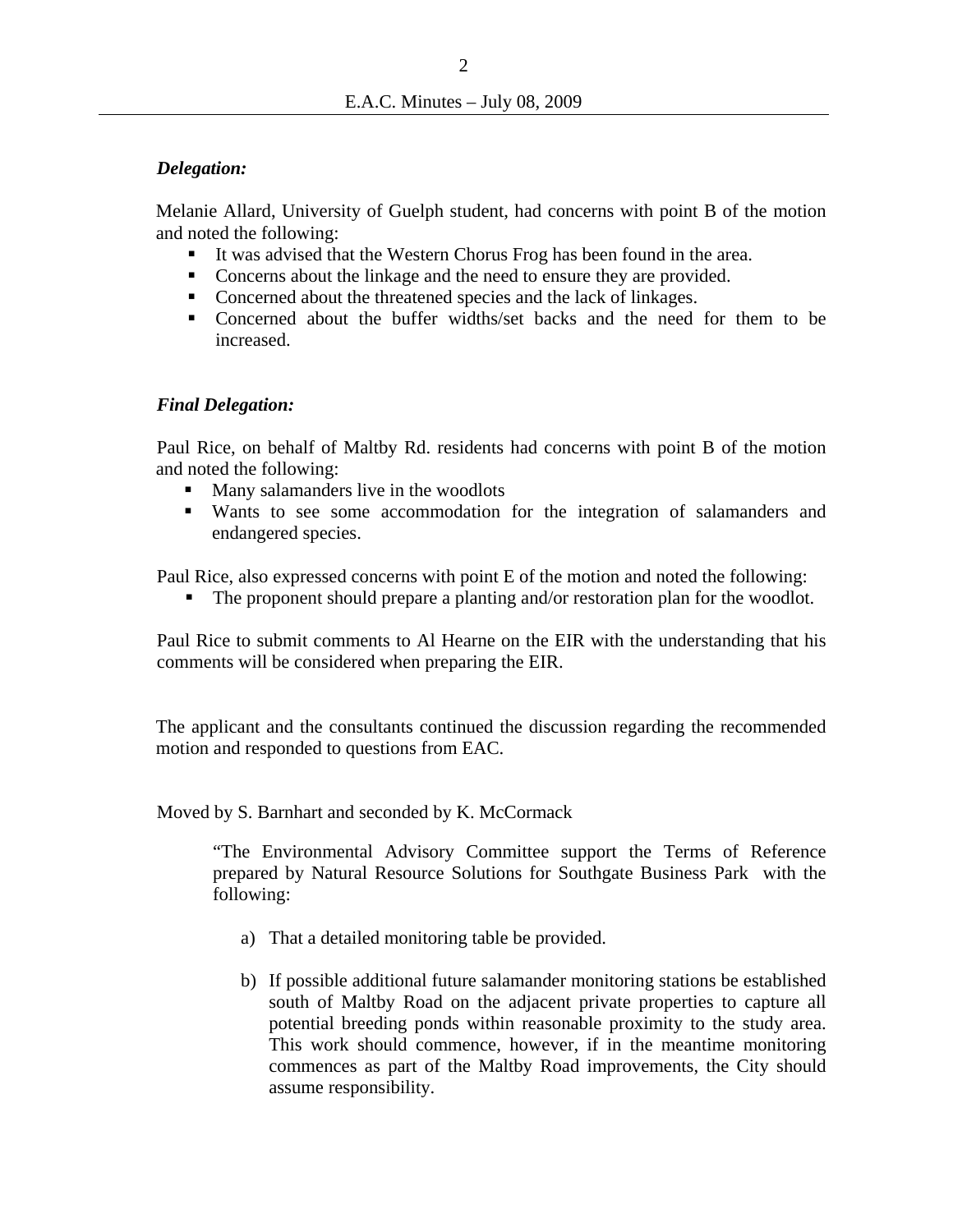- c) That in accordance with condition 14 i) of the Draft Plan approval, the EIR "include a route plan and sufficient information about the future developed open space off-road trail to demonstrate that the final dedicated open space blocks contain sufficient land to accommodate a trail designed to City standards outside of the wetland buffers."
- d) That in accordance with condition 14 p) of the Draft Plan approval the EIR include specific recommendations and options regarding a "natural linkage between Woodlot Block 8 and Open Space Block 5 with consideration to the best location, width and design details of the linkage."
- e) That reference be made to the key findings and recommendations of the Southgate Business Park Fresh Sugar Maple Woodland Assessment, prepared by NSRI, dated January 2007, as well as provide recommendations for mitigation measures to address potential impacts to the woodlot edge.
- f) That the site plan checklist incorporate lot level stormwater management design considerations.
- g) That in accordance with condition 14 m) of the Draft Plan approval the EIR include "the consideration of low impact development (LID) techniques into the final design of the proposed industrial business park."
- h) That provisions should be made for open habitats thickets and meadows in the restoration planting plans.
- i) That care should be given to the design and mitigation measures associated with the road crossings of Road A and the driveway into Block 1.
- j) That the location of the existing and proposed groundwater monitoring wells as well as monitoring method (i.e. continuous datalogger vs. manual measurements) and frequency should be provided.
- k) That in accordance with condition 14 d) of the Draft Plan approval, the EIR include "monitoring of the adjacent private wells of nearby residents living along Maltby Road, provided permission is granted by the homeowner." If permission can be obtained from the well owner, preconstruction groundwater elevation and water quality data should be obtained from the private wells.
- l) That the "Stormwater Management and Servicing Report(s)" section as it relates to the Block 9 SWM facility should be removed from the "Site Plan Checklist". A new "Municipal Services and Utilities" section should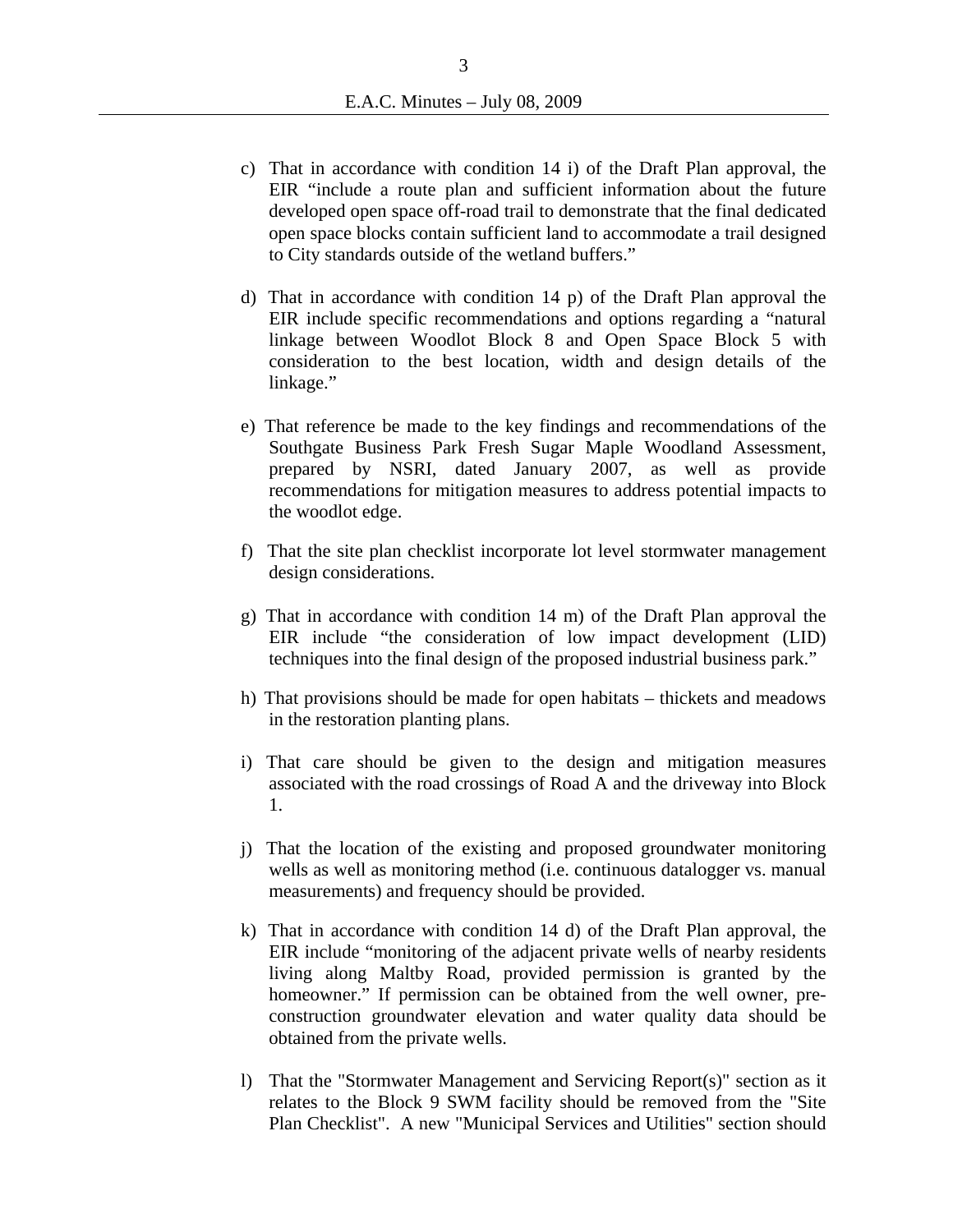discuss and illustrate the water distribution, wastewater conveyance, the wastewater pumping station, SWM facility, utilities and roadway systems in the context of potential impacts to natural systems.

- m) That in accordance with condition 14 b) of the Draft Plan approval, the EIR "establish recharge targets to be met and the responsibilities of the developer and every subsequent owner of the subdivision lands to demonstrate how the recharge targets will be met through the site plan approval process. The EIR shall establish post-development recharge infiltration rate targets that set target infiltration rates on a block by block basis."
- n) That in accordance with condition 5 of the Draft Plan approval, the EIR include a description of how "regular dust suppression will be accomplished during the construction phase of the subdivision."
- o) That the feasibility of reduced or staged development block grading be evaluated in the EIR."

**Motion Carried -Unanimous-**

### **2. Approval of Minutes from June 10, 2009**

Moved by S. Barnhart and seconded by K. McCormack

"To accept the minutes as printed."

**Motion Carried -Unanimous-**

#### **3. Next meeting**

Next meeting will be August 12, 2009.

The meeting was adjourned at 9:15 p.m.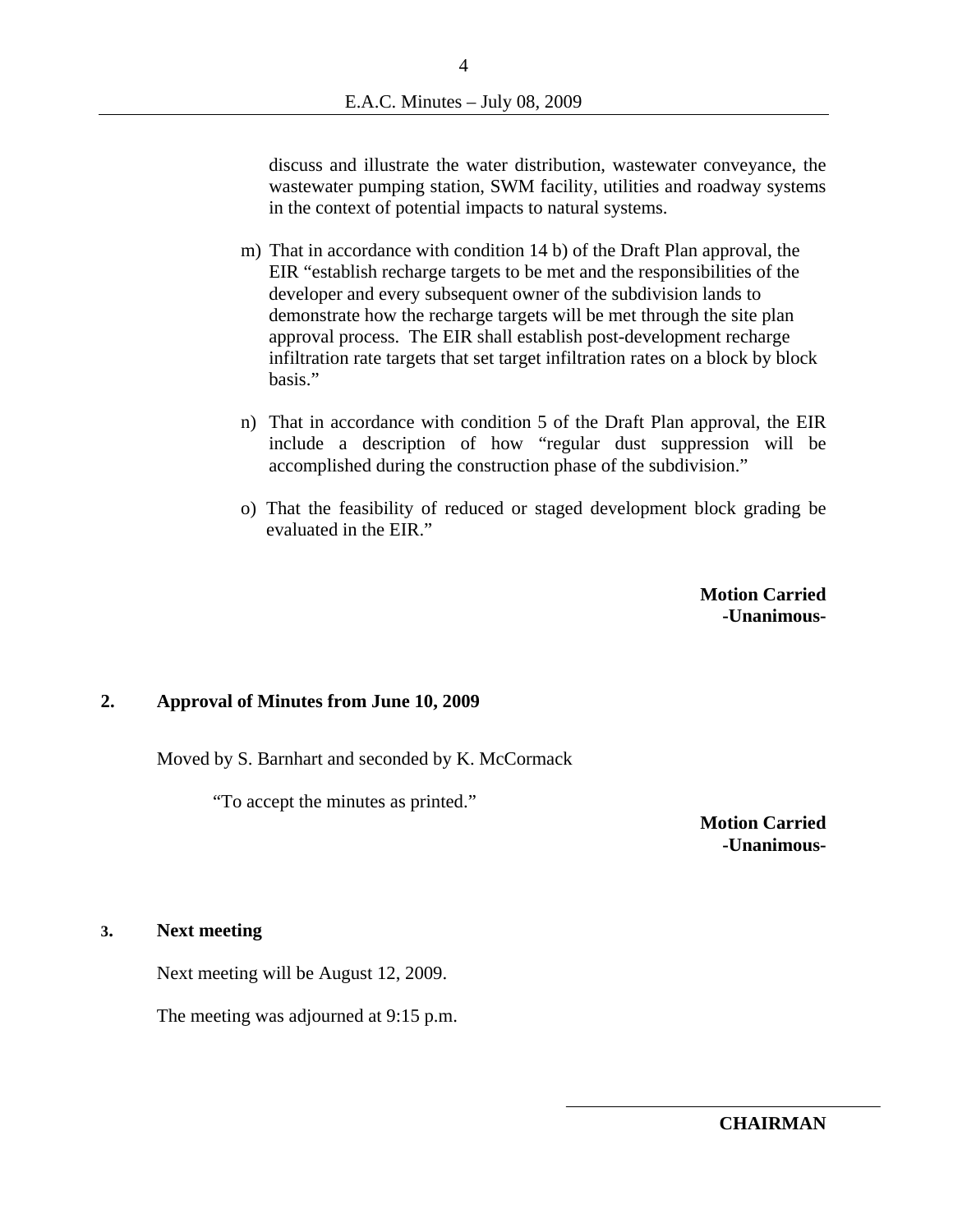## **ENVIRONMENTAL ADVISORY COMMITTEE MEETING**

## **AUGUST 12, 2009 7:00 P.M. MEETING ROOM 'C' CITY OF GUELPH –CITY HALL 1 CARDEN STREET**

# **A G E N D A**

- 1) Call to Order
- 2) Roll Call and Certification of Quorum
- 3) Declarations of Pecuniary Interest or Conflict of Interest
- 4) Presentations
	- (1) 94 Maple Street EIS Terms of Reference
		- o Presentation from Dance Environmental Inc.
	- (2) 27 Forest Hill Drive EIS Terms of Reference
		- o Presentation from North-South Environmental Inc.
- 5) Hearing of Delegation(s)
- 6) Correspondence & Information
- 7) Adoption of Minutes from Previous Meeting(s) **July 8, 2009**
- 8) Other Business
- 9) Next Meeting September 9, 2009
- 10) Adjourn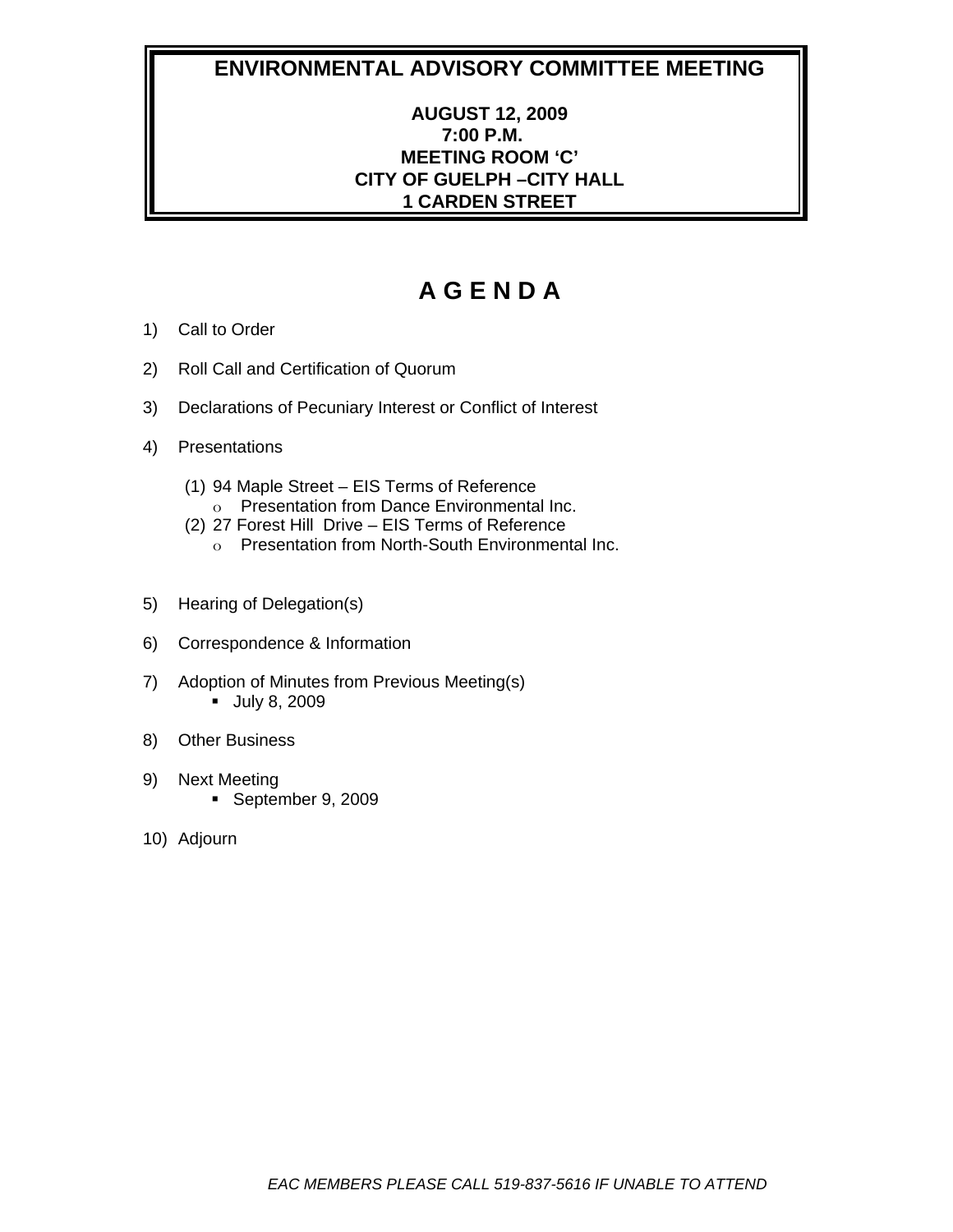## **ENVIRONMENTAL ADVISORY COMMITTEE WEDNESDAY, AUGUST 12, 2009 AT 7:00 P.M.**

## **CITY HALL COMMITTEE ROOM 'C' MINUTES**

| <b>Present:</b>         | P. Smith (Chair)<br>S. Barnhart<br>K. McCormack                                                                                                                                                                                                                     | R. Johnson<br><b>G.</b> Drewitt |
|-------------------------|---------------------------------------------------------------------------------------------------------------------------------------------------------------------------------------------------------------------------------------------------------------------|---------------------------------|
| <b>Regrets:</b>         | E. Allen                                                                                                                                                                                                                                                            | L. McDonnell                    |
| Staff:                  | S. Young, C. Fach                                                                                                                                                                                                                                                   |                                 |
| <b>External Groups:</b> | Ken Dance, Dance Environmental Inc.<br><b>Curtis Wile, Owner of 94 Maple Street</b><br>Sarah Mainguy, North-South Environmental Inc.<br><b>Jeff White, Owner of 27 Forest Hill Drive</b><br><b>Lise Burcher</b><br>Norah Chaloner, Judy Martin, GUFF/Area Residents |                                 |

#### **1. 94 Maple Street**

Suzanne Young, Environmental Planner with the City of Guelph introduced the development proposal at 94 Maple Street, providing background information and planning comments on the site. Ken Dance presented a preliminary sketch indicating the approximate locations of the proposed building lots and structures and their distance away from the Butternut trees which are located on the adjacent property known as 27 Forest Hill Drive. Norah Chaloner and Judy Martin advised that their concerns centre on the stormwater management measures, the amount of fill required to be added to the sight, retention of the sugar maples and the streetscape.

Moved by R. Johnson and seconded by G. Drewitt,

#### **"That the Environmental Advisory Committee support the Environmental Impact Study Terms of Reference prepared by Dance Environmental Inc. for 94 Maple Street with the following conditions:**

- That the EIS specify the protocols used to survey the flora and fauna of the site;
- That special attention should be given to breeding bird species that may be using this site;
- That the EIS specify how the proposed development is in conformance with the policies outlined in Section 6.5 of the Official Plan;
- That the EIS assess any potential contribution the portion of the site adjacent to 27 Forest Hill Drive might make to sustaining butternut on the adjacent site;
- That a plan be prepared that clearly identifies the location of the building envelopes for the proposed severances.
- That the impact and extent of fill placement be clearly outlined in the study report;
- That geotechnical investigations be conducted;
- That setbacks from the butternut species be clearly articulated through the text and mapping of the report;
- That the storm pipe must be clearly identified on the plans provided;
- That proposed storm water management measures be clearly articulated;
- That compensation plantings on and off site be considered; and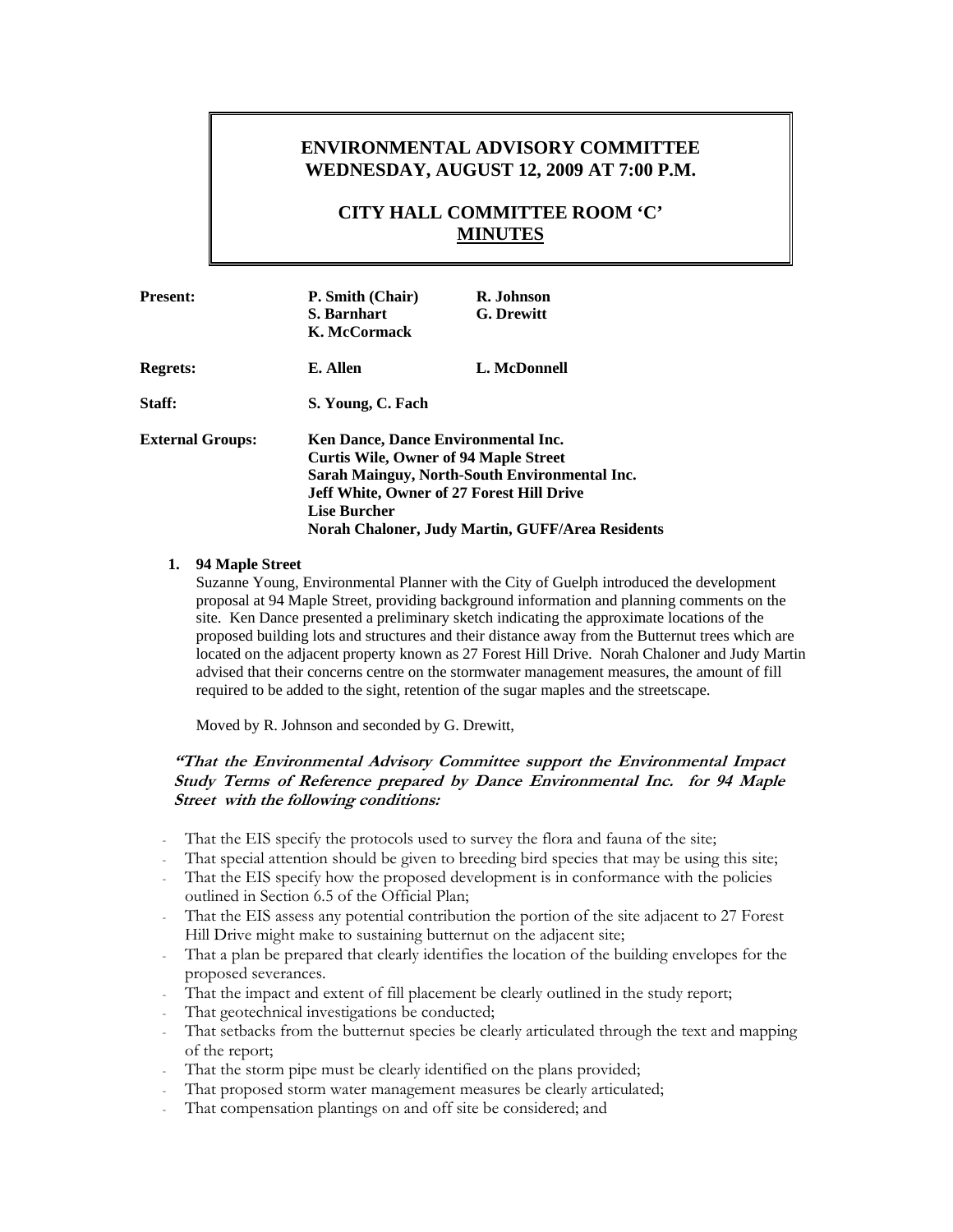That special consideration be given to the management of alien tree and shrub species."

#### CARRIED

#### **2. 27 Forest Hill Drive**

Suzanne Young, Environmental Planner with the City of Guelph introduced the development proposal at 27 Forest Hill Drive, providing background information and planning comments on the site. Sarah Mainguy of North-South Environmental Inc. outlined the approximate locations of the proposed lot and building and its distance away from the Butternut trees located on the property. Norah Chaloner and Judy Martin advised that their concerns centre on stormwater management.

Moved by R. Johnson and seconded by G. Drewitt,

#### **"THAT the Environmental Advisory Committee support the Environmental Impact Study Terms of Reference prepared by Dance Environmental Inc. for 94 Maple Street with the following conditions:**

- That the EIS specify the protocols used to survey the flora and fauna of the site;
- That special attention should be given to breeding bird species that may be using this site;
- That the EIS specify how the proposed development is in conformance with the policies outlined in Section 6.5 of the Official Plan;
- That the EIS identify and evaluate options to sustain butternut on the property
- That a the building envelope be clearly identified;
- That the impact and extent of fill placement and drainage be clearly outlined within the study report;
- That setbacks from the butternut species be clearly articulated through the text and mapping of the report;
- That the storm pipe be clearly identified on the plans provided.
- That proposed storm water management measures be clearly articulated;
- That compensation plantings on and off site be considered; and
- That enhancement measures be identified and incorporated."

#### CARRIED

- **3. Correspondence & Information**  None to report
- **4. Adoption of Minutes from July 8, 2009 Meeting**  Moved by K. McCormack and seconded by S. Barnhart,

**"THAT the minutes of the meeting of EAC, held on July 8, 2009, be adopted as circulated."** 

#### CARRIED

#### **5. Other Business**

Discussion regarding protocol for delegations at meetings was held and the Chair will ask for delegations at the beginning of each item and they will be asked to provide their comments or comments prior to a motion being put forth.

The Committee will start asking that finalized versions of Terms of Reference be included in EISs.

#### **6. Adjournment**

Moved by K. McCormack: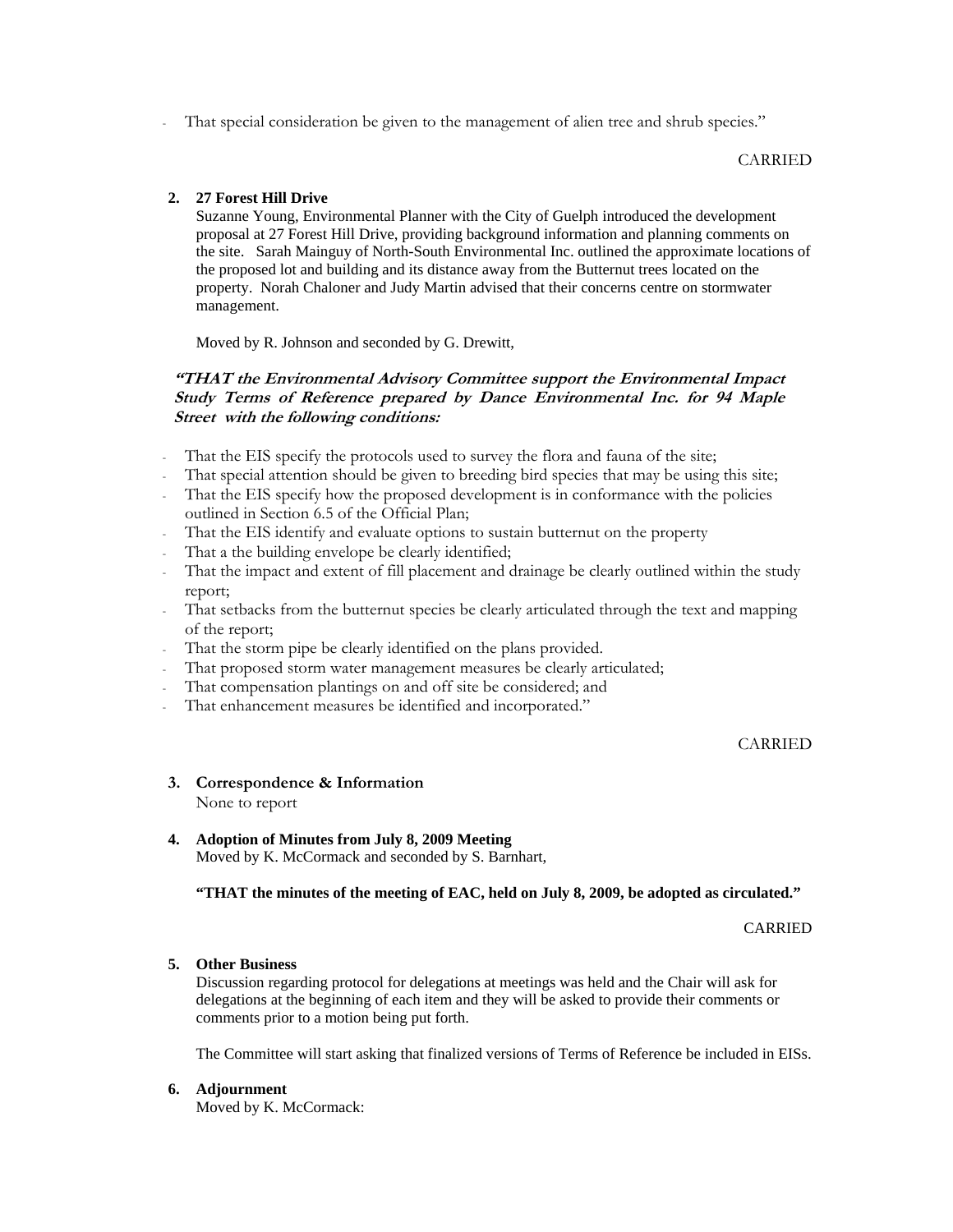**"THAT the EAC meeting of August12, 2009 be adjourned at 9:00pm."** 

#### **CARRIED**

**Next meeting to be held in City Hall Committee Room 'C' on Wednesday, September 9, 2009.**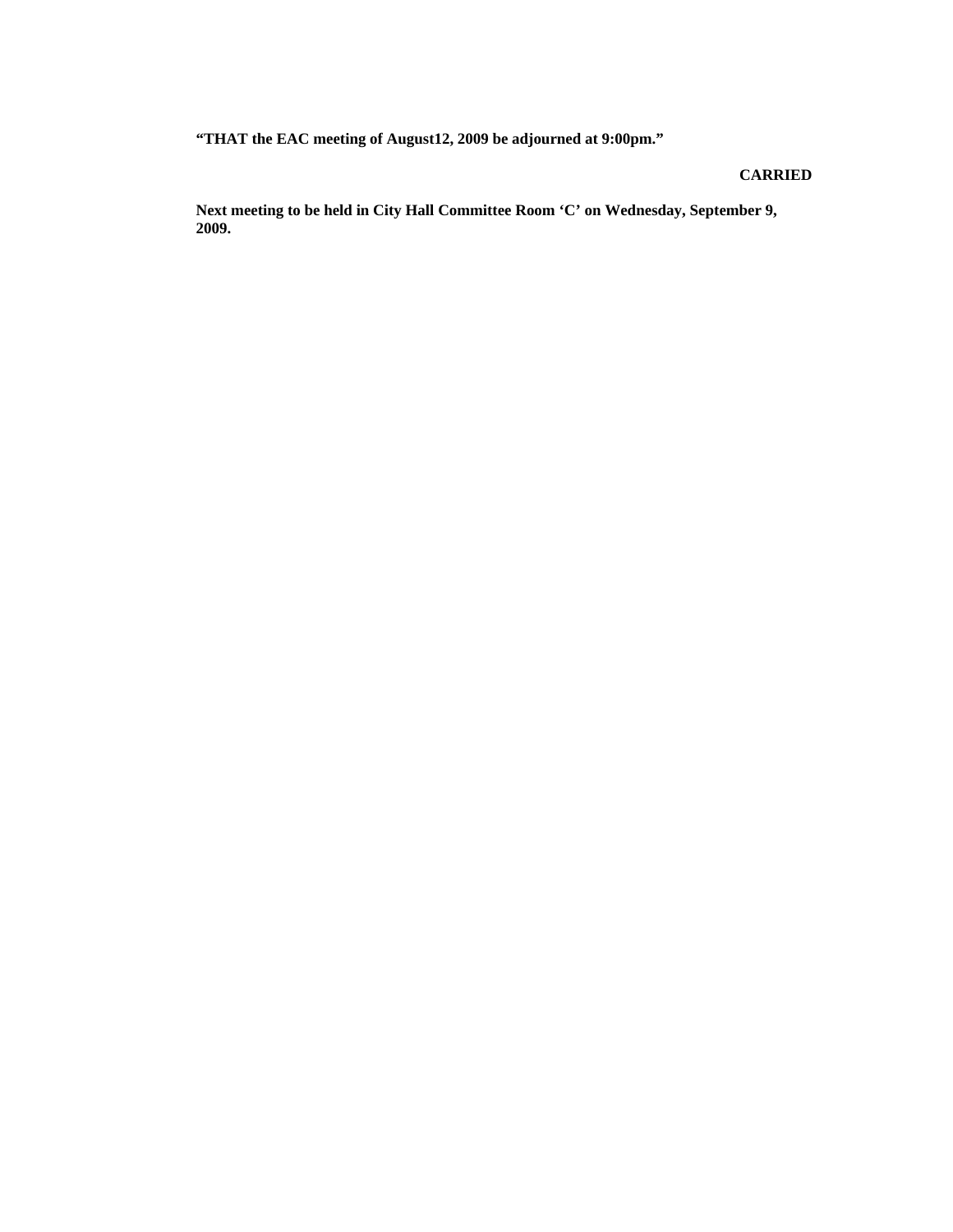# **ENVIRONMENTAL ADVISORY COMMITTEE MEETING**

## **SEPTEMBER 9, 2009 7:00 P.M. MEETING ROOM 'C' CITY OF GUELPH –CITY HALL 1 CARDEN STREET**

# **A G E N D A**

- 1) Call to Order
- 2) Roll Call and Certification of Quorum
- 3) Declarations of Pecuniary Interest or Conflict of Interest
- 4) Acknowledgement of Delegations
- 5) Presentations
	- (1) Guelph Lake Property EIS Terms of Reference
		- o Presentation from Natural Resource Solutions Inc.
		- o Hearing of Delegation(s)
		- o In Committee Discussion Motion
- 6) Correspondence & Information
	- (1) Additional Members Update
	- (2) Environmental Advisory Committees of Ontario
- 7) Adoption of Minutes from Previous Meeting(s) August 12, 2009
- 8) Other Business
- 9) Next Meeting
	- October 14, 2009
- 10) Adjourn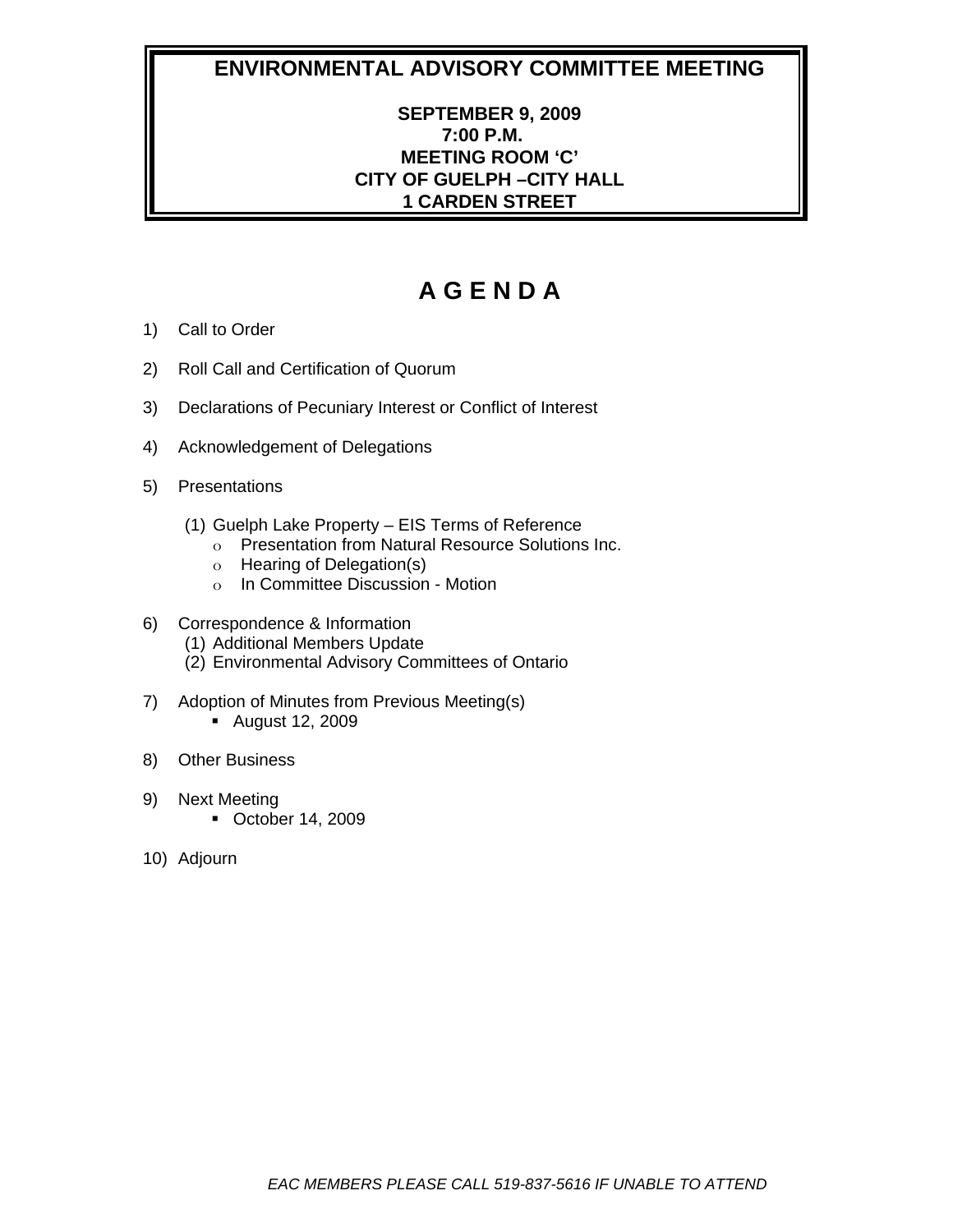## **ENVIRONMENTAL ADVISORY COMMITTEE WEDNESDAY, SEPTEMBER 09, 2009 AT 7:00 P.M.**

## **COUNCIL COMMITTEE ROOM C MINUTES**

| <b>Present:</b>         | P. Smith (Chair)<br>S. Barnhart<br>L. McDonnell                                                                                                                                                                                        | E. Allen<br>G. Drewitt<br>K. McCormack |
|-------------------------|----------------------------------------------------------------------------------------------------------------------------------------------------------------------------------------------------------------------------------------|----------------------------------------|
| <b>Regrets:</b>         | R. Johnson                                                                                                                                                                                                                             |                                        |
| Staff:                  | S. Young, V. Laur                                                                                                                                                                                                                      |                                        |
| <b>External Groups:</b> | Astrid Clos, Astrid J. Clos Planning Consultants<br>David Stephenson, Natural Resource Solutions Inc.<br>Andrew Ryckman, Natural Resource Solutions Inc.<br>Chris Sims, Gamsby and Mannerow Ltd.<br>Andrew Lambden, Lambden Farm Trust |                                        |

## **1. GUELPH LAKE PROPERTY – Environmental Impact Study Terms of Reference**

S. Young, Environmental Planner with the City of Guelph introduced the Guelph Lake Property and reviewed planning comments on the site.

Astrid Clos, from Astrid J. Clos Planning Consultants provided a brief overview on the property and was available to respond to questions from the Environmental Advisory Committee. Astrid noted that the owner will be undertaking a buckthorn removal process with the Grand River Conservation Authority and advised that the Natural Heritage Strategy does not currently reflect the existing conditions.

Andrew Lambden, property owner, spoke to his vision for a Leed Standard development and identified the existing environmental conditions. He indicated that he has:

- Planted 700 trees/shrubs on the property
- $\blacksquare$  Improved erosion issues on the site
- Installed  $2500$  linear fencing made with chemical free wood products
- Will be planting Fescue Grasses as opposed to Blue Grass which requires more water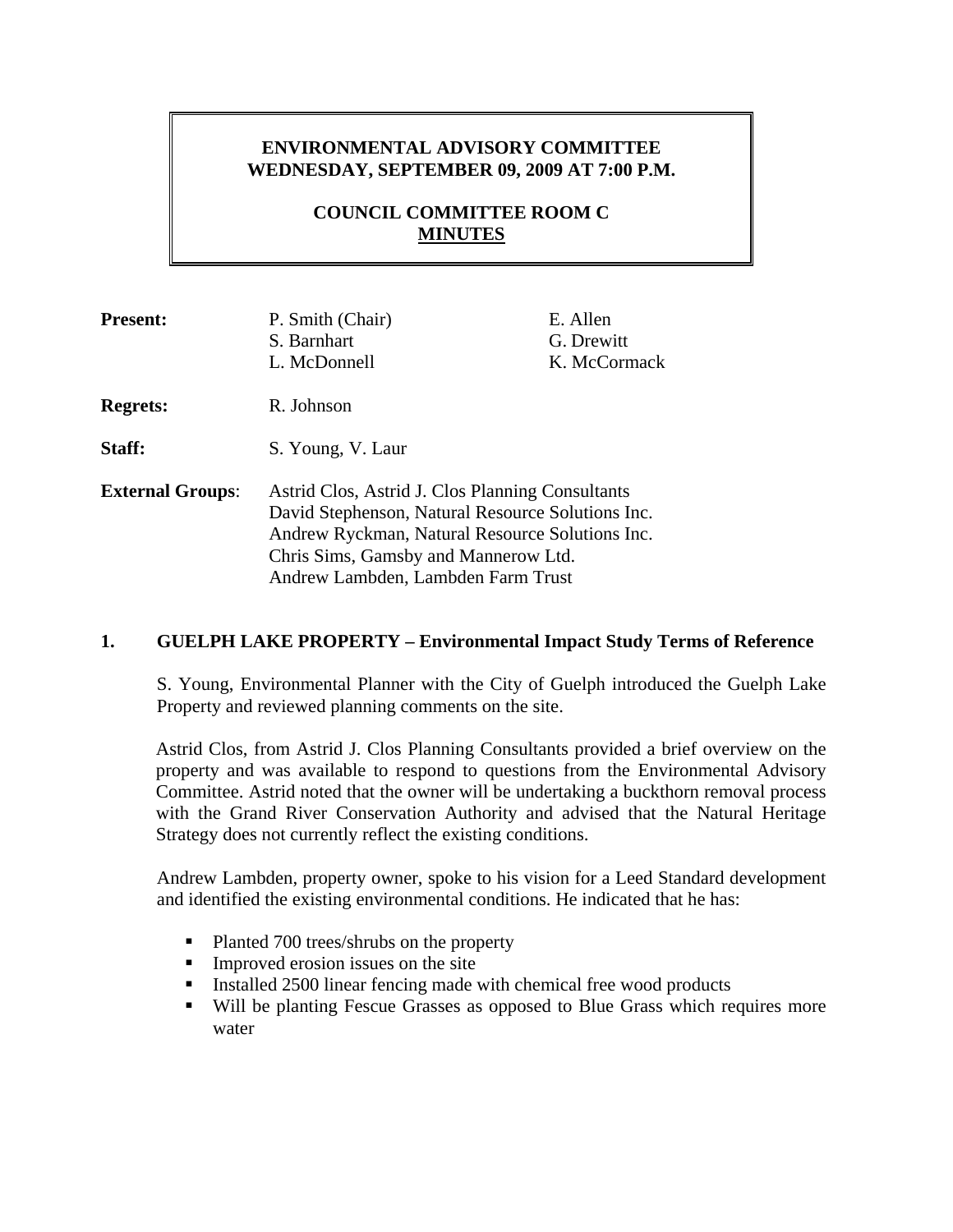General discussion took place and the following items were noted:

- That the EIS detail how the proposal addresses the Natural Heritage Strategy mapping and analyze any differences.
- That buffer recommendations and mitigations measures reflect amphibian survey results from the Guelph Natural Heritage Strategy and onsite studies.

Moved by K. McCormack and seconded by G. Drewitt

"The Environmental Advisory Committee support the Environmental Impact Study Terms of Reference for 728 Eramosa Road prepared by Natural Resource Solutions Inc. subject to the following conditions:

- That a description of the proposed development, the rationale for the development and a description of alternatives be provided.
- That proposed and existing land uses be identified.
- That the EIS describe adjacent land uses and regulations that currently impact the property.
- That the EIS detail how the proposal addresses the Natural Heritage Strategy mapping and analyze any differences.
- That buffer recommendations and mitigations measures reflect amphibian survey results from the Guelph Natural Heritage Strategy and onsite studies.
- That a Tree Conservation Plan and Inventory be prepared in conjunction with the EIS to ensure trees identified for retention can be accommodated within the draft plan.
- That the EIS include a section pertaining to mitigation and enhancement.
- That short and long-term monitoring requirements be clearly articulated.
- That the level of treatment, permeability, split drainage and maintenance of pre to post conditions to sustain the wetland feature be discussed.
- That low impact development measures be incorporated into the design.
- That a final Terms of Reference must be submitted with the EIS incorporating comments received by EAC, GRCA and City staff."

**Motion Carried -Unanimous-** 

#### **2. Correspondence and Information**

- Additional Members Update
	- o S. Young advised that a Notice was advertised in June and we have one application. We will re-advertise in October.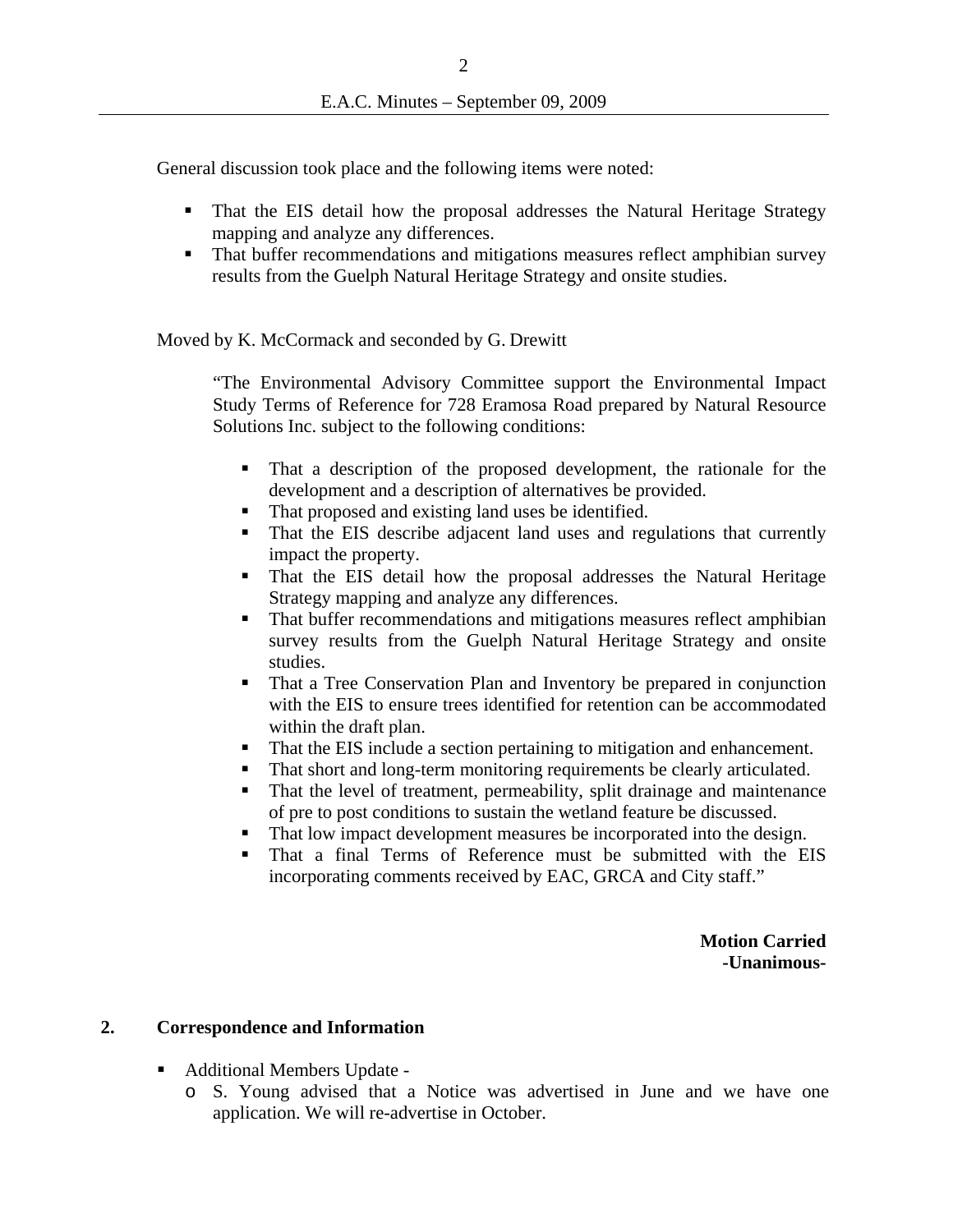- Environmental Advisory Committees of Ontario
	- o S. Young distributed an information bulletin on the new website for the Environmental Advisory Committees of Ontario. The purpose of this website is to create an online community and provide a forum for discussion and exchange of information for EAC members.

#### **3. Approval of Minutes from August 12, 2009**

Moved by S. Barnhart and seconded by G. Drewitt

"To accept the minutes as printed."

**Motion Carried -Unanimous-** 

## **4. Next meeting**

Next meeting will be October 14, 2009.

The meeting was adjourned at 8:55 p.m.

**CHAIRMAN**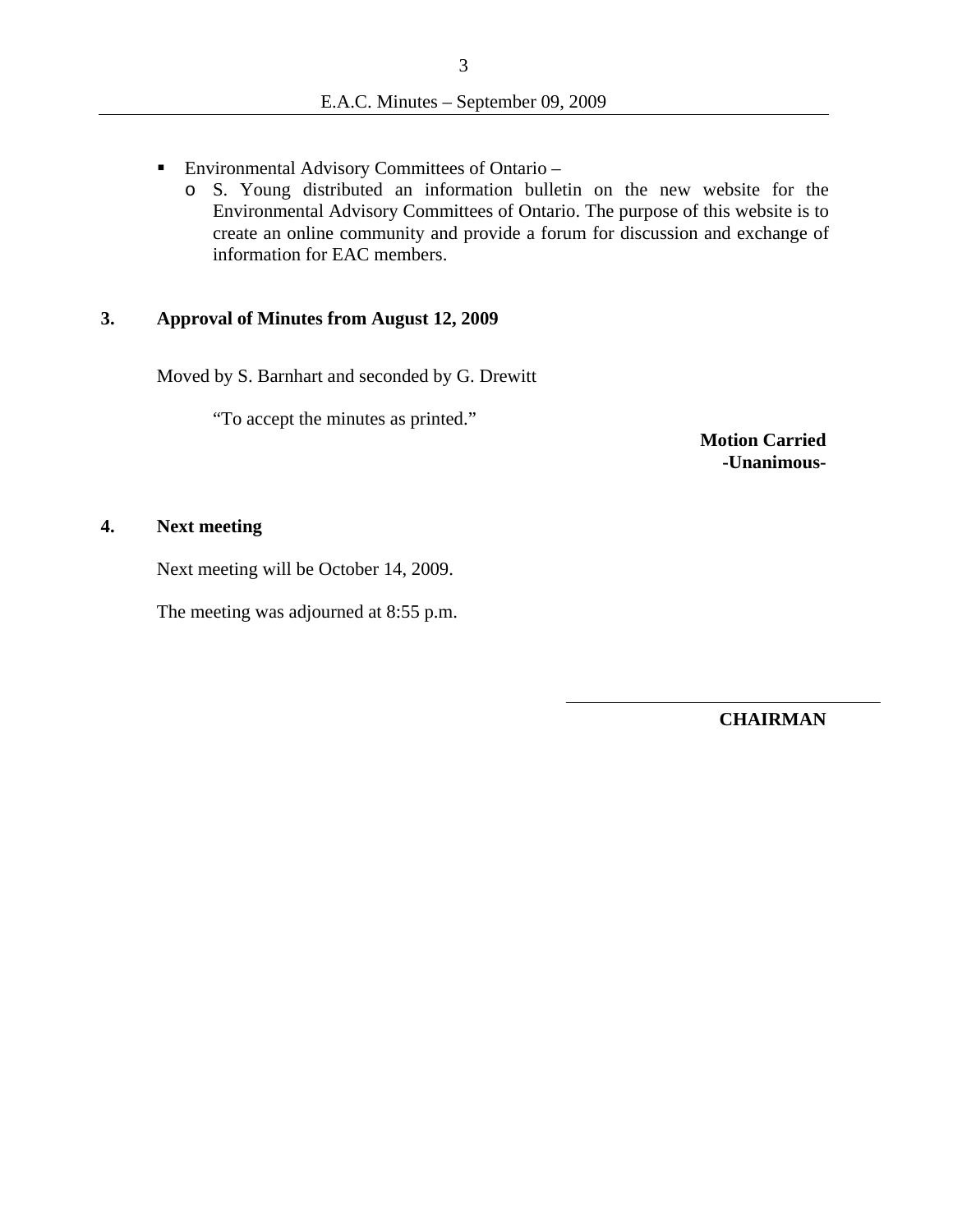## **ENVIRONMENTAL ADVISORY COMMITTEE MEETING**

## **OCTOBER 14, 2009 7:00 P.M. MEETING ROOM 'C' CITY OF GUELPH –CITY HALL 1 CARDEN STREET**

# **A G E N D A**

- 1) Call to Order
- 2) Roll Call and Certification of Quorum
- 3) Introductions Jessica McEachren New Environmental Development Planner
- 4) Declarations of Pecuniary Interest or Conflict of Interest
- 5) Acknowledgement of Delegations
- 6) Presentations
	- (1) 27 Forest Hill Drive EIS
		- o Presentation from North-South Environmental Inc.
		- o Hearing of Delegation(s)
		- o In Committee Discussion Motion
- 7) Correspondence & Information (1) Additional Members Update
- 8) Adoption of Minutes from Previous Meeting(s) September 9, 2009
- 9) Other Business
- 10) Next Meeting November 4, 2009
- 11) Adjourn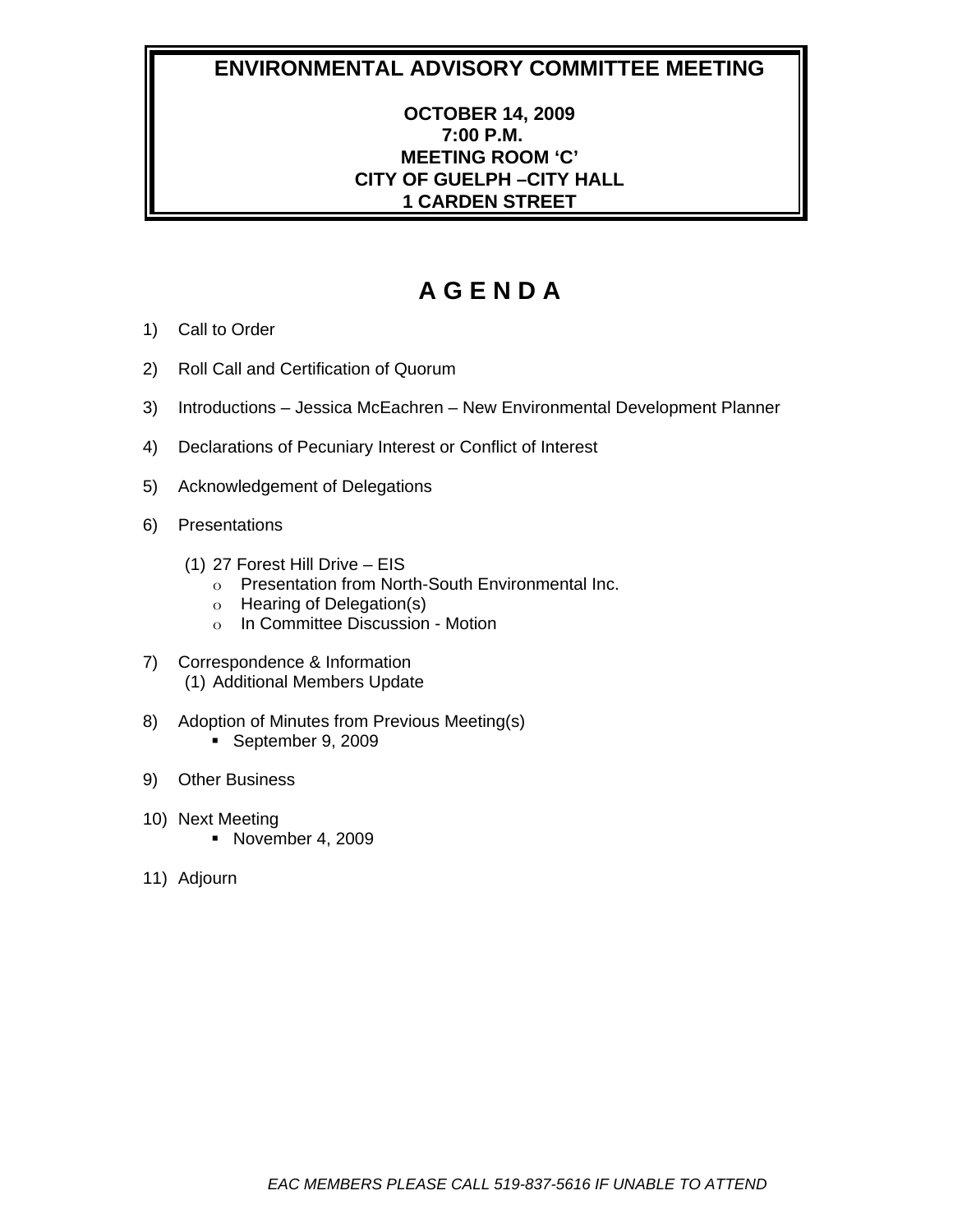## **ENVIRONMENTAL ADVISORY COMMITTEE WEDNESDAY OCTOBER 14, 2009 AT 7:00 P.M.**

## **COUNCIL COMMITTEE ROOM C MINUTES**

| <b>Present:</b>         | P. Smith (Chair)<br>S. Barnhart<br>L. McDonnell                                                                                          | E. Allen<br>G. Drewitt<br>K. McCormack |
|-------------------------|------------------------------------------------------------------------------------------------------------------------------------------|----------------------------------------|
| <b>Regrets:</b>         | R. Johnson                                                                                                                               |                                        |
| Staff:                  | S. Young, J. McEachren, C. Fach                                                                                                          |                                        |
| <b>External Groups:</b> | Jeff White, owner of 27 Forest Hill Drive<br>Sarah Manguy, North-South Environmental Inc.<br>Leah Lefler, North-South Environmental Inc. |                                        |

**Introduction**: S. Hannah, Manager of Development and Parks Planning attended this portion of the meeting to introduce J. McEachren, who is taking over S. Young's position.

## **1. 27 FOREST HILL DRIVE – Environmental Impact Study Terms of Reference**

S. Young, Environmental Planner with the City of Guelph introduced the property and reviewed planning comments on the site. Sarah Manguy provided a brief overview of the property and identified the limit of proposed tree removal. She noted that 17 trees were identified for removal as they are within the proposed building envelope. (6 native and 11 non-native), not all of which were healthy. She noted that there was very little evidence of habitat for amphibians and reptiles. She advised that MNR is not supportive of attempting to restore butternuts on the property due to conditions of the site. R. Johnson suggested that some of the tree replacement might take place off-site. Mr. White was very receptive of this suggestion, offering to commence replacement immediately on his own adjacent property, provided that these would count toward the required compensation.

Judy Martin suggested that some trees, particularly sugar maples #6 and 7 could be retained and requested that all tree replacement for this property be limited to the immediate neighborhood. She also mentioned that prior to construction; the land owner could consider a native plant rescue conducted by the local wildflower society.

#### **Moved by R. Johnson and seconded by S. Barnhart,**

*"That the Environmental Advisory Committee support the Environmental Impact Study prepared by North-South Environmental Inc. for 27 Forest Hill Drive, subject to the following conditions:*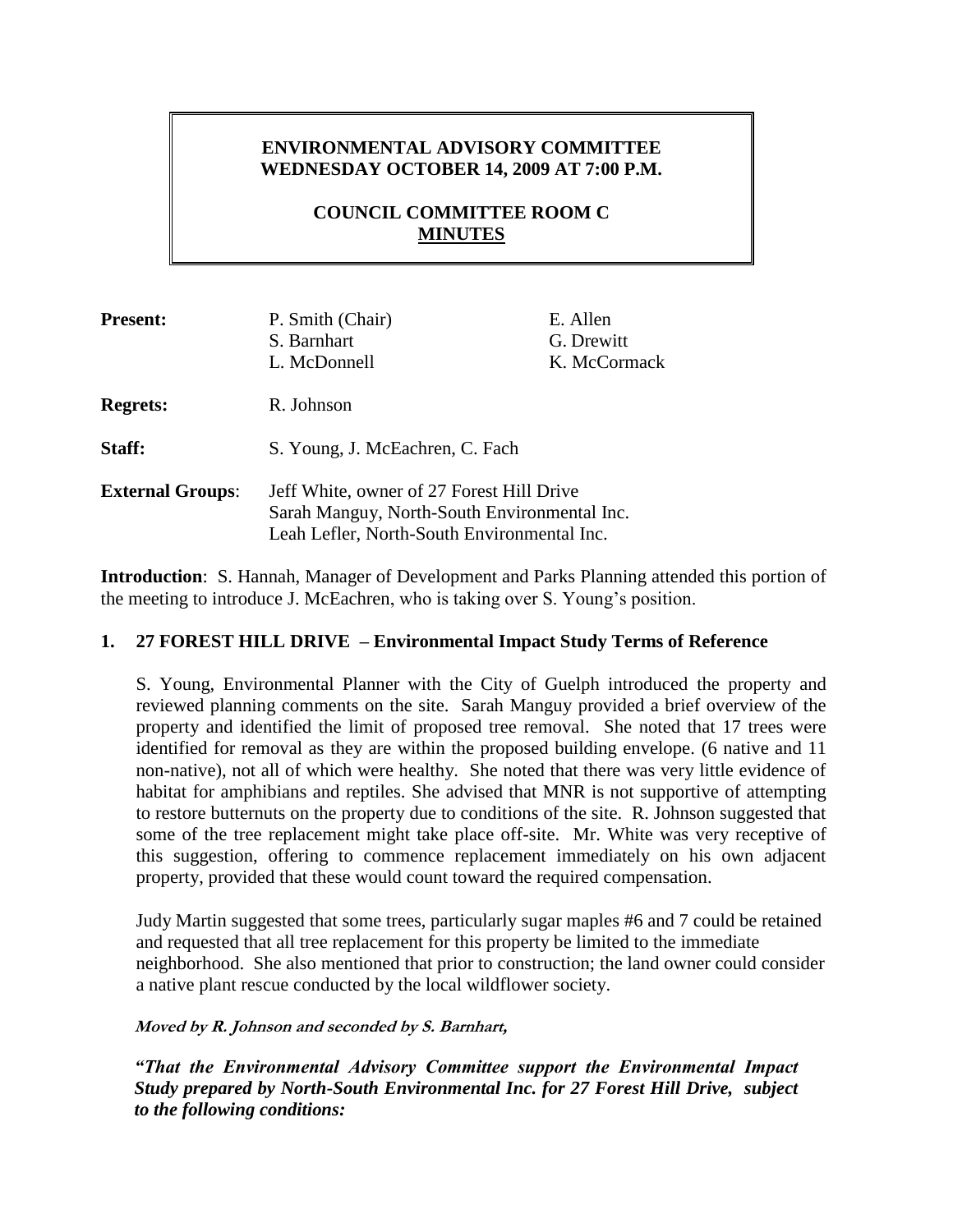- That the butternut on site be re-evaluated by the MNR prior to obtaining a building permit;
- That recovery measures be considered for the butternut on the property;
- That heavy duty silt fencing be erected one meter outside the 10 meter and 20 meter buffers;
- That a tree protection plan and landscape/planting plan for the forested area and building envelope be submitted for City review prior to issuance of a building permit;
- That the replacement/compensation/enhancement plantings with caliper sizes be specified within the EIS documentation. These compensation/enhancement plantings must be reflected on the planting/landscape plan prepared for the building envelope and forested area or within the localized area;
- That the owner provide a strategy for tree compensation based on value of total DBH of healthy trees (classes 1, 2, 3). The strategy should include 50 to 60mm caliper trees and a mass plantings of seedlings and whip approach;
- That the owner consider plant rescue measures prior to construction;
- That a public information letter pertaining to the butternut and additional environmental concerns be prepared and circulated to the community;
- That a certified arborist be present during all tree removals and to assess pruning opportunities;
- That the new landowner be provided with a copy of the Guelph Enviroguide."

**Motion Carried -Unanimous-**

#### **2. Correspondence and Information**

S. Young advised that the Notice for new members has been deferred to November, although submissions will be accepted before that.

### **3. Approval of Minutes from September 9, 2009**

Moved by E. Allen and seconded by L. McDonnell,

"To accept the minutes of September 9, 2009 as printed."

**Motion Carried -Unanimous-**

#### **4. Next meeting**

Next meeting will be November 4, 2009.

The meeting was adjourned at 9:00 p.m.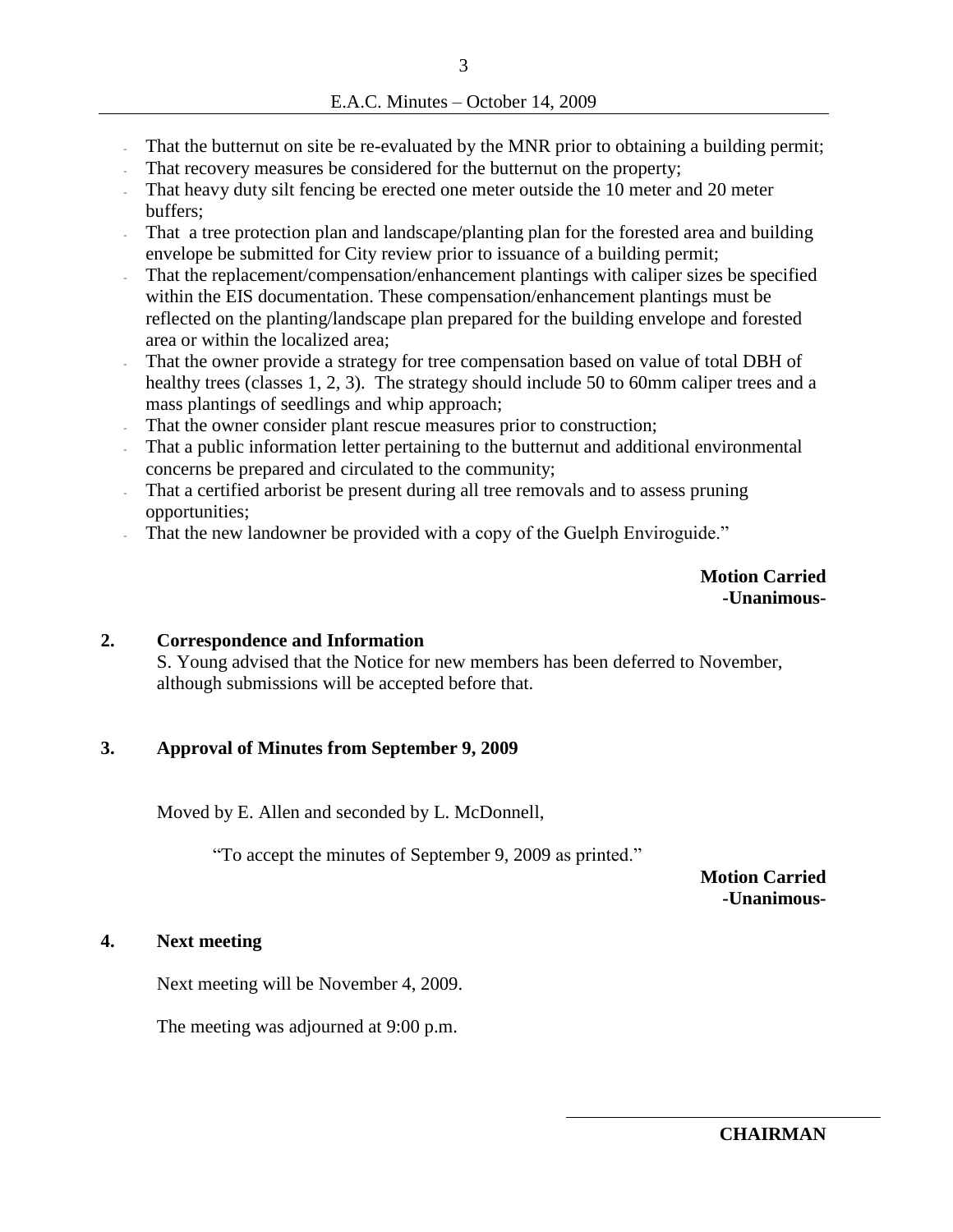# **ENVIRONMENTAL ADVISORY COMMITTEE MEETING**

## **DECEMBER 9, 2009 7:00 P.M. MEETING ROOM 'C' CITY OF GUELPH –CITY HALL 1 CARDEN STREET**

# **A G E N D A**

- 1) Call to Order
- 2) Roll Call and Certification of Quorum
- 3) Declarations of Pecuniary Interest or Conflict of Interest
- 4) Acknowledgement of Delegations
- 5) Presentations
	- (1) 146 Downey Rd. EIS
		- o Presentation from Natural Resource Solutions Inc. & Seaton Ridge Communities Ldt.
		- o Hearing of Delegation(s)
		- o In Committee Discussion Motion
	- (2) 1291 Gordon St. EIS
		- o Presentation from Stantec Consulting Inc.
		- o Hearing of Delegation(s)
		- o In Committee Discussion Motion
- 6) Correspondence & Information (1) Additional Members Update
- 7) Adoption of Minutes from Previous Meeting(s) October 14, 2009
- 8) Other Business
	- Re-vegetation of Tributary A
	- **Hydro One Class EA: Guelph Area Transmission Infrastructure Refurbishment**
- 9) Next Meeting
	- January 13, 2009
- 10) Adjourn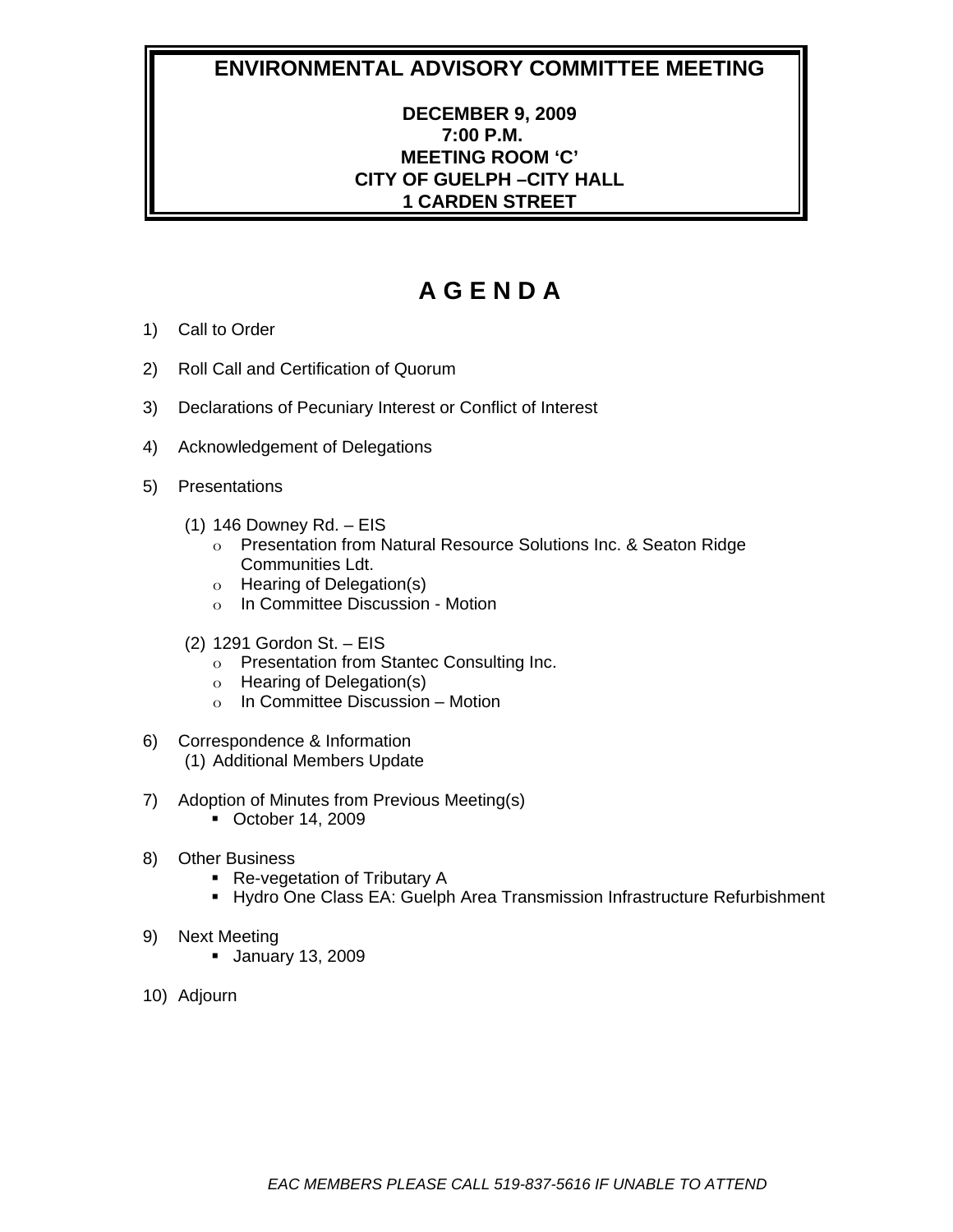## **ENVIRONMENTAL ADVISORY COMMITTEE WEDNESDAY, DECEMBER 9, 2009 AT 7:00 P.M.**

## **COUNCIL COMMITTEE ROOM C MINUTES**

| <b>Present:</b>         | S. Barnhart (Acting Chair)<br>K. McCormack<br>L. McDonnell                                                                                                                                                                                                                                          | G. Drewitt<br>R. Johnson |
|-------------------------|-----------------------------------------------------------------------------------------------------------------------------------------------------------------------------------------------------------------------------------------------------------------------------------------------------|--------------------------|
| <b>Regrets:</b>         | P. Smith (Chair)                                                                                                                                                                                                                                                                                    |                          |
| Staff:                  | S. Young, J.McEachren                                                                                                                                                                                                                                                                               |                          |
| <b>External Groups:</b> | Jeremy Grant, Seaton Group<br>David Stephenson, Natural Resource Solutions Inc.<br>Hugh Handy, GSP Group.<br>Gwendolyn Weeks, Stantec Consulting Inc.<br><b>Charles Cecile, Guelph Field Naturalists</b><br>Carl Keller, Kortright Hills Community Association<br>Shirley Greenwood, area resident. |                          |

### **1. 146 Downey Rd. – Environmental Impact Study**

S. Young, Environmental Planner with the City of Guelph, introduced the 146 Downey Rd. project and reviewed the planning comments for the site.

Jeremy Grant, from Seaton Group, provided a brief overview on the property and was available to respond to questions from the Committee. Jeremy emphasized his desire to work with the community on aspects of the project such as restoration and enhancement of both the property and the community.

David Stephenson, from Natural Resource Solutions Inc., spoke to the submitted addendum, which he identified as a response to the comments made by City staff.

Both delegates answered questions from the Committee.

Community delegates were identified and given the opportunity to speak to the Committee.

Carl Keller presented a list of concerns identified by the Kortright Hills Community Association, as well as comments that were submitted to the City from L. Murr, which consisted of, but is not limited to:

■ Loss of pervious area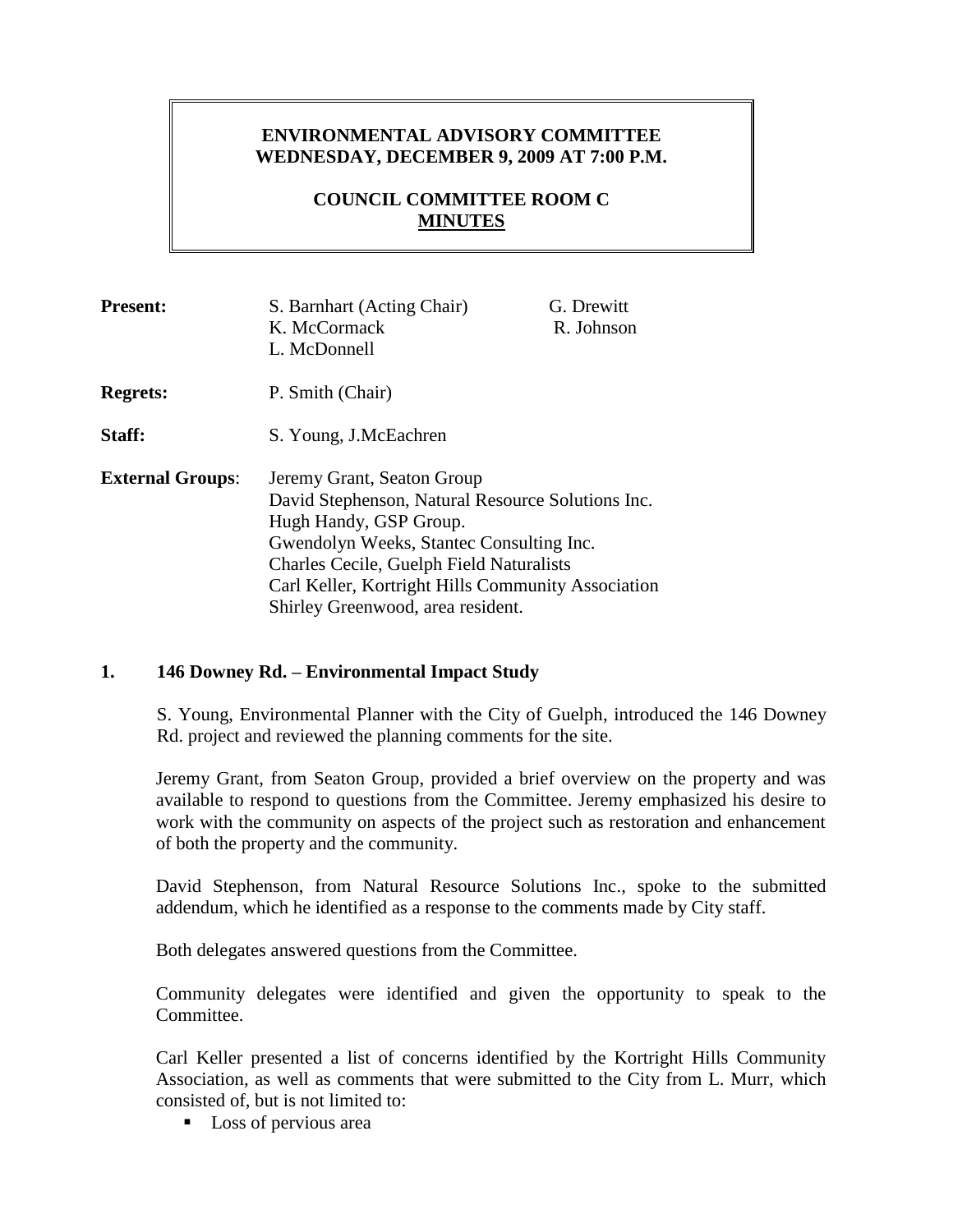- $\blacksquare$  Maintenance/impacts of Tributary A
- Lighting concerns for local wildlife
- Loss of wildlife habitat
- Snow removal and snow storage plans
- **Culvert at Teal Drive**

General discussion took place and the following items were noted:

- That the conceptual plan for the building and the road alignment will not change regardless of which plan is chosen.
- That compensation and restoration plans be generated to demonstrate compensation for the loss of the trees on the site.

Moved by K. McCormack and seconded by G. Drewitt

"The Environmental Advisory Committee support the Environmental Impact Study Terms of Reference, and Addendum for 146 Downey Road prepared by Natural Resource Solutions Inc. subject to the following conditions:

- That City staff ensure adequate compensation plan for tree loss be prepared.
- The compensation/restoration planting plans are re-submitted to EAC for informal review.
- That the EIS outline how the proposal addresses the Natural Heritage Strategy, the Hanlon Creek Watershed Plan and the Hanlon Creek State-of-the-Watershed Report;
- That opportunities for restoration and monitoring be clearly identified as per the Terms of Reference;
- That cumulative impacts be addressed;
- That compensation for tree loss and replacement plantings be specified;
- That opportunity to create snake habitat be discussed including opportunities for mitigation measures on and off site;
- That the use of local genetic stock be included in the compensation discussion;
- That a tree conservation plan and grading plan be provided;
- That heavy duty silt fencing be installed on the limits of the development adjacent to the Open Space;
- That buffer widths and enhancement plantings be detailed;
- That mitigation measures be identified in the EIS;
- That the setback from the coldwater tributary be clearly identified and a minimum 30 meter buffer be applied from the bankful channel;
- That additional low impact development measures be considered;
- That seasonal variation in the groundwater table be addressed;
- That additional groundwater monitoring be considered; and
- That educational materials, such as the EnviroGuide, be provided to new homeowners".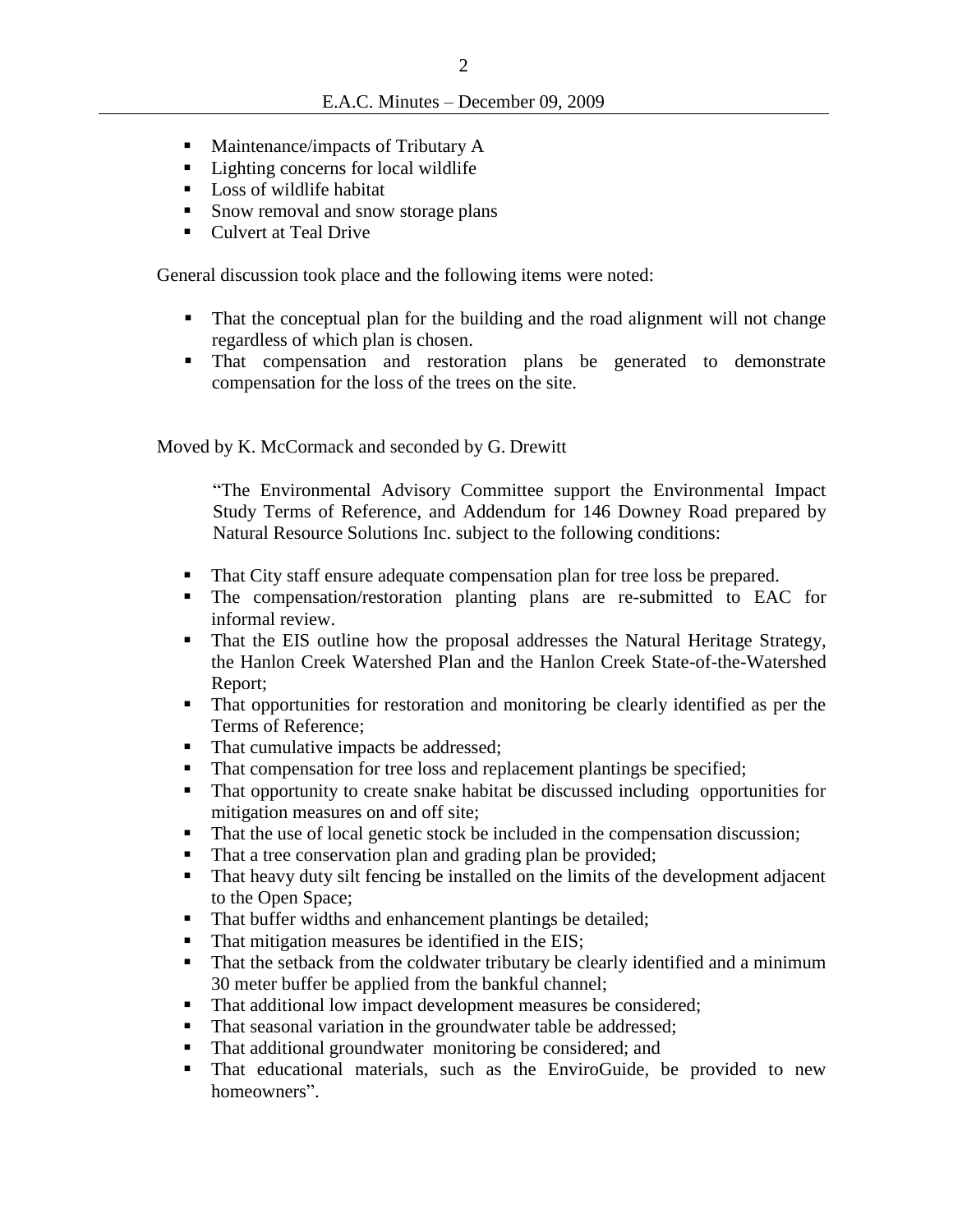**Motion Carried -Unanimous-**

## **2. 1291 Gordon St. – Environmental Impact Study**

J. McEachren, Environmental Planner with the City of Guelph introduced the 1291 Gordon St. project and reviewed planning comments on the site.

Gwendolyn Weeks, of Stantec Consulting Inc., posed clarification questions to the City, which included but were not limited to:

- Compensation for the loss of the plantation species
- Scoping of the tree conservation plan
- Deer fencing height and urban design conformity

Gwendolyn Weeks and Hugh Handy answered further questions from the Committee.

General discussion took place and the following items were noted:

- That the impact of grading, filling and dewatering activities pertaining to the underground parking could potentially impact the wetland negatively.
- That the amenity area is not well connected to the rest of the property.

Moved by K. McCormack and seconded by L. McDonnell

"The Environmental Advisory Committee defer the Environmental Impact Study Terms of Reference, and Addendum for 1291 Gordon St. prepared by Stantec Consulting Inc. subject to the following conditions:

- That the current owner consider conveying the wetland and buffers into public ownership.
- That the EIS include a description of alternatives for the development, and an evaluation of the advantages and disadvantages associated with each.
- That the EIS detail how the proposal addresses the Natural Heritage Strategy Mapping.
- That recommendation related to the fencing along the wetland boundary be considered for both mitigating animal and human impacts as well as providing property demarcation.
- That the proposed development demonstrates conformance to the Hanlon Creek Watershed Plan Constraint Type 2; discouraging grading activities within the wetland buffer.
- That there be discussion of the extent of fill, and a cross section be provided of the grading up to the buffer.
- That compensation will be assessed based on the number of living trees in the removal area at the 10cm DBH value regardless of condition (i.e. trees in poor health will be compensated for using 10cm DBH).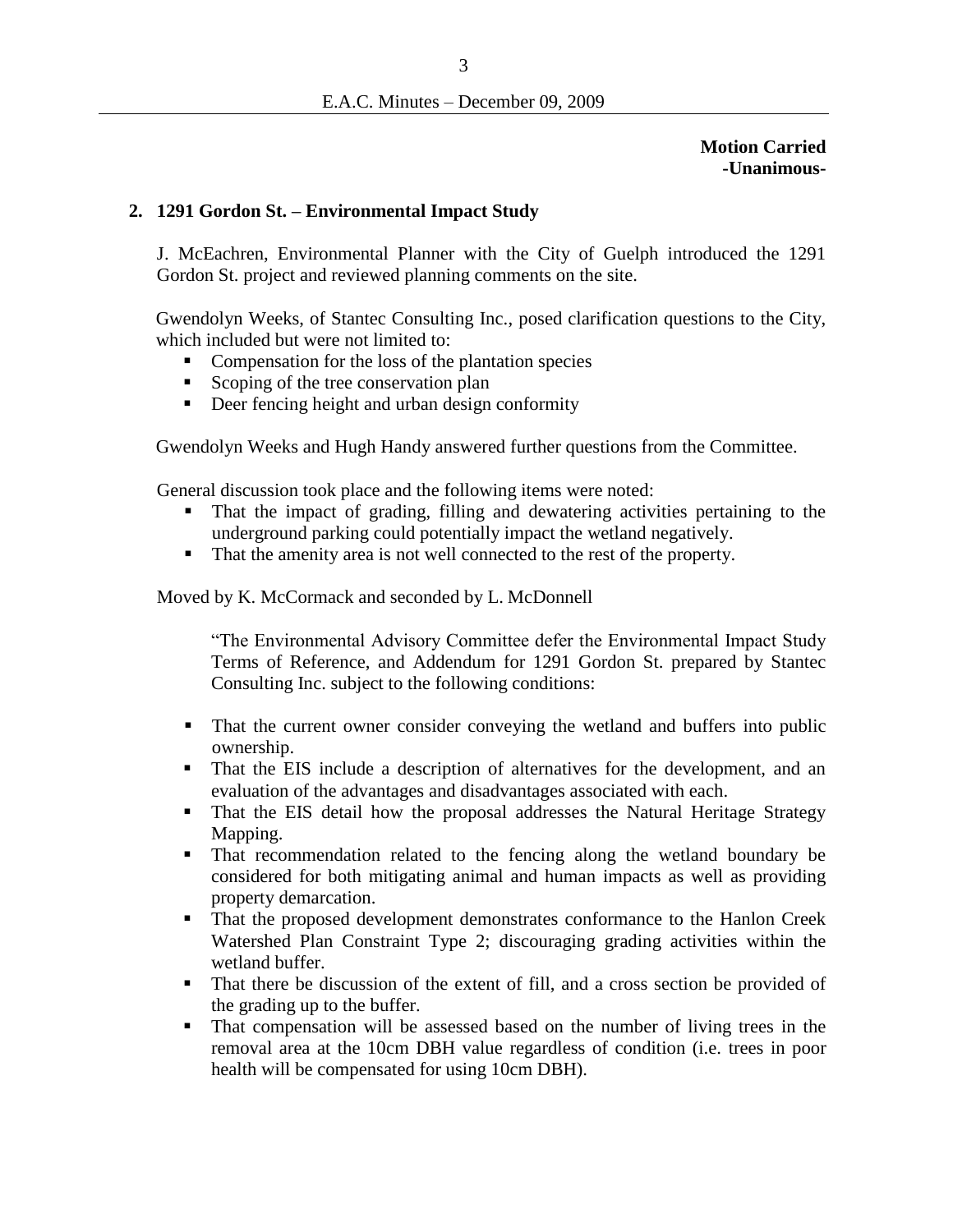#### E.A.C. Minutes – December 09, 2009

- That offsite compensation plantings of natives species be considered.
- The use of local genetic stock for compensation plantings be specified.
- That the EIS speak to the impact, appropriateness and alternatives to the dewatering activities proposed for the underground parking garage.
- That the EIS should address the water balance on the site.
- That the feasibility of transplanting native species be identified wherever possible.
- That a certified arborist be involved in the tree removal and transplant processes.
- That the environmental impacts associated with the trail development within and adjacent to the property be addressed.
- That Low Impact Development measures be identified for implementation wherever possible".

**Motion Carried -Unanimous-**

#### **3. Correspondence and Information**

- Additional Members Update
	- $\circ$  J. McEachren advised that there are applicants for the 4 vacancies on the Committee, and asked for input from the current members on qualifications for the new members. The new members were being chosen by the Committee at the December  $14<sup>th</sup>$  Community Development and Environmental Services Meeting.

#### **4. Approval of Minutes from October 14, 2009**

Moved by R. Johnson and seconded by S. Barnhart

"To accept the minutes as printed."

**Motion Carried -Unanimous-**

#### **3. Other Business**

- **Re-vegetation of Tributary A**
	- o Discussion regarding previous attempts at vegetating the tributary and reasons why it hasn't been as successful in the past, such as deer browsing on the planted saplings. Comments were made that it could be an issue of choice in stock; utilizing species that were less appealing to the deer could potentially be more successful (ie. Walnut, sycamore).
- **Hydro One Class EA: Guelph Area Transmission Infrastructure Refurbishment**